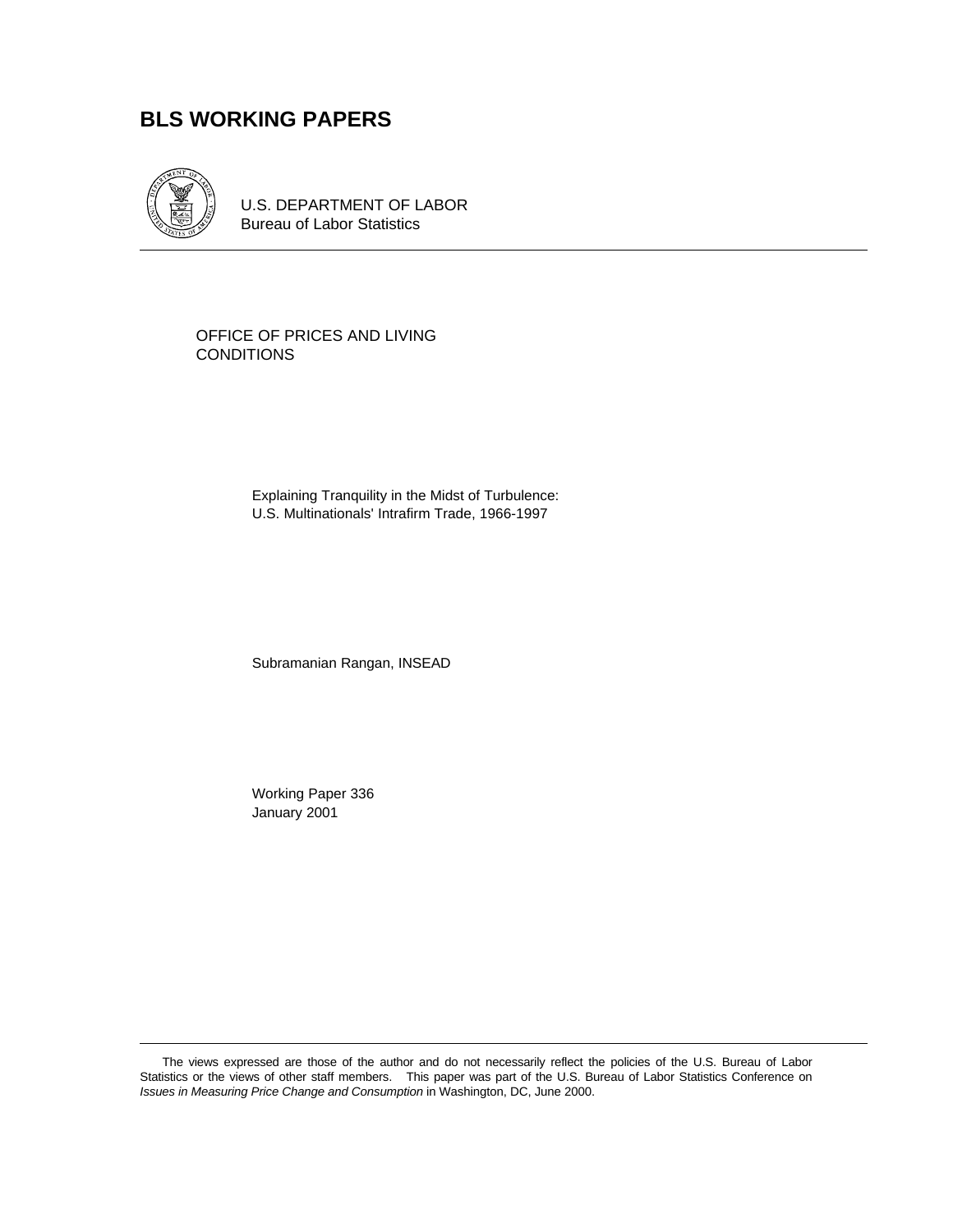## **Explaining Tranquility in the Midst of Turbulence: U.S. Multinationals' Intrafirm Trade, 1966-1997**

Subramanian Rangan INSEAD Bd de Constance Fontainebleau France 77305

Email: subramanian.rangan@insead.fr Tel: 33-1-60.72.43.14

(Paper prepared for the Bureau of Labor Statistics June 5, 2000 conference)

\_\_\_\_\_\_\_\_\_\_\_\_\_\_\_\_\_\_\_\_\_\_\_\_\_

I thank Bill Alterman, Catherine Mann, Illian Mihov, Paolo Fulghieri, Robert Lawrence, Raymond Mataloni, Jeffrey Reuer, Lorraine Eden, Christoph Loch, William Zeile, and Matthew Krepps for helpful comments.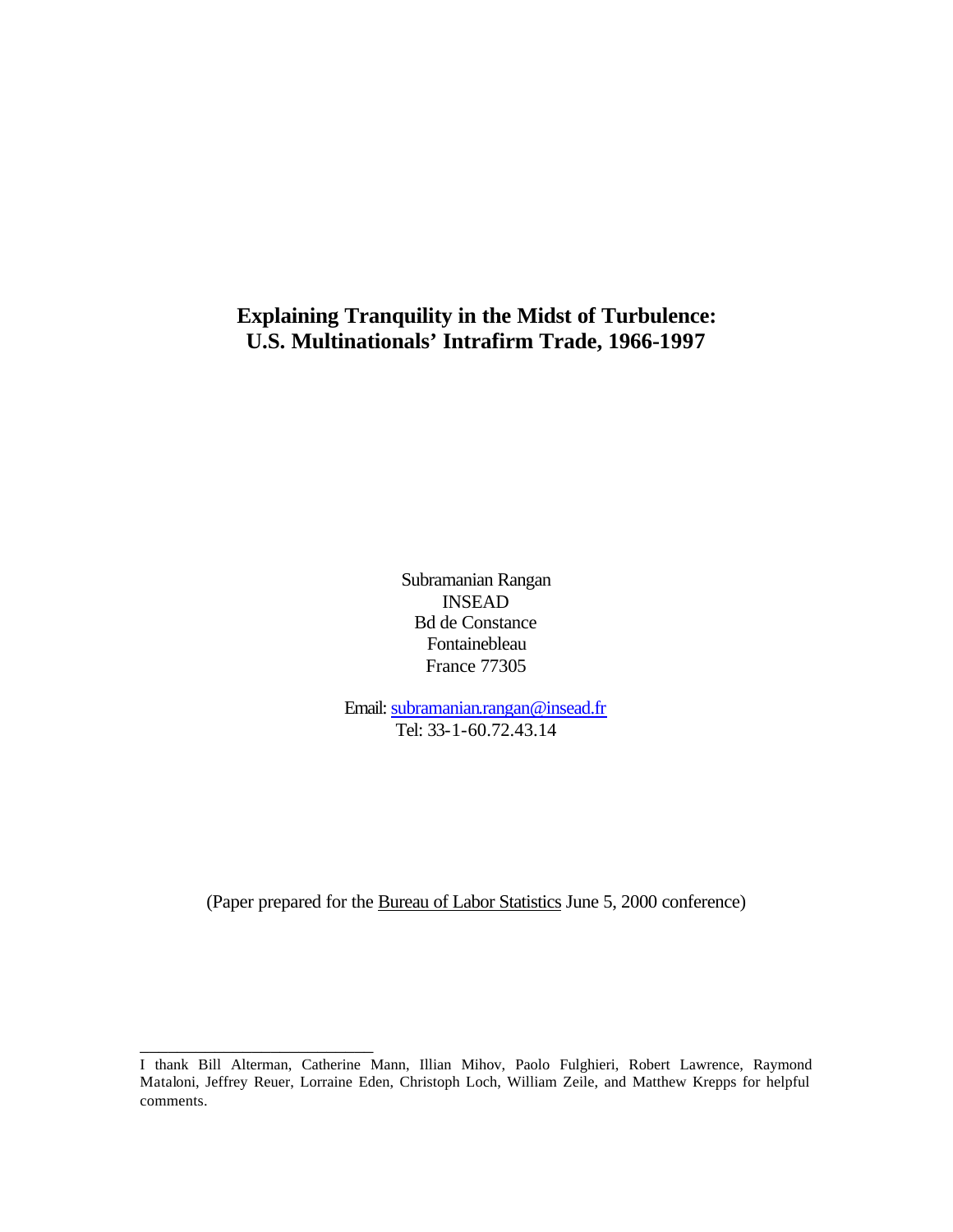U.S. international (export and import) prices enter into the calculations of the U.S. GDP deflator and the U.S. inflation index. Over the past couple of decades, as the international sector of the U.S. economy has shot up in relative importance, concern for the correctness of those international prices has grown too (see Alterman, 1997). Correct measurement of international prices is, however, a challenging task made more complicated by multinational firms' intrafirm transfer pricing. Considerable research has been devoted to understanding multinational transfer pricing (see Eden, 2000). By comparison, however, relatively little has gone into understanding the very driver of the multinational transfer pricing issue, viz., multinational *intrafirm trade*. It is, hence, this latter topic that I want to take up in this paper.

In particular, focusing on one important portion of U.S. intrafirm trade, viz., U.S. manufacturing multinationals' intrafirm exports, I want to address three questions. First, over the past three or four decades, have U.S. manufacturing multinationals' intrafirm exports become more important or less important in total U.S. manufacturing exports? In other words, is the complication winding itself up or down? Even among informed observers, views on the question are split. Some, noting the staggering rise in foreign direct investment, a growing trend among U.S. firms to multinationalize, and the growth in intra-industry trade, speculate that over these last decades the relative share of intrafirm trade must have trended up (and perhaps even sharply so). Others, pointing to the tremendous pressures and opportunities for "outsourcing" that U.S. firms have experienced over this time period, argue that, even in international exchange, arm's length transactions must, on balance, have displaced internal ones. As a result, these latter observers speculate, the relative importance of intrafirm trade must have declined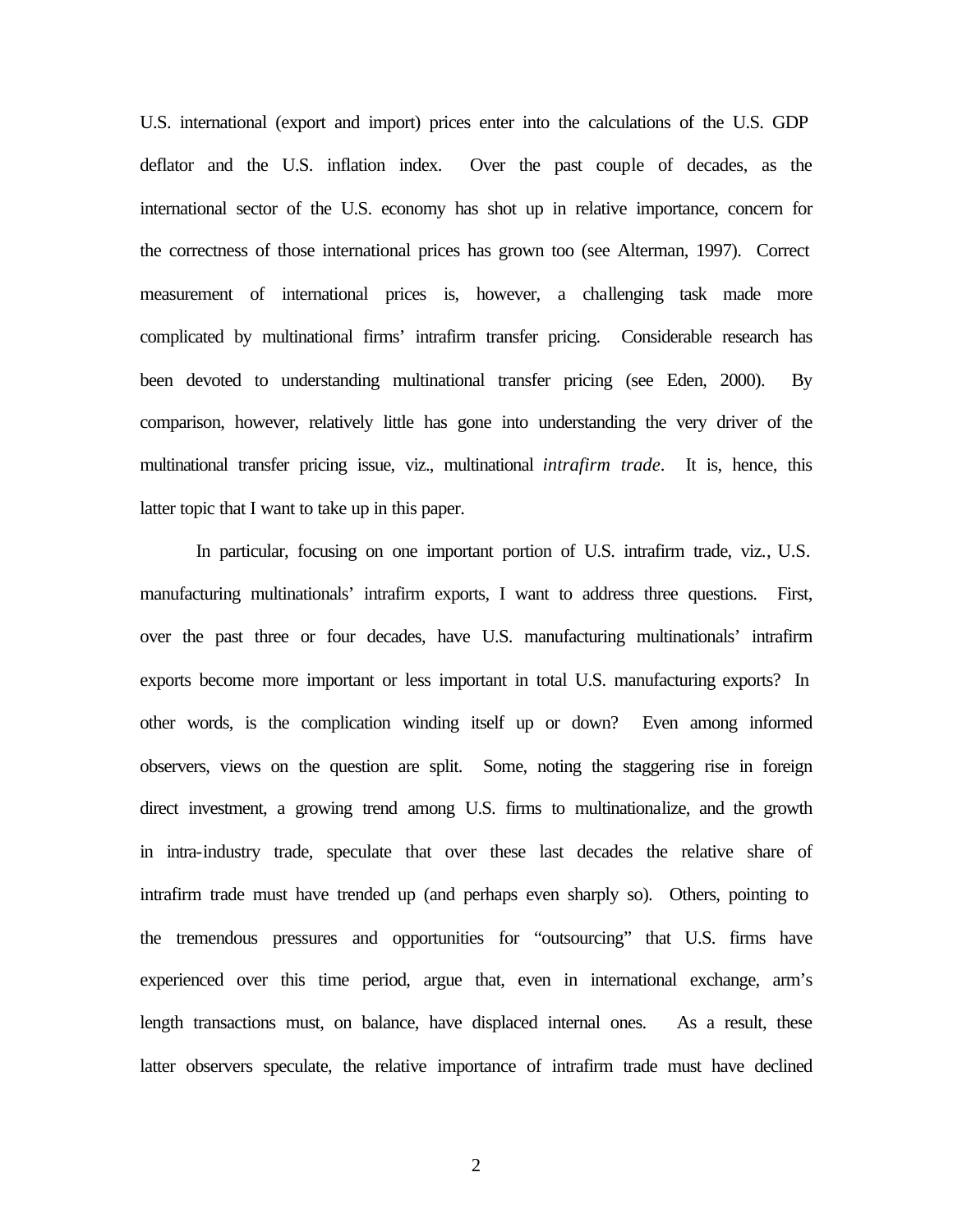(and perhaps even sharply so). In reality, as I show below, over the thirty years spanning 1966-1997 (which includes the earliest and the latest year for which relevant data are currently available), the share of U.S. multinationals' intrafirm exports in total U.S. manufacturing exports has remained remarkably stable at around 28 percent (see also Zeile, 1997).

This brings me to the second question. Considering that the views sketched above are not unfounded, how, in the midst of the *multinationalization* and *marketization* turbulence implied in those views, can we explain the relative tranquility in the U.S. intrafirm export ratio? To put it more simply, what explains the observed pattern in U.S. intrafirm exports? Existing theory, an offshoot of transaction cost economics, highlights failures and inefficiencies in arm's length trade in intangibles (see the section on intrafirm trade in Casson, 1990; Caves, 1996). For the most part, though, that theory is oriented at the cross-sectional level (i.e., it aims to explain cross-industry variation in propensity to trade intrafirm), and it does not purport to explain patterns over time. In an attempt to do so, I draw upon both relevant micro-level developments (such as advances in information technology and the rise in import competition) and attendant shifts in strategies of U.S. multinationals, and advance some new hypotheses on the drivers of intrafirm trade.

I then explore those hypotheses with a dataset that I constructed for the purpose. To be clear upfront, I should note that the data are far from ideal. For instance, while the hypotheses are oriented at the level of the firm, the data are at the industry level. (Firm level data on most of the relevant variables are simply unavailable.) Further, the set of firms that underlie these data is mostly but not strictly fixed over the time period studied.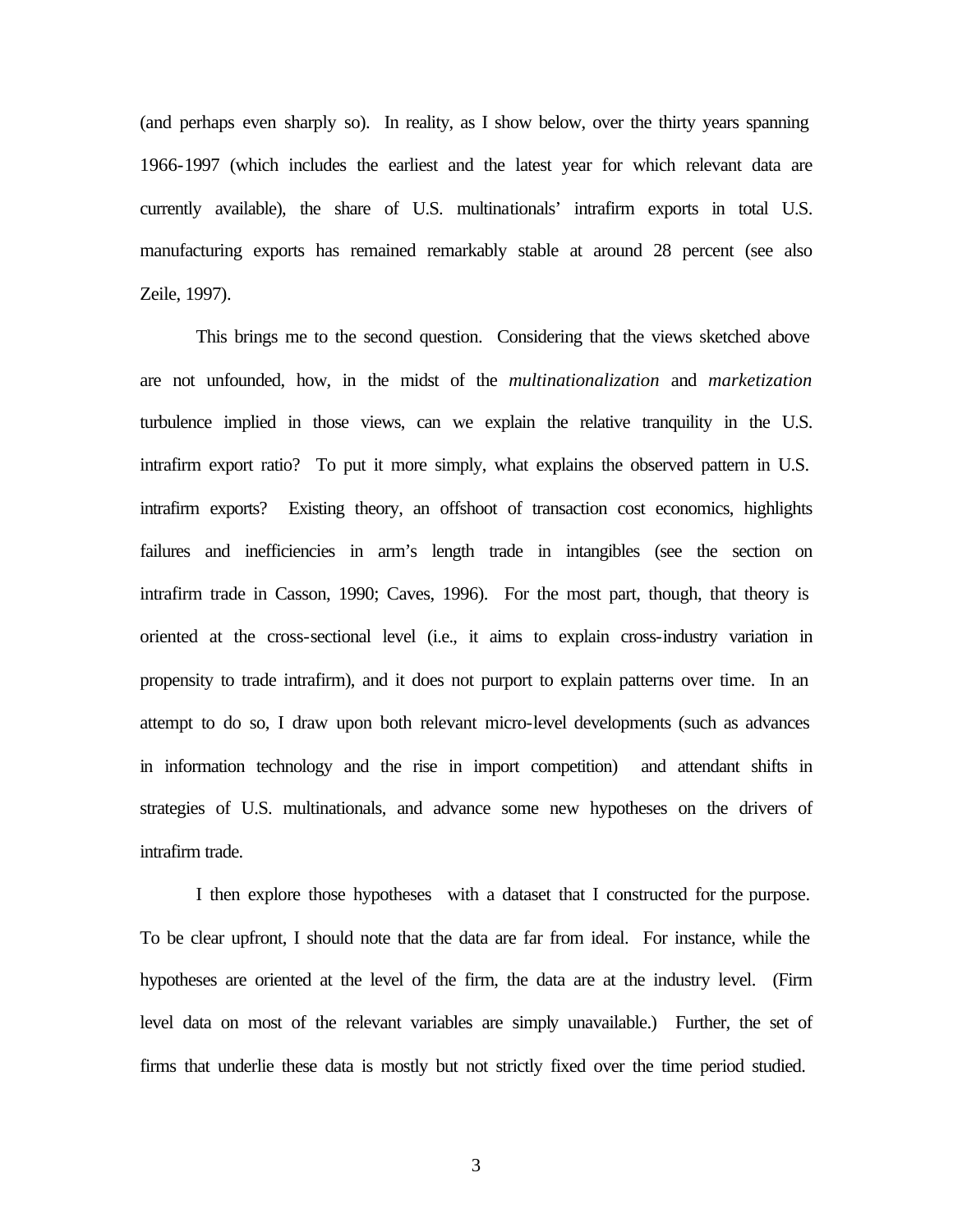Likewise, in the case of certain industries that are dominated by a few large firms(e.g., tobacco), the relevant data are, for confidentiality reasons, suppressed. Those pieces of data are, hence, missing. Lastly, while the hypotheses developed below are meant to be applicable to intrafirm trade in general, the empirical analysis undertaken here is limited to only one portion, viz., *U.S. parents'* exports. I am unable to include intrafirm exports of *foreign parents* due to a lack of data on key independent variables relating to those foreign parents. I will nevertheless make some brief remarks about trends in their role in U.S. intrafirm exports. (Zeile, 1997, and Mataloni, 1999 provide excellent overviews of the recent data on the import side and on the U.S. operations of foreign parents.)

Despite the limitations mentioned above, it is interesting and, likely, instructive, to pursue the empirical exploration. As I explain below, for the purpose at hand, industry aggregation is not a serious drawback. (In fact, all previous empirical studies of intrafirm trade have been conducted at the industry level.) Importantly, previous studies have tended to be cross-sectional rather than longitudinal, and, certainly, none spans such a long time period as the 30-year period covered here. That, combined with the fact that previous studies have not considered the role of factors such as technology advances and import competition, makes it likely that the empirical analysis contemplated will shed new light and help improve our understanding of the phenomenon of multinational intrafirm trade.

On that assumption, I take up a third question: Looking to the future, what projections can we make about the relative magnitude of intrafirm trade in total U.S. trade? To anticipate, let me just say that the analysis below suggests that relative share of intrafirm trade is unlikely to decline in the near future. Indeed, the vigilance that the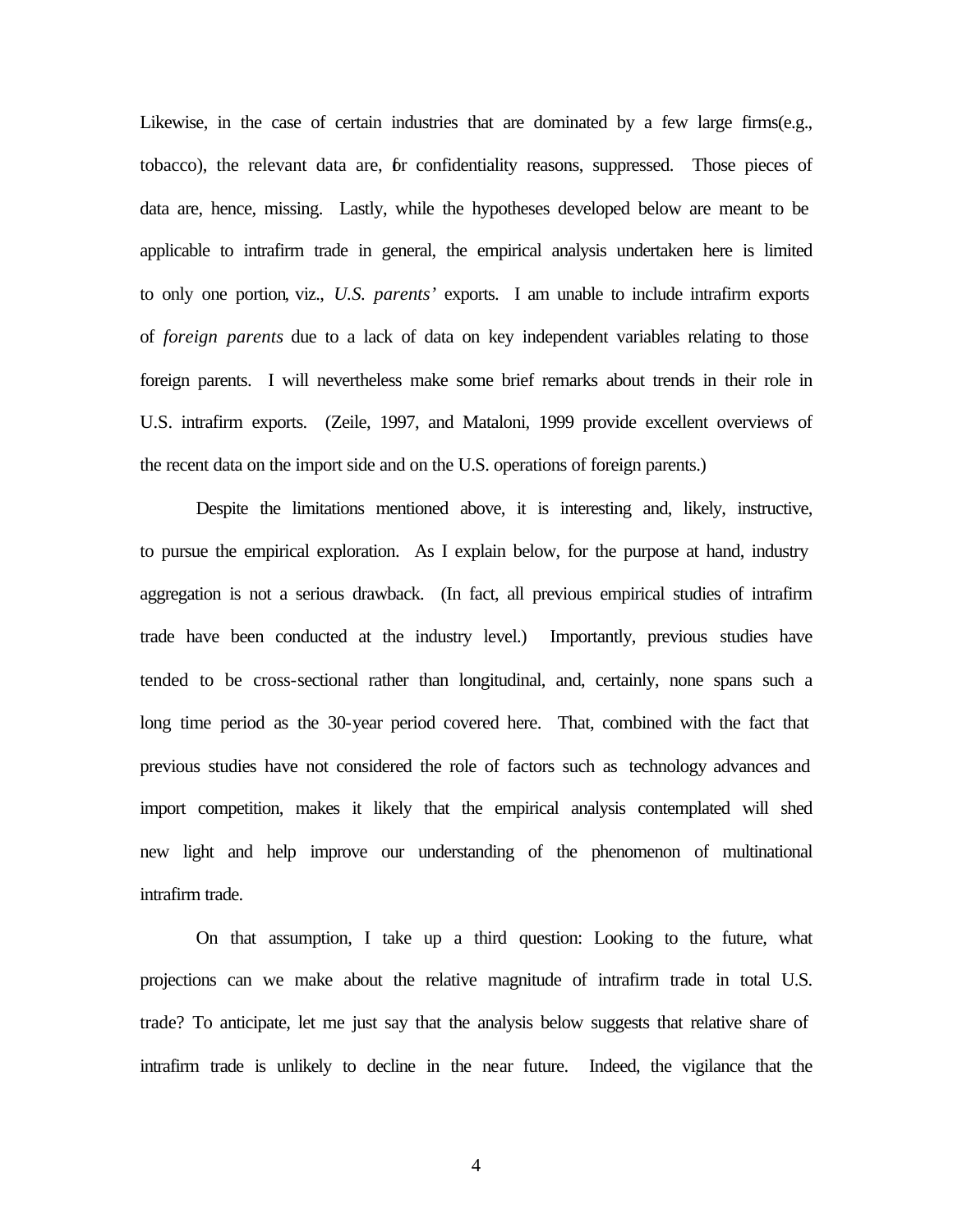Bureau of Labor Statistics is exhibiting on this issue is warranted, and, pending a resolution on questions regarding price measurement methodology, should be maintained.

To recap, focusing on U.S. manufacturing multinationals' exports, I will first establish how the share of intrafirm trade has moved over the 30 year period between 1966-1997. I will then attempt, with the aid of some new hypotheses and a novel dataset, to empirically explain those past movements. I will conclude with remarks about the likely future direction that this ratio will take, and offer some comments for the BLS international price index program.

#### **Intrafirm Shares in U.S. Manufacturing Exports, 1966-97**

Figure 1 contains two panels showing movements in U.S. *non-fuel* manufacturing exports between 1966 and 1997. (Note, in both panels, the x-axis runs 1966, 1977, 1982, 1983,…,1997. Also, henceforth, manufacturing refers to non-fuel manufacturing, and exports refers to manufacturing exports.) Returning to Figure 1, the panel on the left shows that between 1966 and 1997 U.S. manufacturing multinationals' (intrafirm and total) exports have more or less tracked total U.S. manufacturing exports.

The panel on the right in Figure 1 shows trends in three ratios. These ratios indicate the relative importance of U.S. multinationals and their intrafirm trade in U.S. manufacturing exports. Among the three, the key ratio for our purpose is the percentage share in total U.S. manufacturing exports that is accounted for by U.S. parent's intrafirm exports. This share is depicted by the dotted line that runs lowest in the right-hand panel. Its striking characteristic is the stability, between 25 and 30 percent, that it exhibits over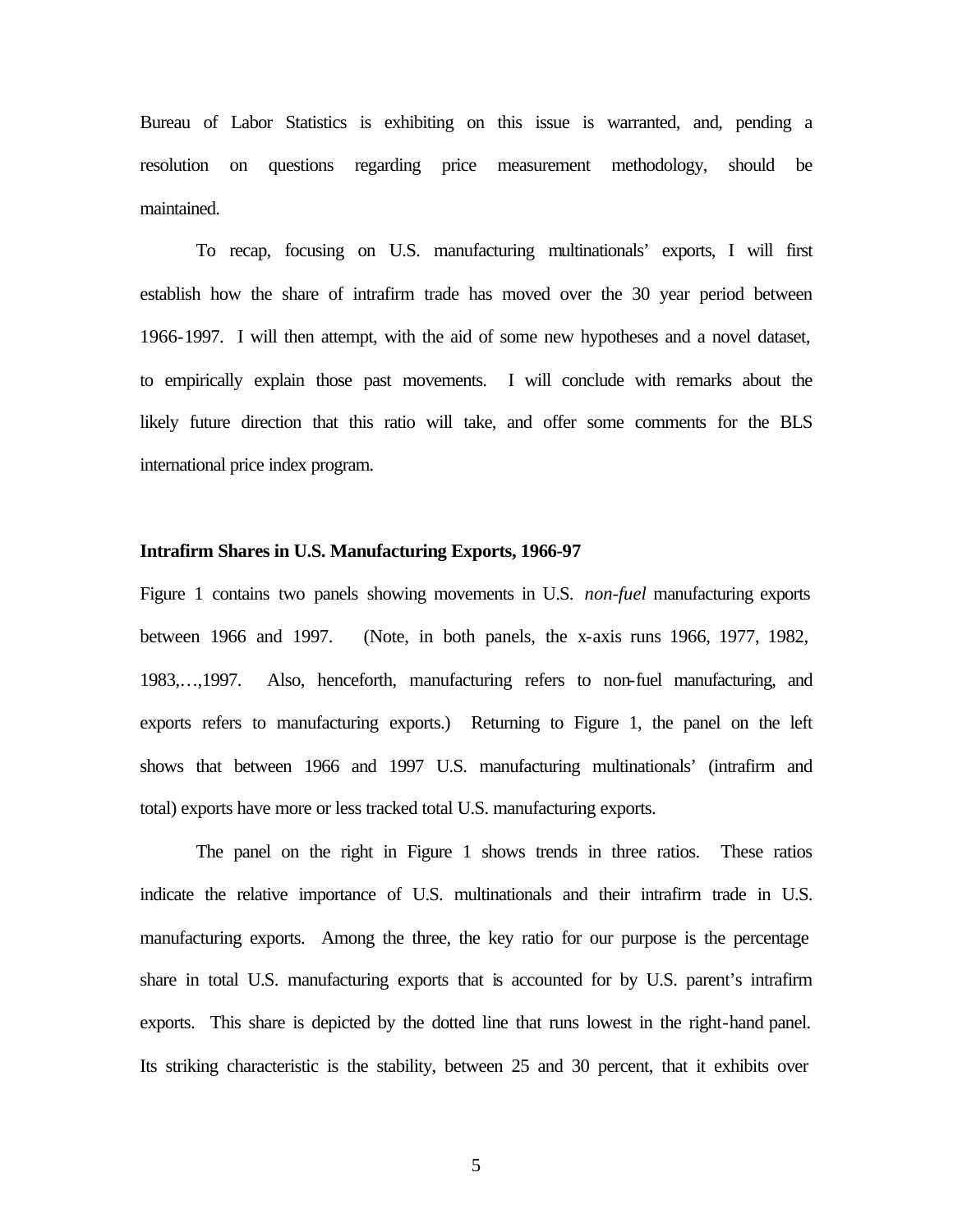such a long period. The actual (and industry-disaggregated) figures behind this pattern are presented in the first set of columns in Table 1.

As for the other two ratios plotted in the right-hand side panel in Figure 1, the solid line at the top depicts U.S. manufacturing multinationals' total share in U.S. manufacturing exports. Note, that share includes U.S. parents' arm's length exports as well. Glancing at Table 1, we can see that from its high of 70 percent in 1977, that total share has been declining steadily, and, in 1997, it stood at 57 percent. Finally, the dashed line in the middle of the right-hand side panel in Figure 1 depicts the intrafirm share in U.S. parents' total exports. As can be seen from the chart, and more clearly from the figures in Table 1, this share has been rising gradually over the last two decades and now stands at nearly 50 percent (49.6 to use the exact figure in Table 1).

It should be easy to see that the dotted line (i.e., intrafirm share in total U.S. trade) is simply the product of the solid line (i.e., multinational share in total U.S. trade) multiplied into the dashed line (i.e., intrafirm share in total multinational trade). We thus have at least a mechanical explanation for the relative flatness of U.S. parents' intrafirm share in total U.S. exports: the multinational share in total U.S. trade has been declining but the intrafirm share in multinational trade has been rising. The behavior of U.S. firms that participate in the economy's international sector has apparently been subject to some real but opposing influences. For that reason, those shifts don't stand out in a summary indicator such as intrafirm trade in total U.S. trade.

Before delving into those opposing influences, let me refer to Table 2, which contains some summary data on U.S. multinationals and their foreign operations. The figures in this table suggest that, measured in terms of the number of U.S. parents and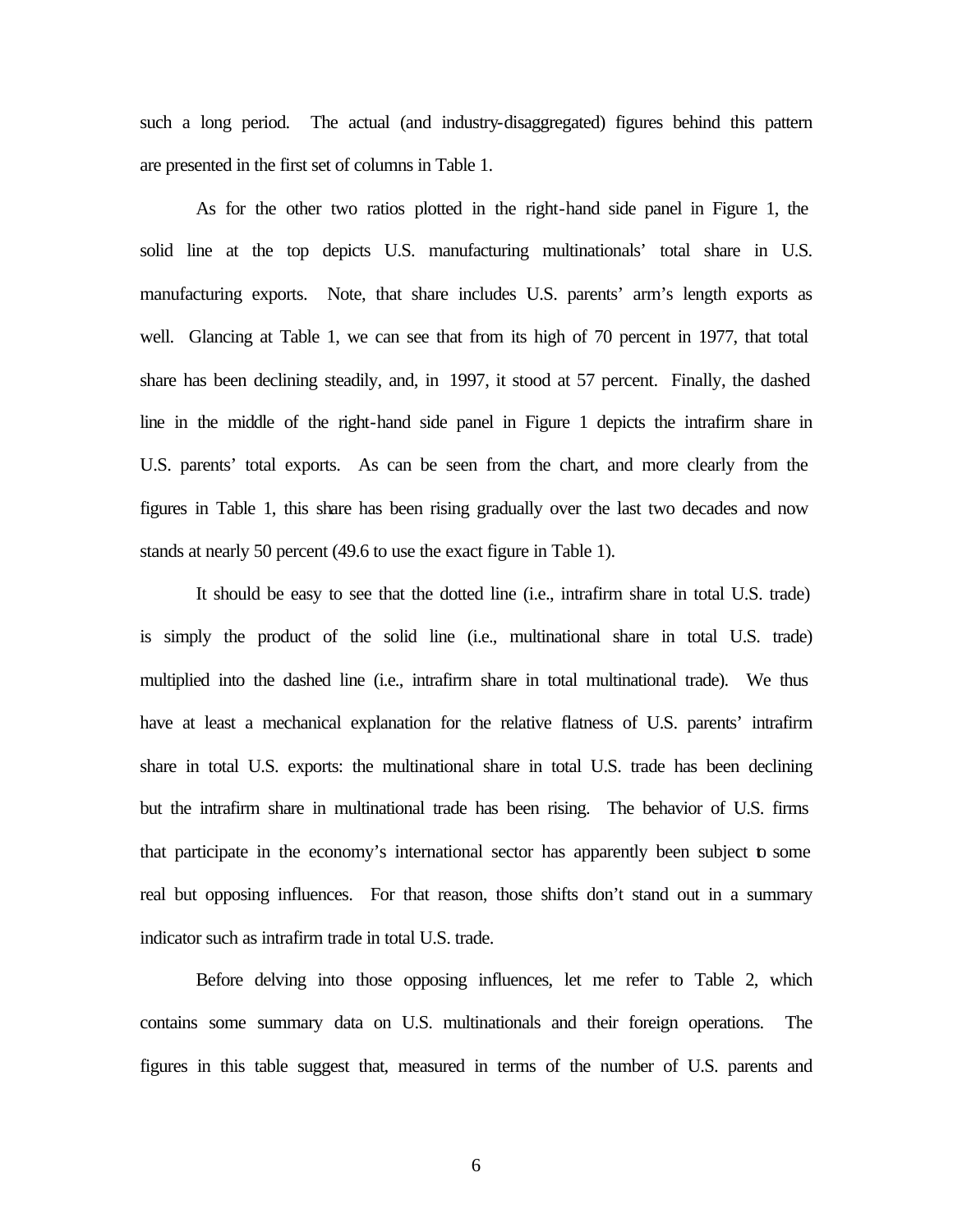foreign affiliates, multinationalization has been growing. Also, as indicated by the foreign employment share in U.S. parents' total employment, the relative importance of their foreign operations has grown, rising from 21 percent in 1966 to 36 percent in 1997. As I will show below, this latter development has had a significant effect on U.S. intrafirm trade.

To round out the overall picture on U.S. manufacturing exports (and also give a glimpse of the role of foreign multinationals) I tabulate some other data in Table 3. There first notice that over the past twenty years as foreign multinationals have established manufacturing operations in the United States, their total and intrafirm exports as a share of U.S. exports have risen sharply (going from 3.8 and 1.5 percent respectively in 1977 to 11.4 and 5.9 percent in 1997). The trend is similar for foreign parents' U.S. affiliates that are engaged in wholesale trade. Thus, in 1997, one-sixth of U.S. exports were accounted for by the U. S. affiliates of foreign parents. If the intrafirm exports of these foreign parents are added to the intrafirm exports of U.S. parents, then, as shown in the last row of the table, the "total" intrafirm share in U.S. manufacturing exports has trended up from an estimated 32 percent in 1977 to 39 percent in 1997.

Over the same period, the share of U.S. exports accounted for by purely domestic enterprises has nearly doubled (rising from 12 to 22 percent). The relative displacement has been absorbed in U.S. parents' share in total U.S. exports. In round numbers, U.S. manufacturing and wholesale parents' shares in U.S. exports have declined from 70 and 11 percent respectively in 1977, to 57 and 5 percent in 1997. In total, therefore, there has been a displacement of nearly 20 percentage points.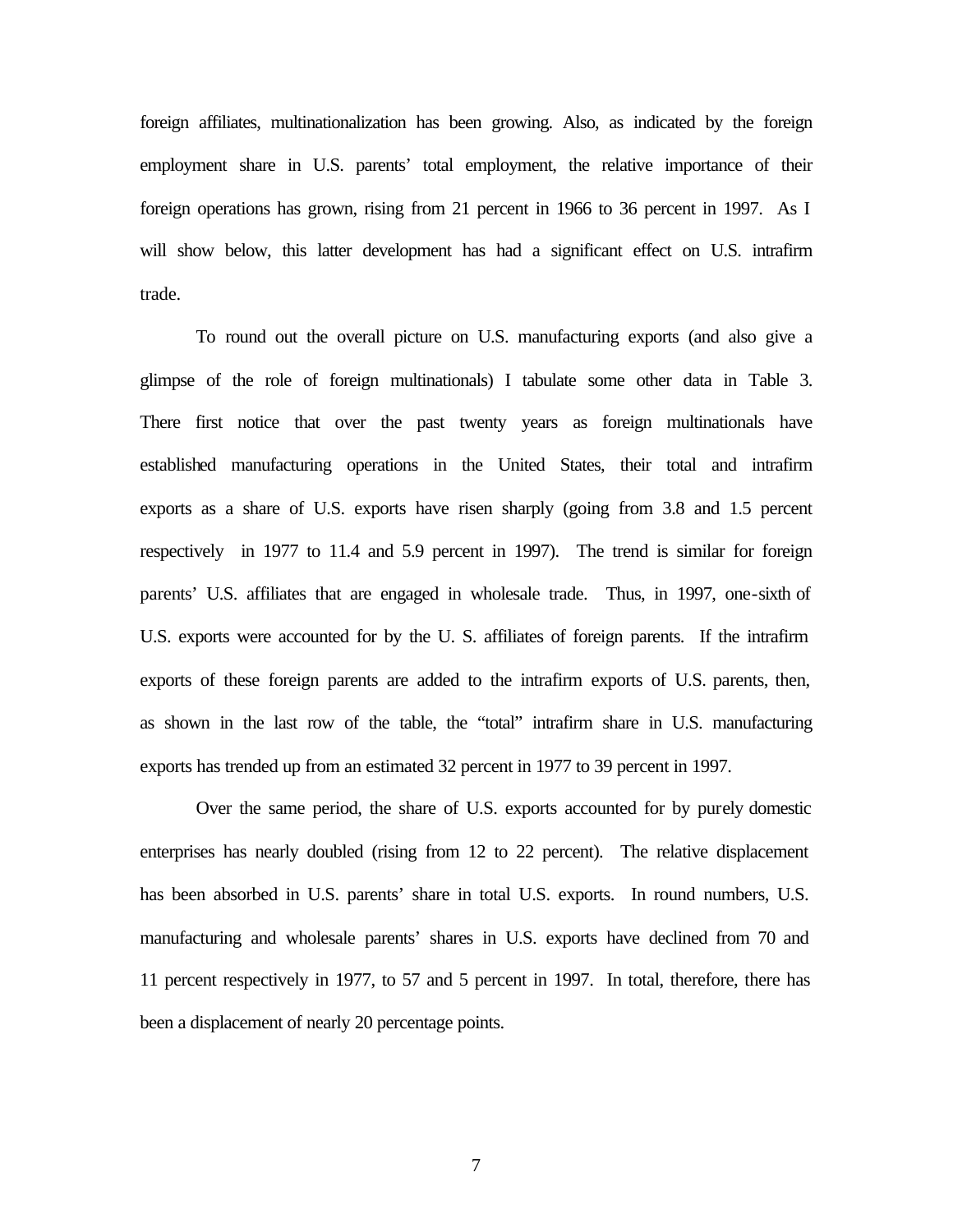Having reviewed these longitudinal patterns in U.S. multinational and intrafirm trade, I will now turn to explanations of those patterns. My primary focus will, of course, be on explaining intrafirm trade and its evolution.

#### **Explaining Intrafirm Trade**

In terms of theory, as noted at the outset, the existing literature has addressed itself mainly to cross-industry variations in intrafirm trade. In particular, that literature has emphasized two factors. First, research (or *R&D*) intensity has been advanced as a key explanator. The argument is that in research-intensive industries firms are less able to rely on arm's length markets. Those markets are not congenial for transacting intangible (research) inputs and outputs. On the other hand, the internal mode, though likely more costly, is better-suited to mitigating certain serious downside risks (e.g., the misappropriation of proprietary knowledge). Hence, firms in R&D intensive sectors are more likely to internalize their exchange transactions (see Caves, 1996).

This preceding transaction costs-industrial organization logic has been coupled with the trade aspect of international business to explain the propensity of firms to engage in intrafirm cross-border trade. With few exceptions (see, for example, Benvignati, 1990), the R&D-intensity perspective has found broad empirical support (see Lall, 1978; Buckley and Pearce, 1979; Helleiner and Lavergne, 1979; Sleuwagen, 1985; Kobrin, 1991).

A second factor that is mentioned in explanations of intrafirm trade is the role of plant-level scale economies. Where the benefits of plant-level scale economies outweigh costs of transport, firms are more likely to centralize operations and distribute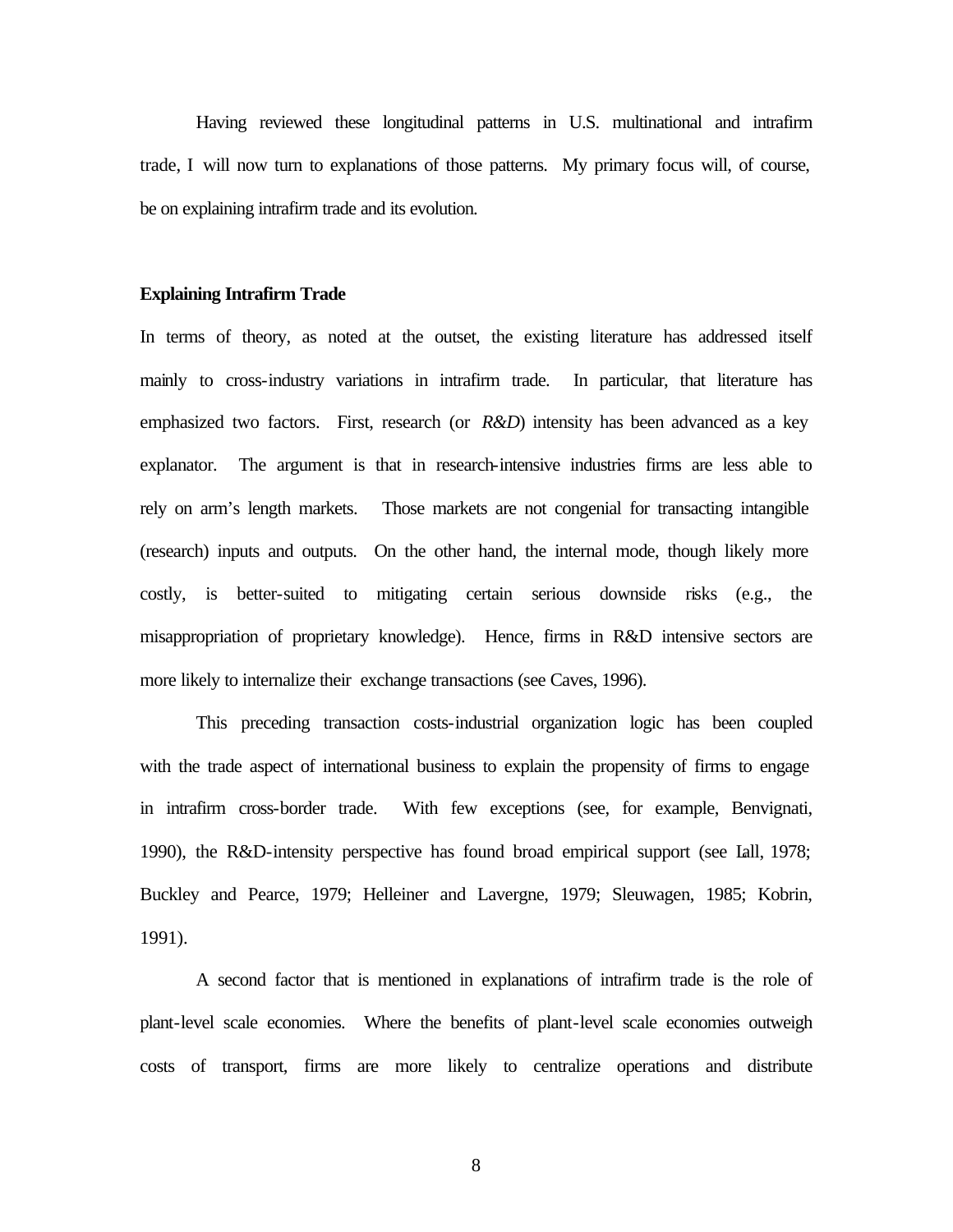intermediate or finished goods (see Brainard, 1997). In empirical studies, however, the scale variable has not always performed as expected (see Helleiner and Lavergne, 1979; Benvignati, 1990; Kobrin, 1991). Researchers have suggested that weak results on this variable reflect the difficulty in correctly measuring and operationalizing scale economies. $<sup>1</sup>$ </sup>

Beyond the R&D and scale factors highlighted in the cross-section-focused literature, I want to advance two other sets of factors as potential explanators of the *evolution* of intrafirm trade. Consider first a variable that I will refer to as *multinational intensity*. In simple terms, this variable is a measure of the relative magnitude and depth of firms' foreign operations. Firms set up operations in a foreign country when the volume of anticipated sales in the local or regional market grows large enough to justify the extra costs involved. The establishment of foreign operations tends, *over time*, to have two important influences on trade.

One, as firms grow their foreign presence, i.e., as they increase their multinational intensity, they grow too their ability to penetrate local and regional market. The volume of business they conduct with existing foreign customers grows; they acquire new foreign customers; and, importantly, they become more likely to introduce second and subsequent product lines into the market. As a consequence, *other things equal, as multinational intensity rises, the share of multinational trade in total trade between home and abroad should tend to rise as well.*

Two, as firms deepen their operations abroad, it becomes optimal to source more inputs locally. Of course, not all inputs can be sourced locally. There will likely remain

 $\overline{a}$ 

<sup>&</sup>lt;sup>1</sup> While R&D and scale factors have received most attention in the existing literature, certain other factors, such as advertising intensity and locational factors, have also been mentioned in the literature (see the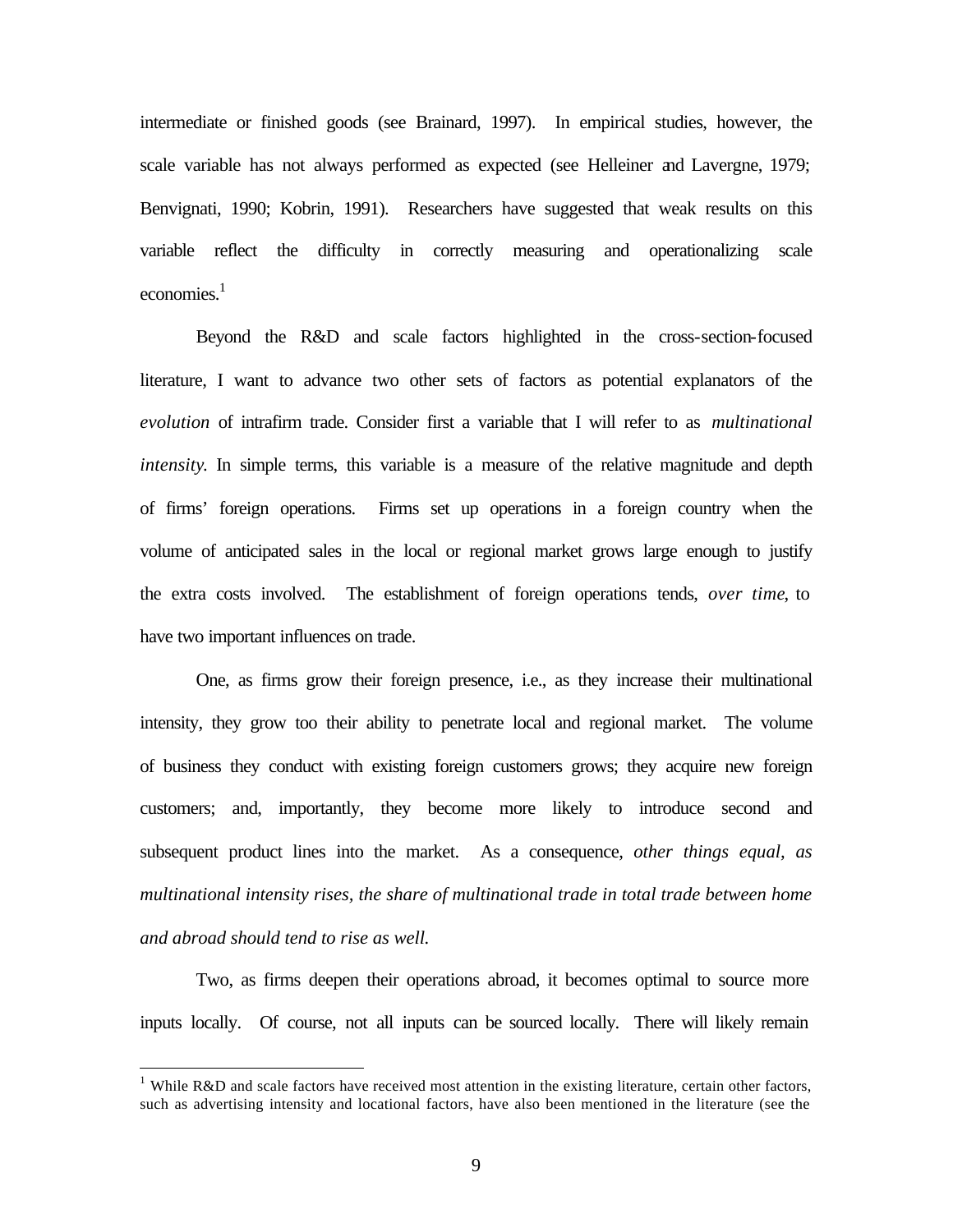certain proprietary or scale-sensitive inputs that firms will want to continue to source non-locally (typically, from home). Trade in these inputs is, however, more likely to be conducted intrafirm than at arm's length. What is more, once an affiliate is established abroad, it may act as an "inducement to indulge in transfer-price manipulations" (Lall, 1978: 216), and trade between home and abroad is more likely to be channeled via the affiliate. For these reasons, *other things equal, as the intensity of foreign operations rises, parents' trade between home and abroad will tend to become more intrafirm.*<sup>2</sup>

Another relatively recent development that is likely to push up intrafirm trade shares is something I will refer to as *multinational horizontal specialization*. In horizontal specialization, multinational firms allocate worldwide or at least regional responsibility for the production of certain intermediates and finished products to operations in specific countries (see Yi, 2000). Thus product A might be made (for world supply) in country  $X$ , while product  $B$  might be made in country  $Z$  (again, for world supply). This manner of within-firm cross-geographic specialization is reported (at least anecdotally) to have risen in the last couple of decades. The trend is being driven, it is thought, by such factors as increasing competition (and the attendant pressures for greater efficiency), the rising impact of exchange rate changes (and the quest by firms for a structural hedge), and increasingly common regional content requirements. Regardless, *other things equal, an increase in multinational horizontal specialization is likely to be accompanied by an increase in the internalization of trade.* After all, the workability and

 $\overline{a}$ 

studies mentioned in Caves, 1996: 32-33).

 $2^2$  To be clear, although the preceding hypotheses have not received explicit attention or much empirical scrutiny in the commonly cited studies of intrafirm trade, they are not entirely novel either. In fact, referring to studies by Swedenborg (1979) and others, Caves (1996: 33) has written, "The heavy participation of foreign subsidiaries in trade the and the complementarity of interaffiliate trade with their local production (and sales) activities is well established."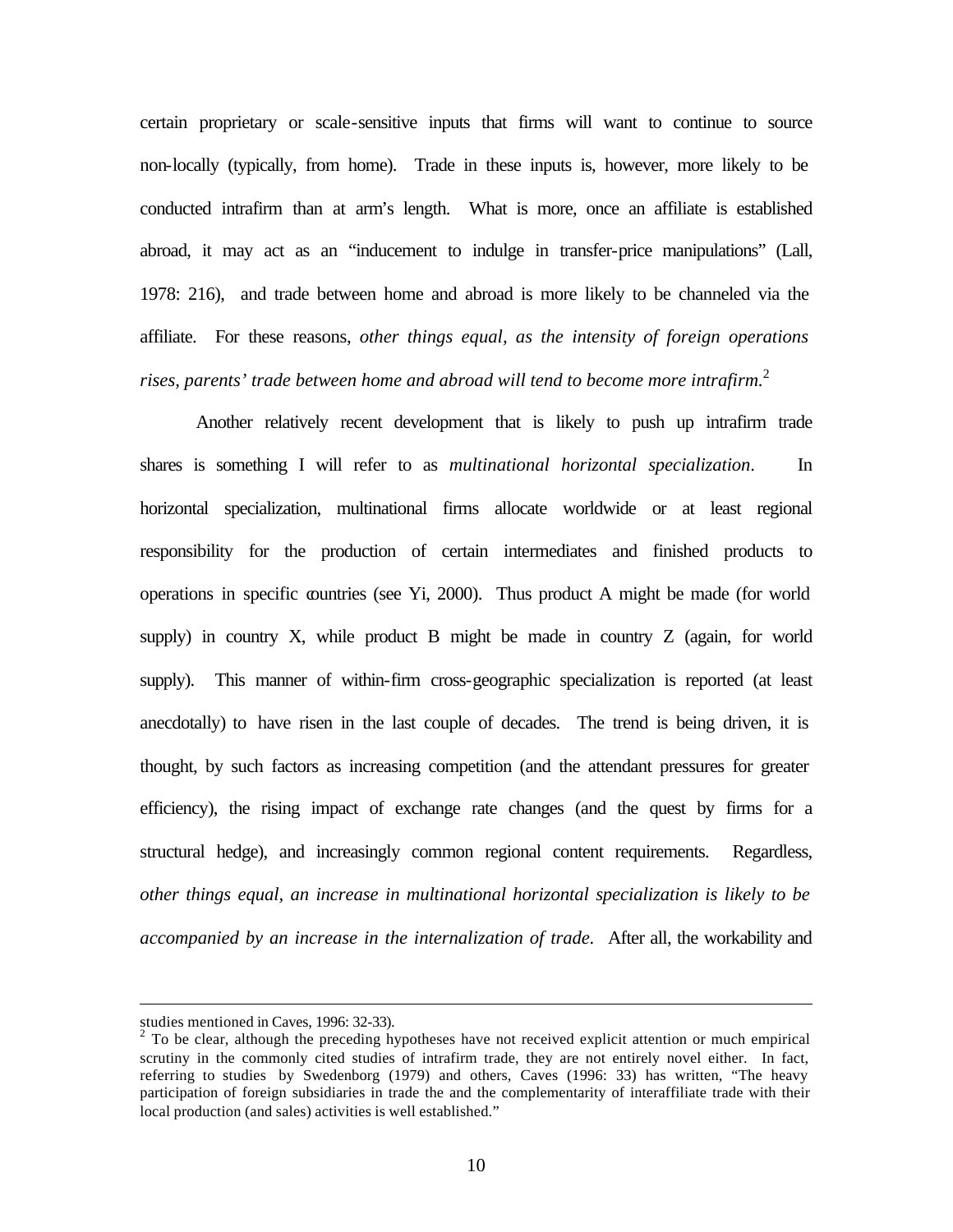net benefits of such a strategy must call for greater intrafirm coordination. The latter is more likely to be achieved when trade flows are intrafirm.

To recap, higher levels of multinational intensity should lead to both a higher share of intrafirm trade and a higher multinational share in total U.S. trade. Higher levels of horizontal specialization should lead to higher intrafirm share in multinational trade. The view that, over the last three decades, the levels of multinational intensity and horizontal specialization have trended up is not very controversial. (Data reviewed in Table 2 and some to be reviewed below support this view.) In fact, it is these sorts of trends that adherents of the "multinationalization" school focus on, and, on the basis of which they conjecture that intrafirm trade has trended up.

Adherents of the "marketization" school, meanwhile, focus on forces that push down the share of intrafirm trade. I will discuss two important forces that fall in this category. First and foremost is the technology of coordinating economic exchange. I will simply refer to this as *technology*. The argument is as follows: as the relative cost of conducting arm's length exchange declines, firms' relative reliance on arm's exchange should rise (see Lawrence, 1995). Equally, if not more importantly, as the relative benefits of coordinating across arm's length catch up with the benefits of internal coordination, firms' relative reliance on arm's exchange should rise. Accordingly, *other things equal, as the benefit-cost ratio of coordination-enabling technology rises, multinational intrafirm trade shares should decline.*

Further, advances in this technology should enable economic exchange that would otherwise call for either special organizational complements (such as those offered by the multinational form) or minimum size or both. In other words, as this technology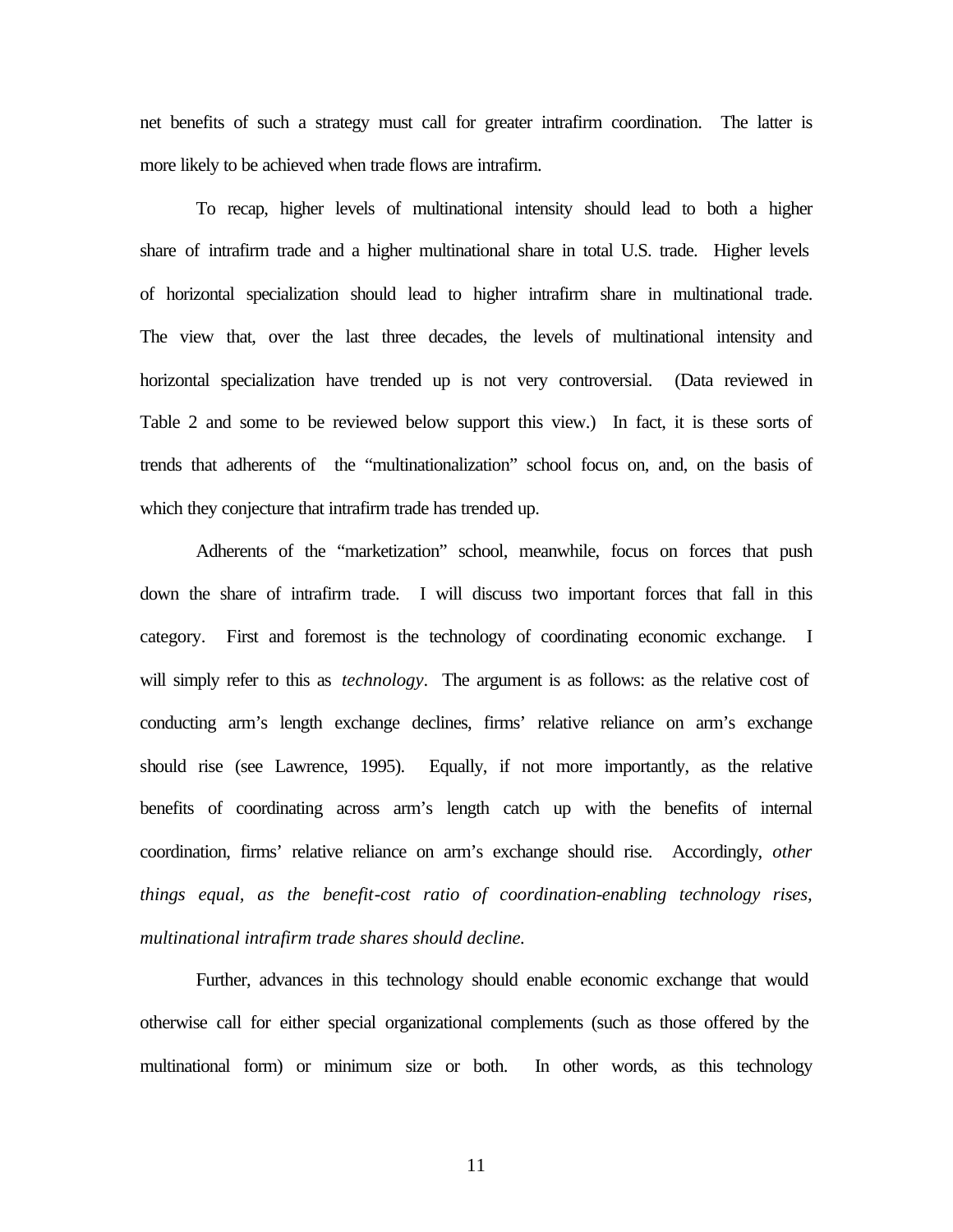advances, purely domestic firms should be able to and should engage more and more in international trade. Therefore, *other things equal, as the benefit-cost ratio of coordination-enabling technology rises, the multinational share in total U.S. trade should decline*. 3

In reality there is some empirical and considerable anecdotal evidence (not only in the electronics and the computer industry, but also in apparel and the auto sector) that over these past decades firms are increasingly embracing vertical specialization and relying more on "outsourcing" (see, Lawrence, 1995; Magretta, 1998). Prime among the forces that go into explaining this trend is the advance of microprocessor (and the related communication, computing, and storage technologies that they drive). Accordingly, in the empirical exercise below, I will rely on crude estimates of trends over time in the benefit-cost ratio of computer microprocessors.

The second force highlighted by the "marketization" school is a rise in *competition*. As firms confront greater product (and financial) market competition, they tend to divest "non-core" businesses, rely more on outsourcing, and return to their "core competencies." Hence, for reasons similar to those discussed above, *other things equal, the greater the competition, the greater should be the role of arm's length trade and the lesser the role of intrafirm trade*.

 $\overline{a}$ 

 $3$  To illustrate the technology hypothesis, I will provide a simple hypothetical example. Induced by technology, a multinational firm spins-off some of its operations into a separate firm. The two firms, subsequently, maintain their export behavior. Imagine firm A used to export 10 units, 5 of them intrafirm. Assume the division it spun-off accounted for 3 of the exported units (all of which used to be exported intrafirm). After the spin-off, the two smaller units still export 7 and 3 units respectively. But the multinational now has an intrafirm ratio of only 2/7 (as opposed to 5/10). The smaller unit (which now, say, is not a multinational) continues to export 3 units. Under such a scenario, we would have more exporters, which is consistent with the facts. We would also see both a decline in the multinational share in U.S. exports, and a decline in the intrafirm share of multinational exports.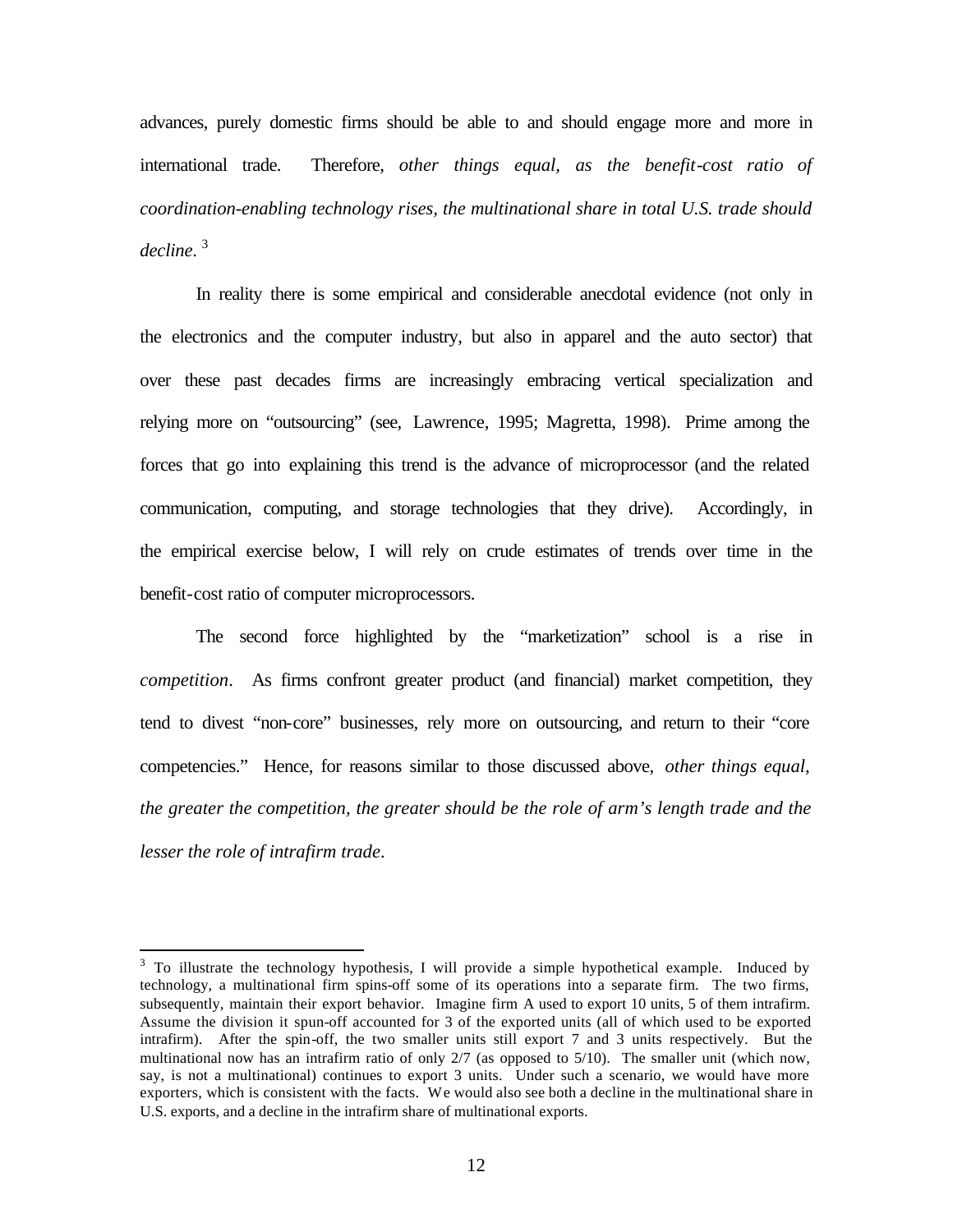#### **Empirical Analysis of Intrafirm Export Shares in U.S. Manufacturing, 1966-97**

#### *Dataset*

 $\overline{a}$ 

To explore the preceding hypotheses, I constructed a panel dataset that included (i) estimates of the three multinational and intrafirm U.S. export ratios plotted in the righthand panel in Figure 1, and (ii) indicators of the independent variables discussed above. Most of the data come from three sources: the U.S. Census Bureau, the U.S. Bureau of Economic Analysis, and the OECD. The data items and data sources are listed in Appendix 1.

In terms of coverage, the panel contains dependent and independent variables for the years 1966, 1977, 1982, 1987, 1992, and 1997. The years 1966 and 1997 are the earliest and latest years for which data on the dependent variable are available. Further, except for 1997, the other years are ones in which the BEA conducted *benchmark* (population-level) surveys of U.S. parents' foreign operations. Last, but not least, the fact that the years are spaced wide apart should help mitigate problems of serial autocorrelation.

Sector focus, as noted at the outset, is limited to manufacturing (which, as a sector, still dominates the U.S. trade picture). Within manufacturing, the data are disaggregated at the 2-digit SIC-level. That is the level of detail at which the BEA tabulates most of its data on U.S. multinationals and their foreign operations. The same reason (BEA detail of reporting) guides the choice of the seventeen two-digit industries included in the analysis.<sup>4</sup> Together, the six time periods—1966, 1977, 1982, 1989, 1994, 1997—and seventeen 2-digit industries give a maximum of 102 observations.

<sup>&</sup>lt;sup>4</sup> The seventeen 2-digit industries covered are: food and beverages; chemicals and drugs; primary metals; fabricated metals; machinery; electrical and electronic equipment; motor vehicles; other transport (mainly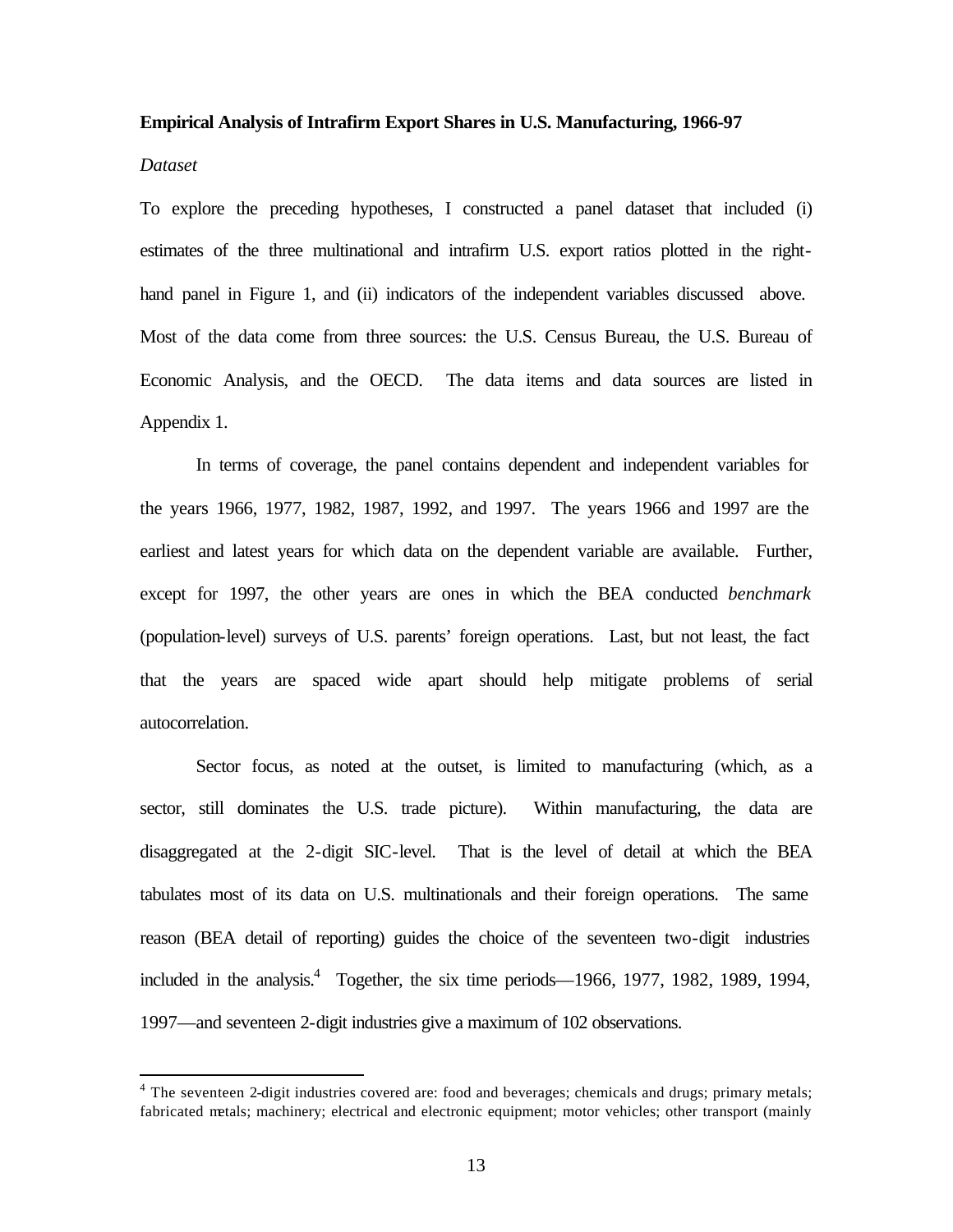Each observation aggregates, for a given period and industry, relevant data for the subset of firms (all U.S. multinationals or all U.S. firms) that underlie that sector. It is, thus, possible (though, given the variables in question, not very probable) that such aggregation masks wide variations in the behavior of individual firms within a given sector. The ideal would be to obtain firm level data, but these are simply not publicly available (and that too for this long a time period). Fortunately, since there is no reason to believe that such masking systematically affects particular sectors or time periods, one should still be able to glean useful insights from the empirical exercise.

#### *Variables*

 $\overline{a}$ 

Table 4 lists and describes the dependent and independent variables. The primary dependent variable in the analysis is PIFUSX. This variable indicates U.S. manufacturing multinationals' intrafirm exports as a percentage of U.S. manufacturing exports. There are two secondary dependent variables. PXUSX indicates U.S. multinationals' total exports as a percentage of U.S. exports. PIFXPX indicates U.S. multinationals' intrafirm exports as a percentage of their own total exports.<sup>5</sup> Table 4 describes the independent variables so I will not repeat here.<sup>6</sup> That table also shows the bivariate correlations among the variables. At 0.97, the bivariate correlation between

aircraft); textile products and apparel; lumber, wood, and furniture; paper and allied products; printing and publishing; rubber products; miscellaneous plastics; glass products; stone, clay, and nonmetallic mineral products; and instruments and related products. Tobacco products, shown in Tables 1 and 2, is excluded in the analysis due to erratic data.

 $<sup>5</sup>$  Just to clarify, in these dependent variable labels, the P stands for U.S. parents (i.e., U.S. multinationals);</sup> IF stands for intrafirm; X stands for exports; US stands for United States. These capitalized letters are combined to indicate the ratio under consideration.

<sup>&</sup>lt;sup>6</sup> Except I want to point out that it is in order to circumvent exchange rate and inflation issues that I use employee counts rather than (the more conventional) foreign assets or sales figures to measure the multinational intensity variable (PMNEINT).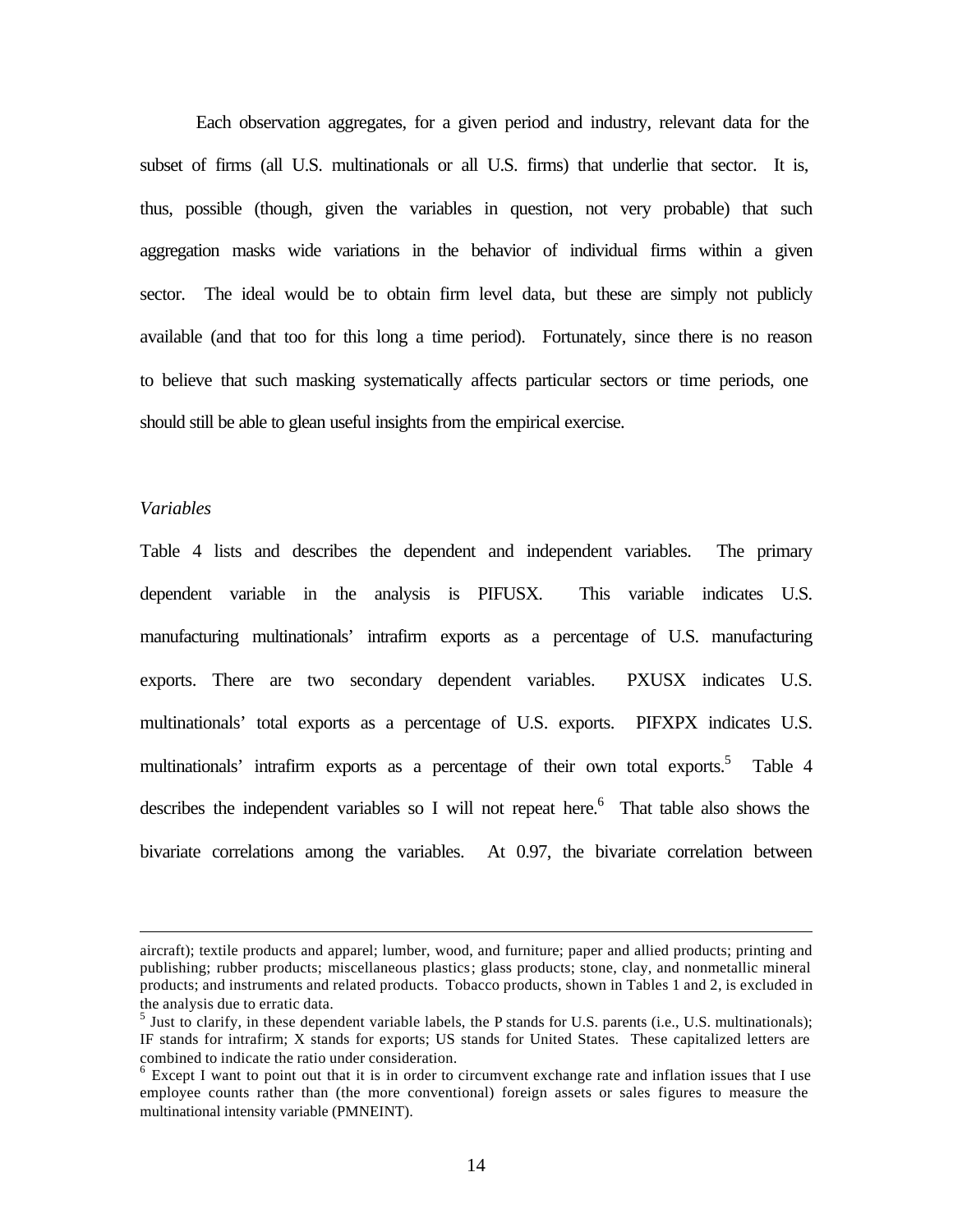TIME (a time trend) and the variable labeled TECH is the highest. Not surprisingly, TIME is also highly correlated with U.S. GDP and import competition.

#### *Empirical Estimation*

For the purposes of empirical estimation, I employ a fixed effects panel model. This choice is motivated by three reasons, all in keeping with the econometrics literature on panel data (see Hsiao, 1985; and Baltagi, 1995). First, the data cover the "population" (rather than a random sample) of U.S.-based manufacturing multinationals. Second, inferences are to be made only for that population. Third, there are certain relatively stable "effects" that vary across industry but that are not explicitly included in the model. These include the relative importance of transport costs, advertising intensity, and the feasibility of (or susceptibility to) outsourcing. Due to differences in the "modularity" of intermediates, outsourcing is more feasible in certain industries (such as autos and electronics) than in others (such as chemicals and metals). This modularity factor is hard to measure but likely important. Industry dummies should help pick up such effects. (In any case, simple OLS results are presented as well.)

I should also add that although the data span a thirty-year period, the stability in the subset of firms that drive the *values* of the variables is likely to be quite high. This is because that subset is composed of the large U.S. multinationals that have long populated the Fortune 500 lists. Also, because compliance with the BEA survey is mandated by the U.S. government, self-selection is not an issue. Accordingly, the empirical design is not subject to some of the classic limitations associated with panel data (see Baltagi, 1995: 6- 7).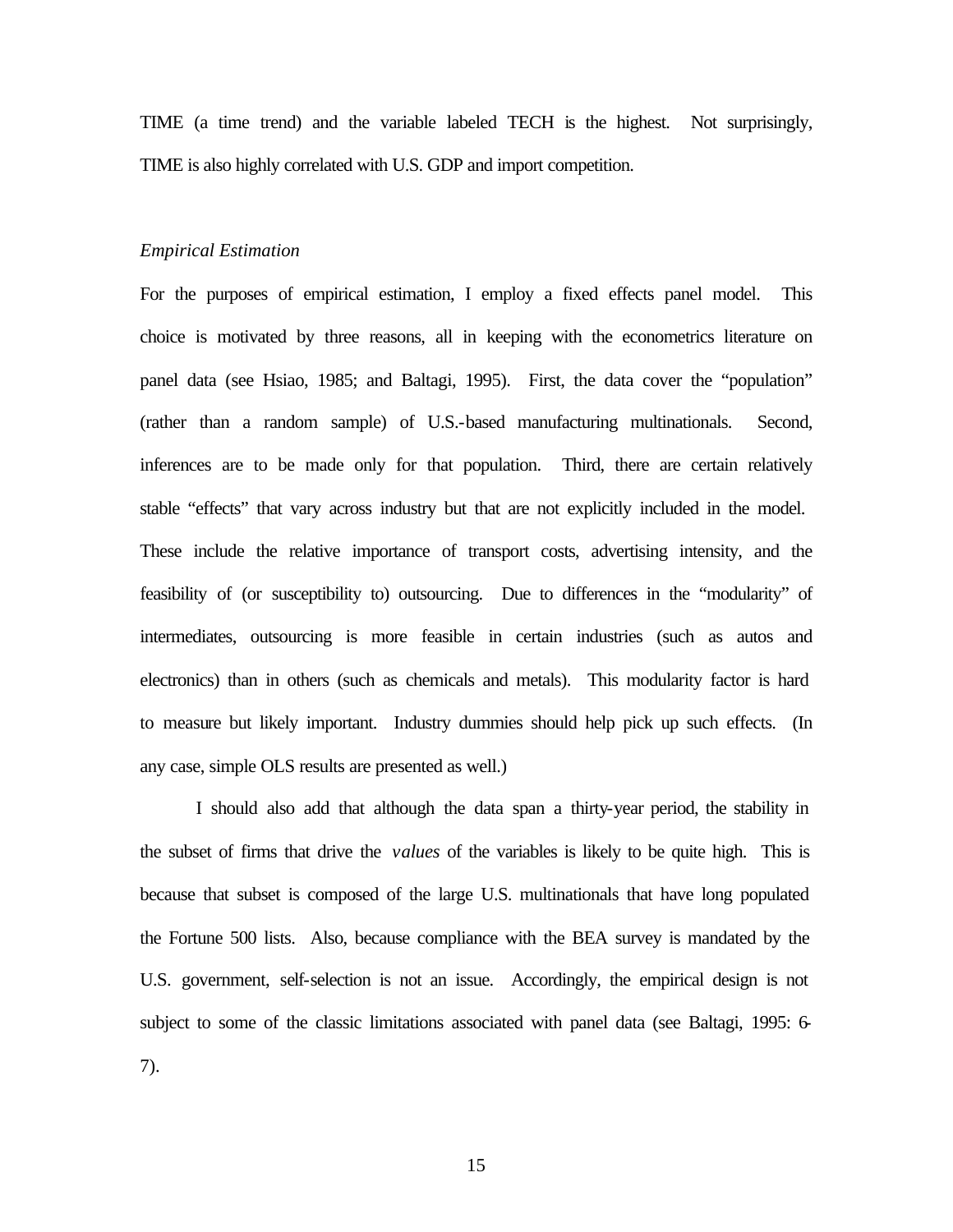The equations to be estimated are variants of the following:<sup>7</sup>

Intrafirm Share in U.S. Exports<sub>*it*</sub> =  $a_i + b * R \& D/Sales_{i} + g * Multinational Intensity_{i}$  $+d^*$  Multinational Horizontal Specialization  $\mu + e^*$  Import Competition<sub>it</sub>  $+z^*$ Technology<sub>*it*</sub></sub> + *h*<sup>\*</sup> Scale<sub>*it*</sub></sub> + *q*<sup>\*</sup> Time<sub>*t*</sub></sub> + *i<sub>t</sub>***.** 

#### *Results*

 $\overline{a}$ 

Consider first the results shown in Table 5. The dependent variable there is PIFUSX, i.e., U.S. parent's intrafirm exports as percent of total U.S. exports. As column 1 shows, two of the key variables of interest, PMNEINT, i.e., multinational intensity, and TECH, i.e., advances in coordination-enabling technology, both perform as hypothesized. The coefficient on the former is positive and exhibits the highest *t*-stat, and the coefficient on the latter is negative and takes the second highest *t*-stat. On the other hand, the third variable of interest, IMPCOMP (the competition variable), is statistically significant but takes a positive and not, as hypothesized, a negative sign.

Before discussing that puzzling but interesting result, I want to briefly review the other two models in Table 5. The model in column 2 includes TIME (in place of TECH) and its results are virtually unchanged from those in column 1. Given the near perfect correlation between TIME and TECH, that finding is not surprising. The results presented in column 3 are the simple OLS results. There too, the signs and significance of the key variables remain unchanged.

As for the other variables, R&D/Sales does not take significance in the first two models in this table, but does so in the third model, which does not include the industry

 $7$  Readers wondering why regular trade variables such as income and exchange rates are not included are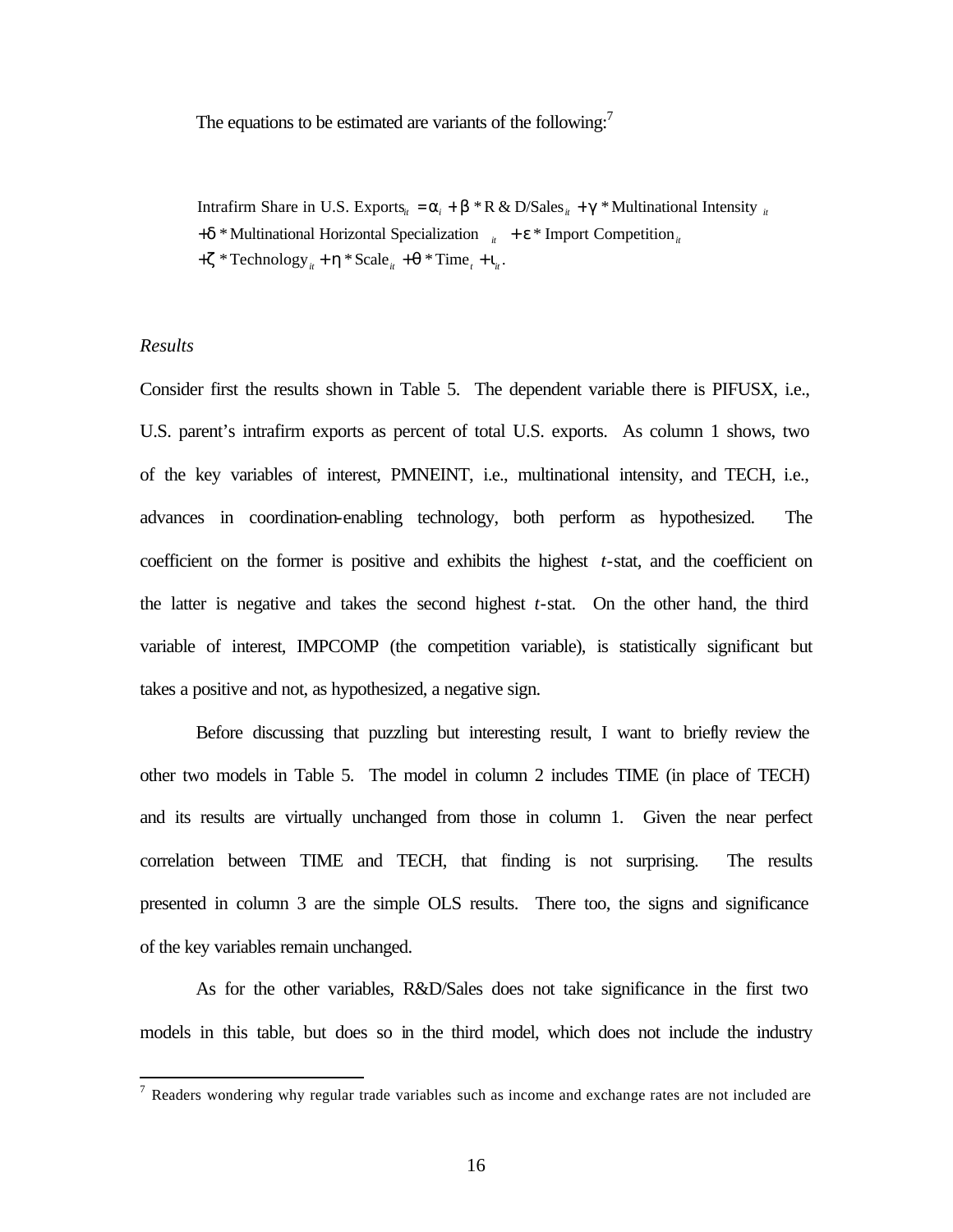dummies. That would suggest that the latter are picking up the R&D factor. The SCALE variable perform as expected in the first two models, but not in the simple OLS model. There is not much to say about the industry dummies except to note that the ones that took statistically significant coefficients do appear to be the advertising or modularity intensive industries such as chemicals (which includes pharma and toiletries) , machinery, and autos.<sup>8</sup>

Let me now return to the competition variable IMPCOMP. Recall, greater competition, it was argued, would be associated with greater focus on core businesses and greater outsourcing (and arm's length trade). But, at least as far as these empirical results go, it appears that the first response is what dominates here and what leads to higher intrafirm trade. The explanation would go as follows. In response to competition, multinational parents divest non-core businesses and refocus on core businesses and operations. Now, parents' propensity to engage in intrafirm trade is likely to be higher in core than in non-core business. Accordingly, as competition rises (and as the core to non-core business ratio rises), the multinational intrafirm trade share rises too. If this is the chain of causation, then IMPCOMP should also take a positive and significant coefficient in the model where PIFXPX, intrafirm share in parents total exports, is the dependent variable. (I will turn to that dependent variable momentarily.)

But another logic might also help explain the positive relationship between the share of multinational intrafirm trade and IMPCOMP. Perhaps multinationals are better placed to survive the onslaught of import competition. Hence, an increase in import competition could lead to a larger share for intrafirm trade in total not (only) because of

 $\overline{a}$ 

reminded that the dependent variables are all share variables.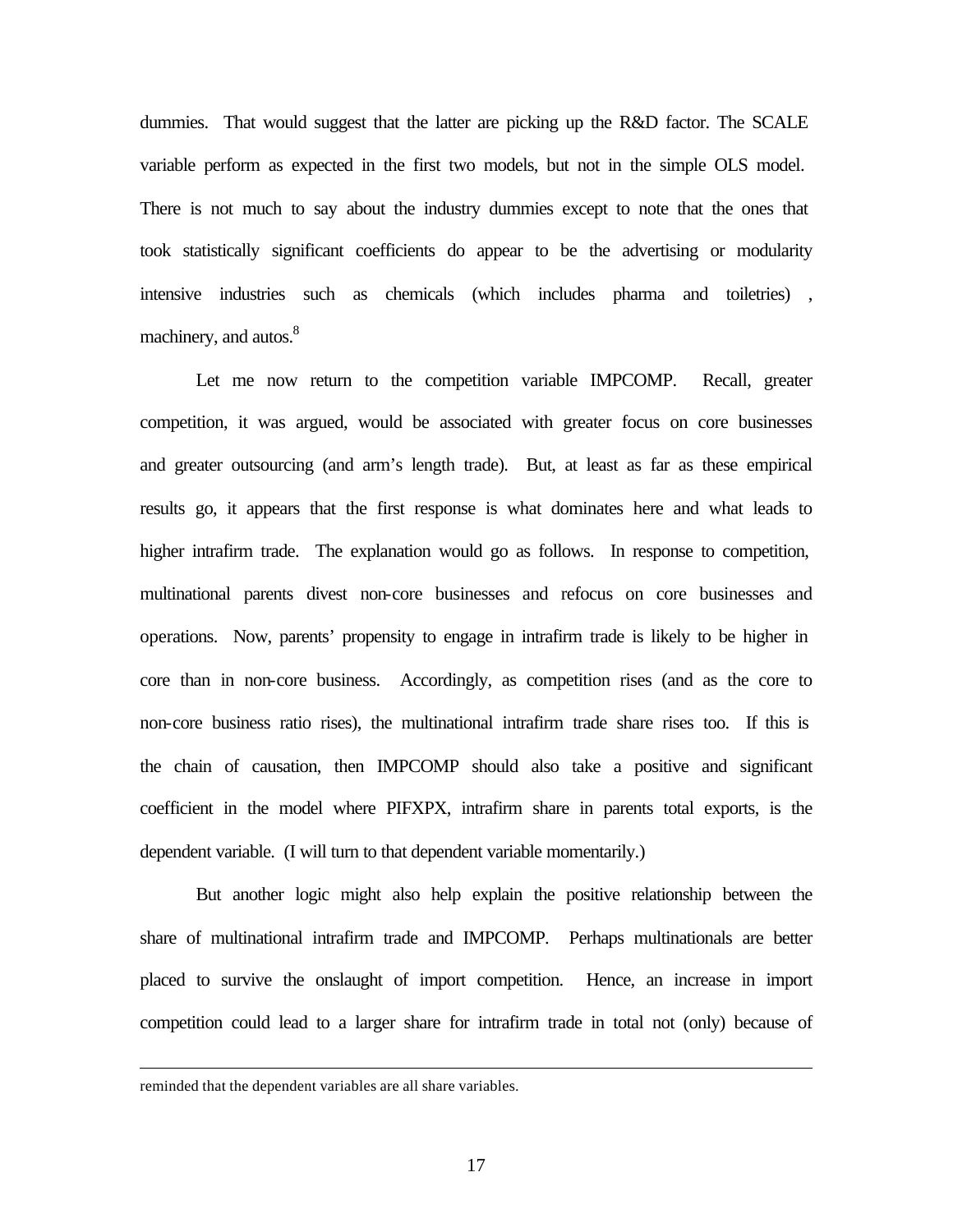refocus on the core and an attendant rise in intrafirm shares, but because the multinational to non-multinational ratio rose. To the extent this is a part of the story, we would expect IMPCOMP to take a significant and positive sign in the model where PXUSX, multinational exports in total U.S. exports, is the dependent variable.

Before moving on to that model, let me summarize by saying that the results in table 5 strongly support the view that both the forces of multinationalization and the forces of marketization have been at work, and, as hypothesized, they influence intrafirm in expected but opposing directions. This, it would seem, is what explains the tranquility in the U.S. intrafirm export ratio that is observed even in the midst of the turbulence unleashed by the forces of technology and globalization. I will say more about this in the concluding discussion.

Turn now to Table 6, which presents the results of the regressions explaining PXUSX, U.S. multinationals' exports as a share of total U.S. exports.<sup>9</sup> The results in Table 6 are entirely consistent with those in Table 5. Again, as shown in column 1, multinational intensity (which has risen as more firms have multinationalized, and as firms have multinationalized more) pushes up, as hypothesized, the multinational share in total U.S. exports. TECH takes a negative and statistically significant coefficient. That is, coordination-enabling technology pushes down, as hypothesized, the multinational share in total U.S. exports. It is interesting to note that the coefficient on the TIME trend(shown in column 2), while positive, takes only borderline statistical significance.

 $\overline{a}$ 

 $8$  If data on advertising intensity were available for the industries and years covered, that variable could be entered separately.

<sup>&</sup>lt;sup>9</sup> The independent variables used in the models in Table 6 are virtually the same as those in the previous table. MNEHSP, the horizontal specialization variable is not relevant here and is not used; and the R&D/Sales ratio is for all U.S. firms in an industry (and not just for U.S. multinationals as was the case in Table 5).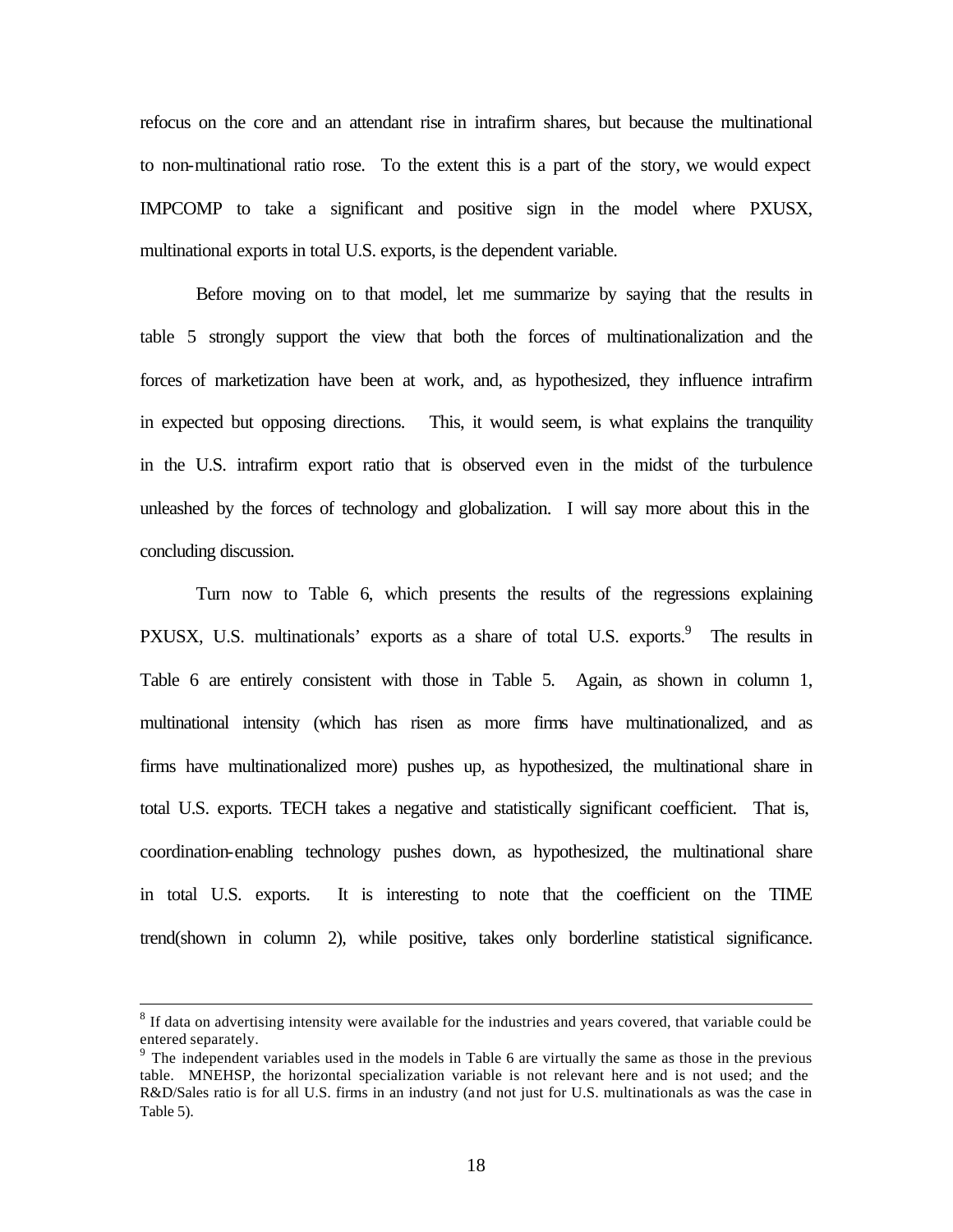While one should not read too much into this, that result would appear to strengthen the TECH story.

Surprisingly, IMPCOMP does not take significance in any of the models in Table 6. That is, increases in the level of import competition do not lead to increases in the share of U.S. exports accounted for by U.S. multinationals. Thus, the survivor bias explanation is not supported in these data. Of course, this means that the import competition variable must work via PIFXPX, U.S. multinationals' intrafirm exports as a share of U.S. multinationals' total exports.

Table 7 shows the results of the models where PIFXPX is the dependent variable. And, indeed, IMPCOMP is positive and statistically significant here. Given that the other independent variables control for technology (or a time trend) and multinational intensity, this result is consistent with the hypothesis that multinational parents responded to import competition by cutting to core businesses. In turn, their propensity to trade intrafirm rises.

A second interesting finding in Table 7 is that TECH continues to be negative and significant. That is, TECH not only reduced multinationals' share in total U.S. trade, it also reduced the intrafirm share in multinationals' own trade. This lends further support to the marketization (or vertical specialization) view. Also, PMNEHSP, the horizontal specialization variable shows signs of life in this table (see column 3). In the raw data (not shown) it is clear that horizontal specialization (i.e., affiliate-affiliate trade) is trending up, and the results here give at least some support for the view that that development is pushing up, as one would expect, multinationals' propensity to internalize cross-border trade. Lastly, it is noteworthy that in this table the R&D variable takes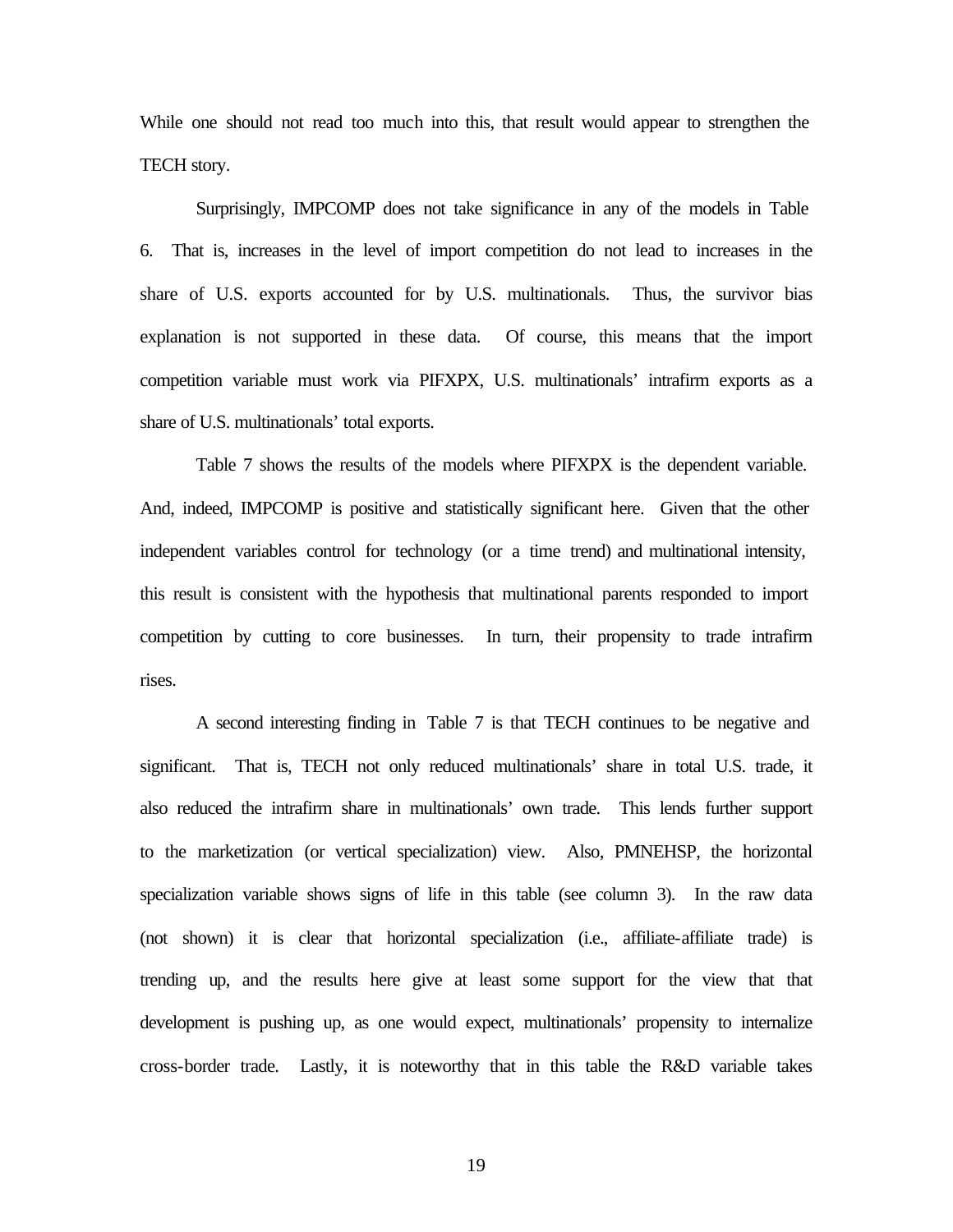significance even in models that include the industry dummies. Perhaps this is not surprising, because the theoretical reasoning around R&D-intensity is really strongest for the dependent variable in this table (as compared to those in the two previous ones).<sup>10</sup>

#### *Alternative Explanations*

 $\overline{a}$ 

As with most empirical patterns, here too there are several possible alternative explanations and I want to address three in particular. The first one relates to the mix of industries over this thirty year period. Could it be that over the 1966-1997 period the composition of sub-industries in U.S. manufacturing exports has become less R&D intensive? The answer is no. First, R&D is a control variable in the models estimated above. Second, even at the level of the overall manufacturing sector, U.S. exports come more not less from R&D-intensive industries. The same is true for the intrafirm exports made by U.S. multinationals.

Another alternative explanation relates to country mix issues. Could it be that the reason TECH is significant is that it is highly correlated with TIME, which itself is significant and negative because it is correlated with a rise in the share of U.S. exports destined for developing countries? Due to factors such as political instability and smaller size of foreign markets, multinational trade with developing countries tends to be more likely to take place at arm's length. This country mix variable, however, cannot

 $10$  The results in Table 7 are also less exposed to a drawback in the dataset that relates to industry classification. The BEA provides multinational and affiliate trade data by industry of parent (and that is the classification used in the paper). The Census Bureau reports trade data by product. The extent of the overlap is no doubt high, but it is far from complete. In Table 7, since both the numerator and the denominator in the dependent variable come from the BEA, the industry classification problem is mitigated.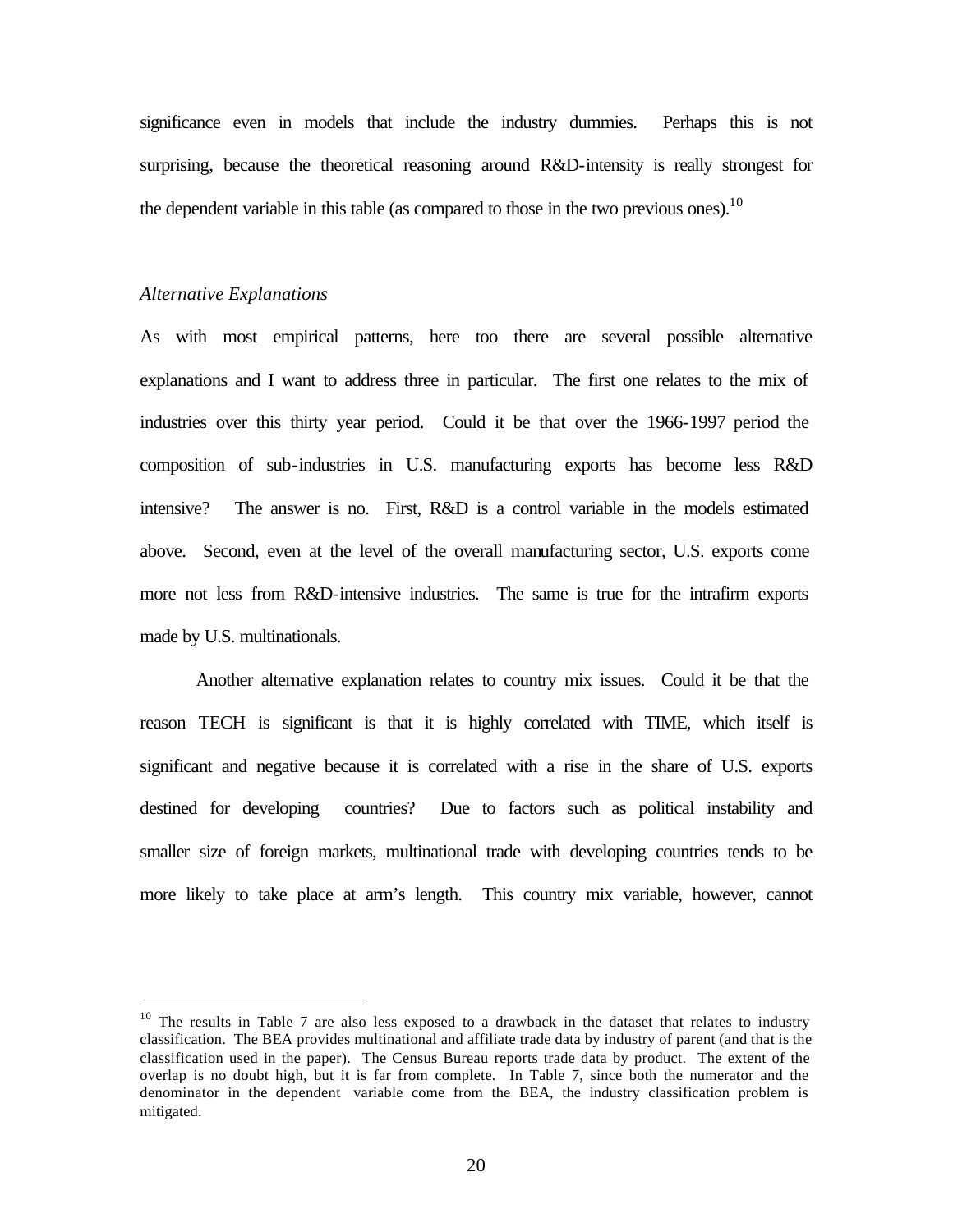explain why multinationals' share in U.S. exports has declined. The technology story can explain that key pattern. $11$ 

A third alternative explanation for the tranquility in intrafirm trade shares is related to the role of inward foreign direct investment. The story is simply that the reason U.S. multinational share in U.S. exports have declined is not because of technology and such, but rather because foreign firms operating in the United States now account for a big portion of U.S. exports. While that is certainly true, this does not explain why IMPCOMP does not come out negative and significant in the models (in Table 6) where U.S. multinationals share is the dependent variable. It also does not explain why technology takes a negative sign in models (in Table 7) where intrafirm share in U.S. multinationals exports is the dependent variable. Lastly, as we saw in Table 3, the biggest jump in U.S. exporters comes from the "other U.S. entities" category (which excludes both U.S. and foreign multinationals).

Thus, these alternative explanations (nor the others that I have considered), can readily refute the hypotheses and interpretation offered above.

#### **Discussion**

 $\overline{a}$ 

If we abstract up a level, we can see what the preceding empirical results really suggest. Over the past two or three decades, three exogenous forces have been influencing the *scope* of U.S. multinationals. Shifts in the scope, in turn, get reflected in the relative share of trade that is conducted intrafirm. I will elaborate briefly.

There are three dimensions to the scope of the firm. *Vertical scope* refers to the extent of internalization of activities in a given business. As outsourcing rises and the

 $11$  Product by country data needed to empirically sort out this alternative explanation is not available.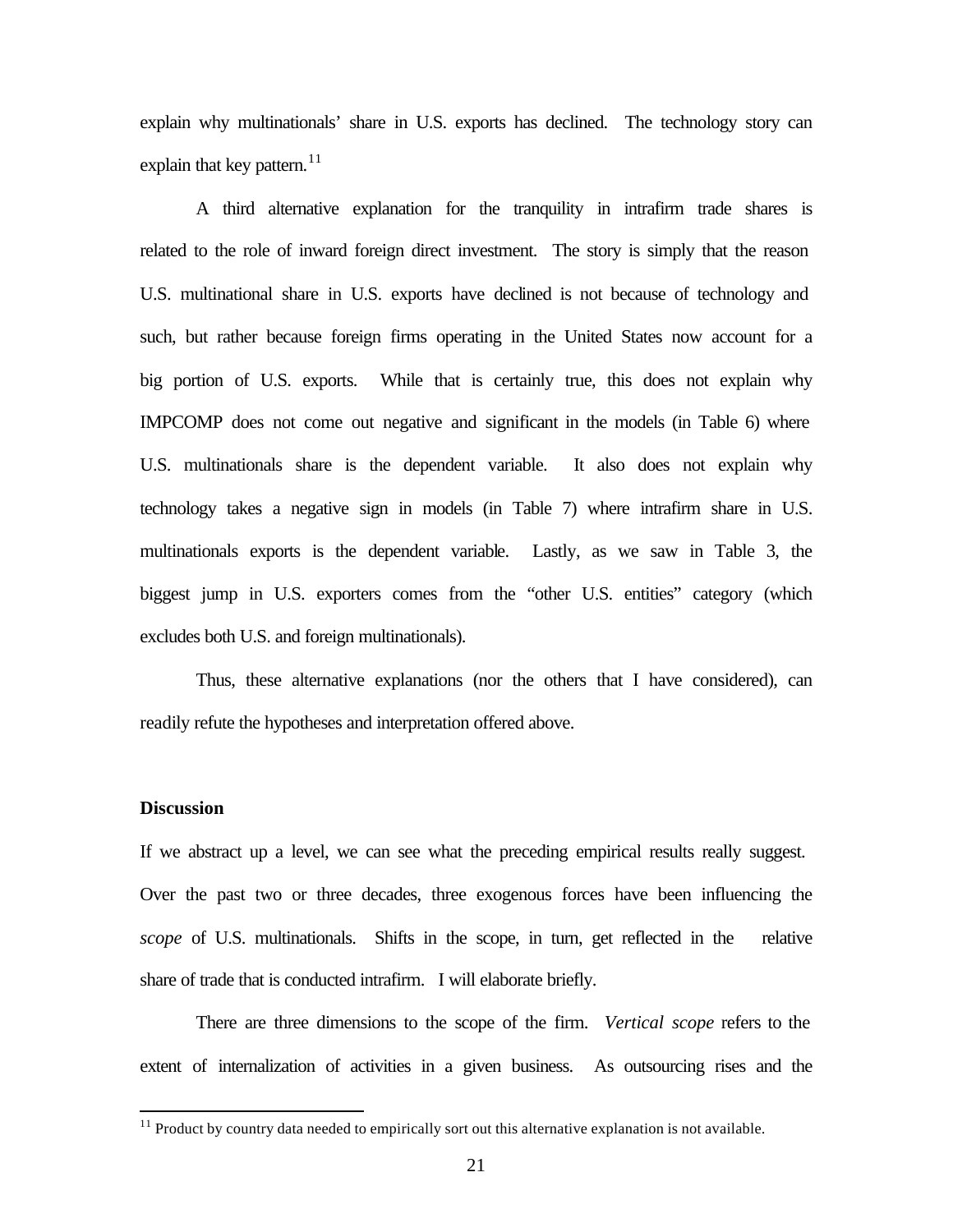firm engages in fewer activities, vertical scope declines. *Horizontal scope* refers to the number and diversity of businesses that the firm is engaged in. As the tendency rises to divest non-core businesses and refocus on core businesses, firms' horizontal scope declines. *Geographic scope* refers to number and diversity of countries that firms operate in. As more firms expand to more countries abroad, their geographic scope rises.

Advances in coordination-enabling technology have led U.S. multinationals to decrease their vertical scope and outsource more. In turn, their need and propensity to internalize trade has declined. Hence, increases in TECH were associated with decreases in multinational and intrafirm trade. On the other hand, the increase in competition has led U.S. multinationals to decrease their horizontal scope and refocus on core businesses. In turn, U.S. multinationals' propensity to internalize trade has increased. Hence, increases in IMPCOMP were associated with increases (rather than decreases in) intrafirm trade. Lastly, liberalization and economic growth abroad have led U.S. multinationals to increase their geographic scope and expand abroad. In turn, their overall share of U.S. international trade has risen and their opportunity and propensity to internalize international trade has risen. Hence, increases in MNEINT were associated with increases in multinational and intrafirm trade.

The influence of the preceding contemporaneous developments have, at least at the level of the overall manufacturing sector, been roughly equal and opposing. It is as a result that the share of intrafirm trade in total U.S. trade has appeared relatively stable over the past three decades.

Taking stylistic liberty, I depict in Figure 2 the above described pattern of evolution in the scope of U.S. multinational firms. As can be seen in that figure, the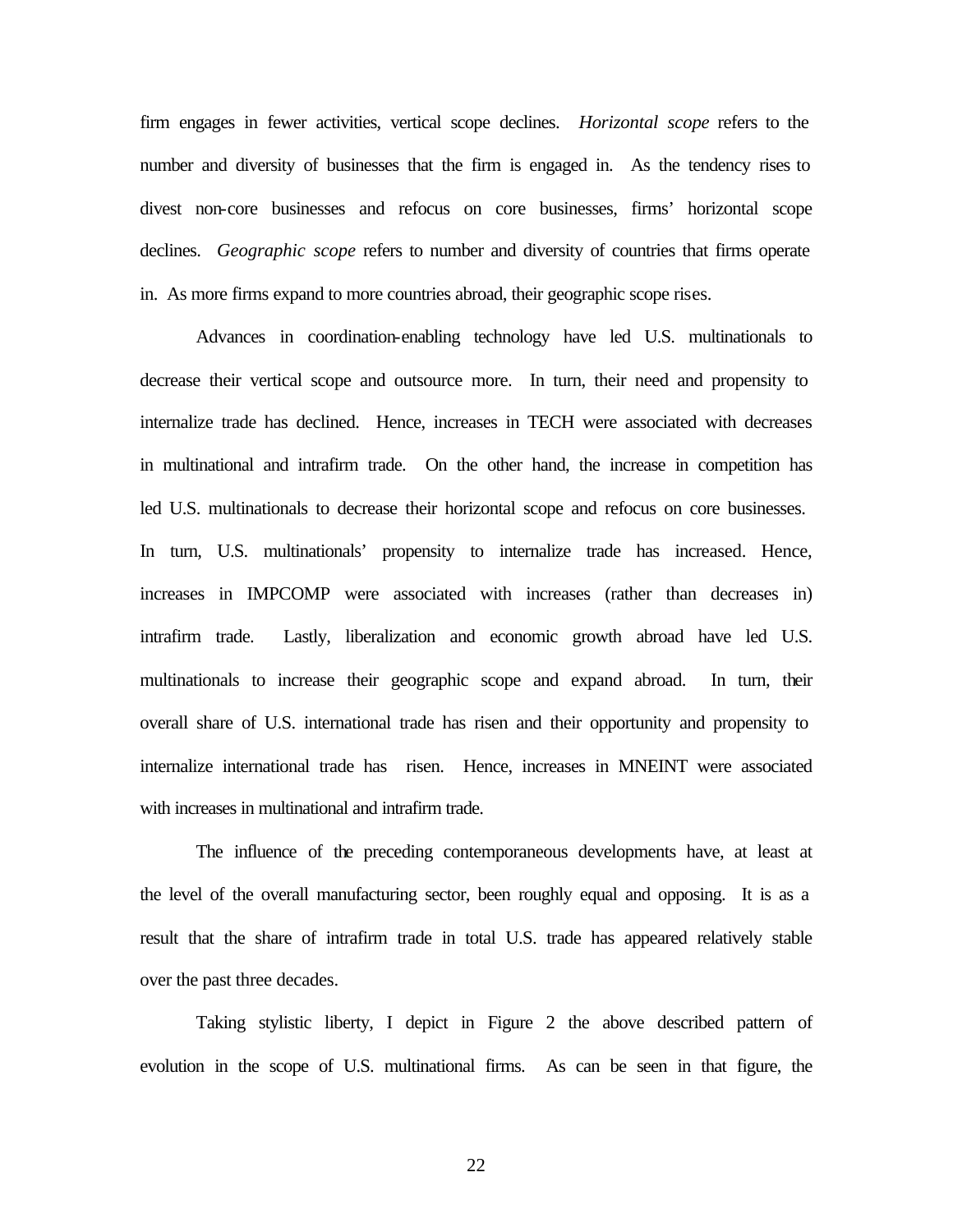emerging pattern resembles a "cone." To be clear, real confirmation of such a pattern will have to await further empirical work (preferably with firm-level data). Still, the considerable anecdotal evidence that is available is not at odds with the spirit of Figure 2.

#### **Conclusion**

 $\overline{a}$ 

Reminding readers that this study has only scratched the empirical surface of the intrafirm trade issue, let me turn to the question: Looking forward, what are the likely prospects for intrafirm trade? To address this question, I would like to refer back to the "exogenous" drivers. I will discuss technology first, and then globalization and competition.

Clearly, in the wake of the internet and the virtual industrial marketplaces being established on its back, one must believe that firms are likely to further reduce their vertical scope in the foreseeable future. After all, the technology of the internet could make the benefits of arm's length coordination rise even as its costs fall. Again, anecdotal evidence indicates that outsourcing is likely to be intensified in the internet economy.<sup>12</sup> A point that is implicit here is that as arm's length trade grows more and better coordinated, the operational and managerial distinction between "arm's length" and "intrafirm" is likely to diminish. One would have to refer to "strictly" arm's length trade versus the regular kind where information and interests between buyer and seller are somewhat aligned. All in all, the internet could pick up where the microprocessor left off and it could continue to power the TECH variable and its effects on intrafirm trade.

 $12$  CISCO, the famous router manufacturer, apparently has 35 factories making its products, of which it owns only four.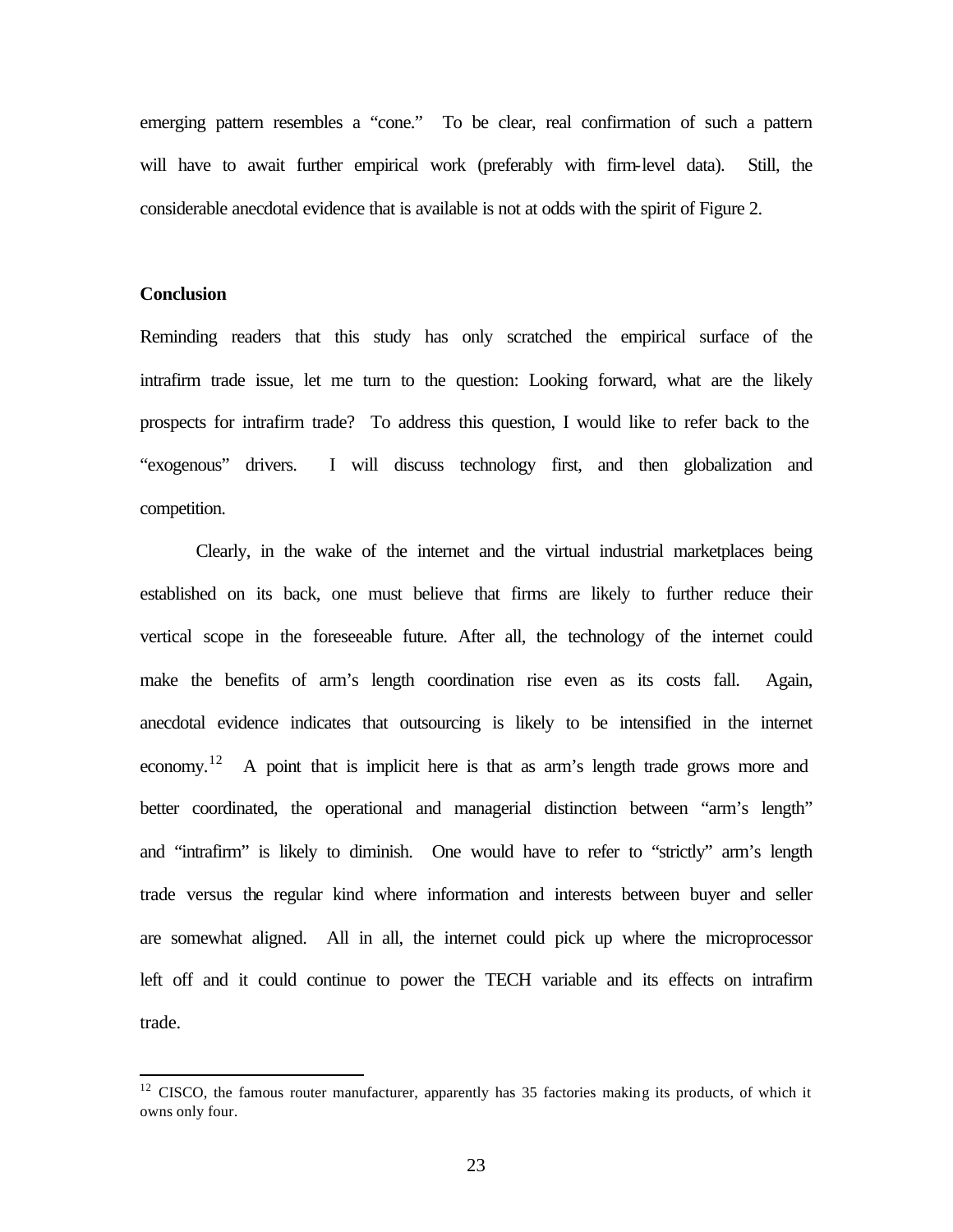On the other hand, there are a set of equally important (but slightly more complicated) reasons why intrafirm trade could trend up. First, foreign parents are multinationalizing with unprecedented enthusiasm and many of them are entering the United States. This increase in the number of foreign multinationals with affiliates in the United States is likely to push up U.S. intrafirm trade. We saw indirect evidence for this in Table 1. But consider Figure 3, which plots intrafirm trade intensity against foreign presence intensity. The relationship is striking. If a firm has an affiliate in country A, then chances are high that its trade with country A will be internalized. (The benefits for doing so are many and some of them lead to the doorstep of the transfer pricing issue.)

The preceding pattern must explain why research-intensive firms do any arm's length trade at all. Their arm's length trade must be concentrated with countries where they do not yet have affiliates. The intrafirm trade ratios in foreign affiliate-U.S. parent shown in Table 8 lend strong support to this hypothesis. Looking down the last column of that table one would hardly be able to distinguish between high and low R&D industries. Essentially, when a parent has an affiliate abroad and that affiliate trades with the parent's home country, then the trade gets internalized.

But what drives the likelihood of establishing a foreign affiliate? The size of the local, national, or regional market. And therein lies the second point. As foreign markets grow, U.S. parents will be more likely to establish affiliates abroad. As that happens, U.S. parents' intrafirm trade propensity is going to rise. Accordingly, the establishment of U.S. affiliates by foreign parents and of foreign affiliates by U.S. parents is going to keep powering PMNEINT, which, in turn, is going to keep pushing up intrafirm trade shares.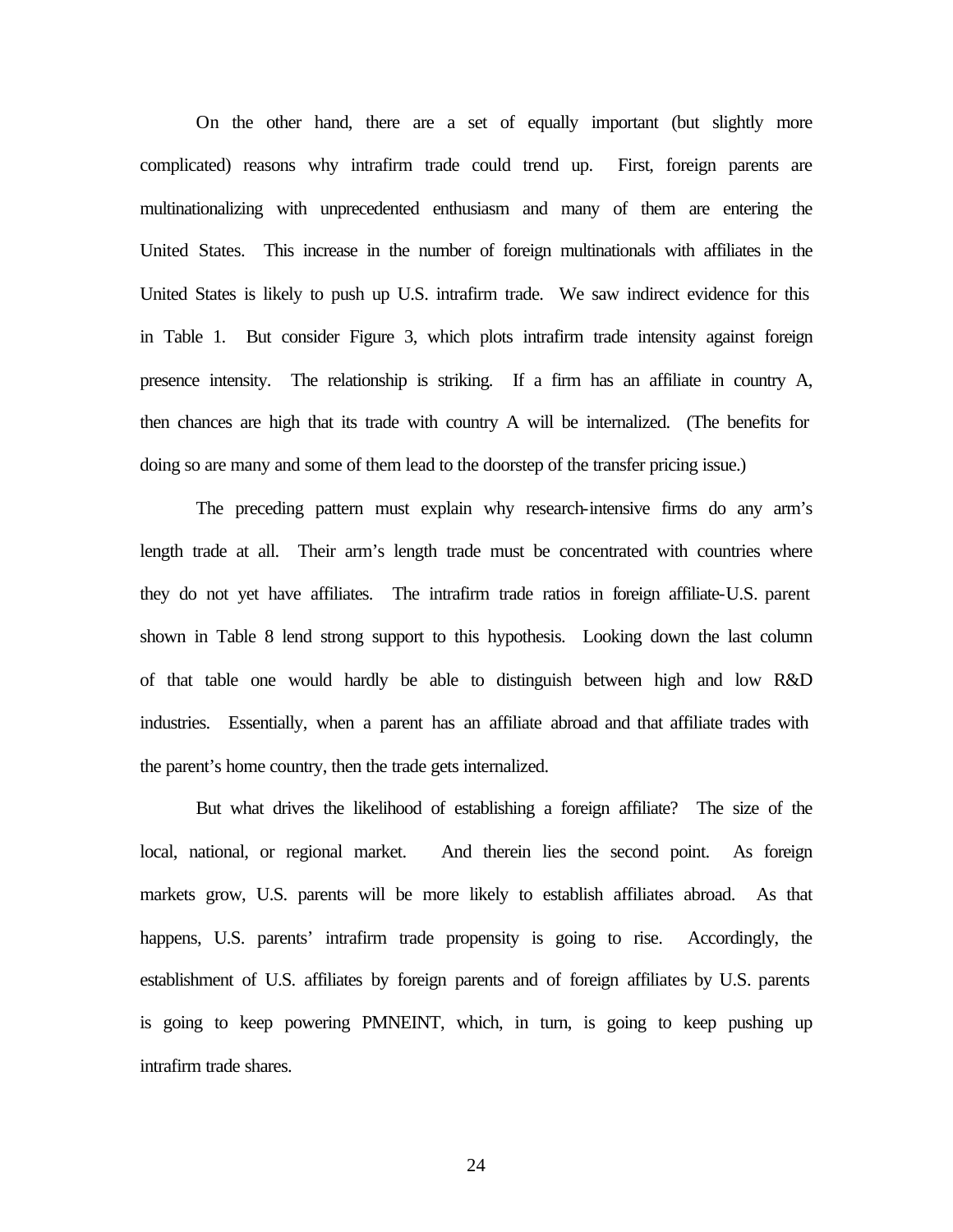The upshot is that technology and multinationalization are again likely to be pushing intrafirm trade shares in opposite directions. Another way to guess the likely direction of intrafirm share in total U.S. exports is look at the two underlying patterns: multinational share in total and the intrafirm share in multinational trade. As we saw above, the share of MNE trade in total U.S. trade has been trending down. If that trend accelerates, then even if intrafirm share in MNE trade rises, the net figure may go down. Yet, multinationals simply cannot be counted out. Rising trade, especially in manufactures of a high-tech or high-touch nature leads to multinationalization. Likewise, inward foreign direct investment often provokes outward foreign direct investment; and so on. What is more, the share of intrafirm trade in multinationals' total trade has, despite improvements in technology (and reduced transactions costs), been trending up. Increased multinationalization, increased horizontal specialization, and a return to core competencies all appear to have "caused" this outcome.

Accordingly, if the decline in multinationals' total share of U.S. trade reverses itself (a probable but not certain development) , we could see intrafirm shares in total U.S. trade rising (and perhaps sharply). But, over the near future (say over the next five years), one cannot rule out (and one must rule in) the continuation of the pattern of the last thirty years.

#### **Implications for the BLS International Price Index**

Based on this paper's data and analysis, I have three brief comments for the BLS International Price program: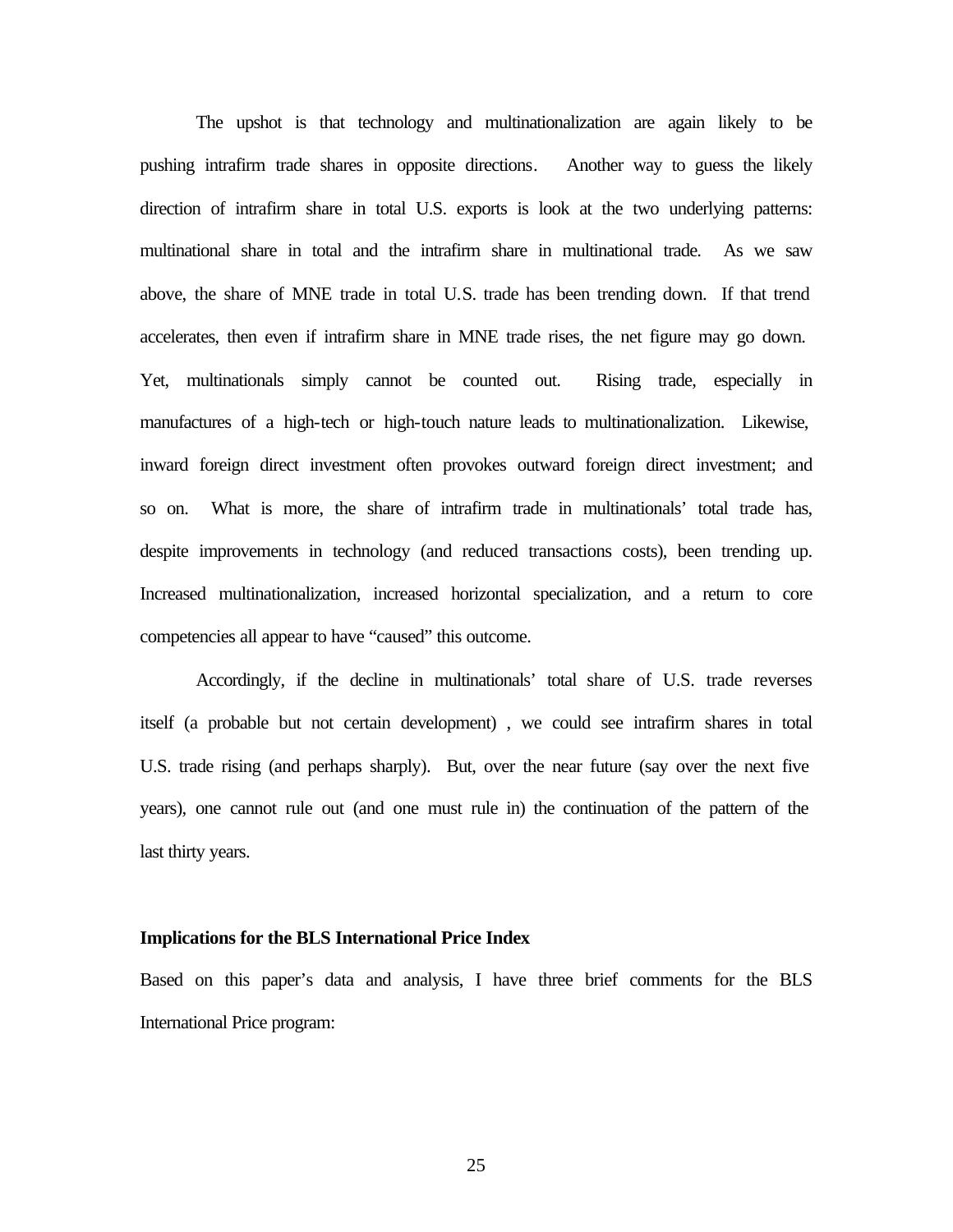(i) The special attention that the department has paid to the intrafirm trade and transfer pricing issue is warranted and should be maintained. While the share of intrafirm trade has declined in a few industries, it has, in general, not subsided over the past three decades. In fact, if the U.S. operations of foreign multinationals are taken into account, the share of intrafirm trade has grown. The pattern not only appears set to continue into the future, it may even be that the share of intrafirm trade rises further. The transfer pricing complication is, in other words, not about to wind itself down.

(ii) Since multinational firms themselves engage in both intrafirm and arm's length trade (and since the two sets of prices are often different in levels and changes in levels), it might be useful, even for deflation purposes, to collect and use the two sets of prices on two different sets of trade values. If only intrafirm or only arm's length prices are used to deflate all exports, then trade volumes might be incorrectly estimated. Of course, the burden on participating firms will be higher, and the Bureau will, no doubt have to come up with ways(such as internet reporting) to ease the burden.

(iii) Setting aside the question of legal and financial feasibility, I would suggest surveying final customers, at least in selected foreign markets. Even if done on a narrow basis, this could be valuable not only as a check on what is reported domestically, but also from the point of view of researchers that use the international price index for studies relating to U.S. firm's foreign pricing practices.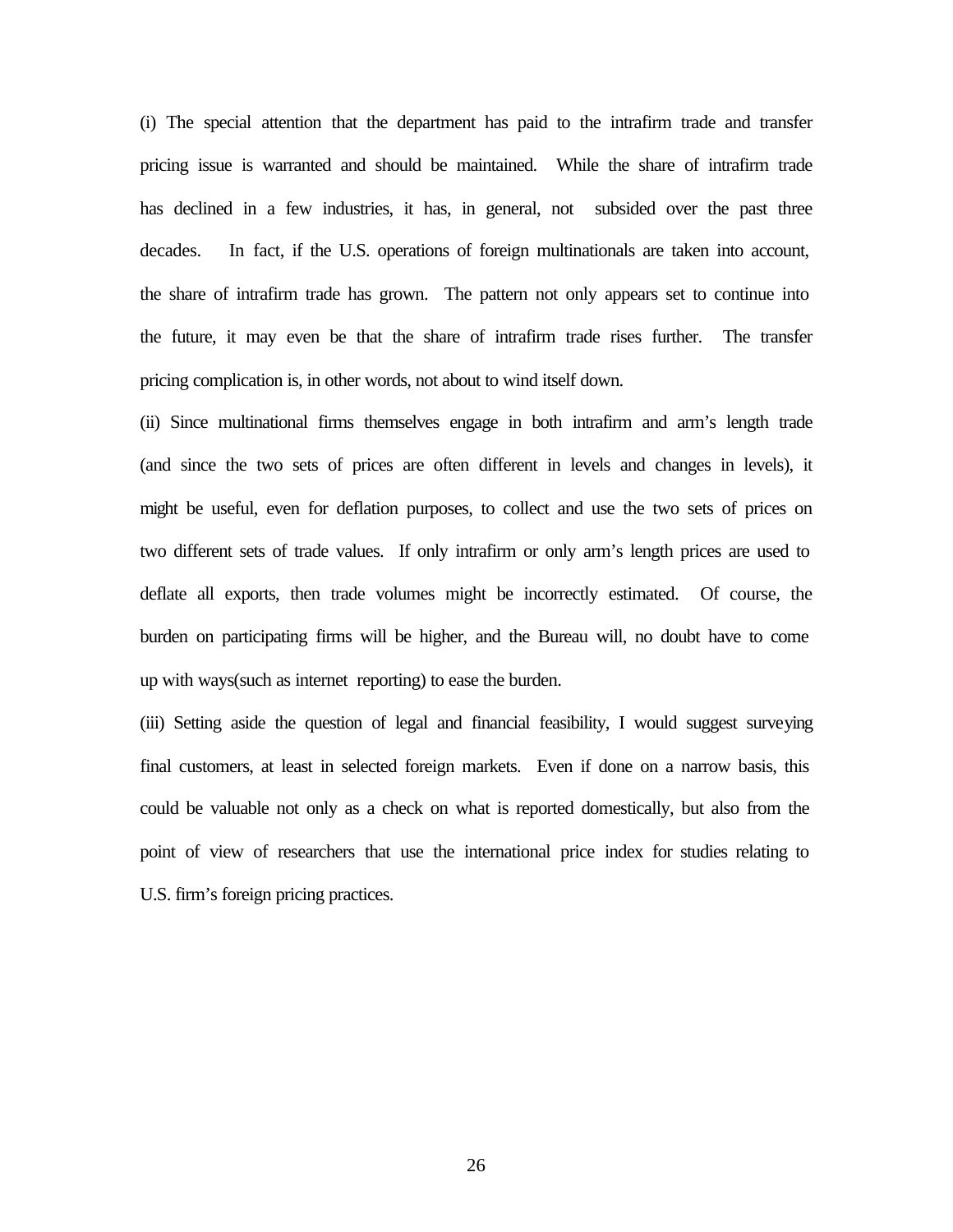# **Appendix 1**

## **Data Sources**

| <i>Item</i>                                                                                     | Data Source                                                                                                                                                                                                                                                               |
|-------------------------------------------------------------------------------------------------|---------------------------------------------------------------------------------------------------------------------------------------------------------------------------------------------------------------------------------------------------------------------------|
| U.S. manufacturing exports                                                                      | U.S. Bureau of the Census, Statistical Abstract of the<br>United States, various issues.                                                                                                                                                                                  |
| U.S. parents' intrafirm exports                                                                 | U.S. Bureau of Economic Analysis, United States Direct<br>Investment Abroad, various issues.                                                                                                                                                                              |
| U.S. parents' total exports                                                                     | U.S. Bureau of Economic Analysis, United States Direct<br><i>Investment Abroad</i> , various issues.                                                                                                                                                                      |
| U.S. industry R&D as a percentage of current<br>output                                          | OECD, Research and Development in Industry, various<br>issues. Also (for 1966) Statistical Abstract of the United<br><i>States:</i> 1971; and (for 1997) National<br>Science<br>Foundation/ Division of Science Resource Studies,<br>Survey of Industrial Research: 1997. |
| U.S. parents' R&D as a percentage of sales                                                      | U.S. Bureau of Economic Analysis, United States Direct<br>Investment Abroad, various issues.                                                                                                                                                                              |
| U.S. parents' foreign and total employment                                                      | U.S. Bureau of Economic Analysis, United States Direct<br>Investment Abroad, various issues.                                                                                                                                                                              |
| Affiliate-to-affiliate trade<br>U.S.<br>share<br>in<br>majority-owned foreign affiliates' sales | U.S. Bureau of Economic Analysis, United States Direct<br>Investment Abroad, various issues.                                                                                                                                                                              |
| Imports, exports, and production in U.S.<br>industry                                            | OECD, The OECD STAN Database for Industrial<br>Analysis, various issues.                                                                                                                                                                                                  |
| GDP in U.S. industry (in constant dollars)                                                      | OECD, The OECD STAN Database for Industrial<br>Analysis, various issues. Also (for 1966) Statistical<br>Abstract of the United States: 1971; and U.S. BEA/<br>Industry Economics Division, 1947-1997, GDP in<br>current dollars.                                          |
| Computing power (millions of instructions per<br>second) per dollar                             | Estimated from Decision Resources, Inc., Spectrum.<br>Frederic G. Withington, "The resurgence of the<br>mainframe computer," March, 1997, 93: 1-11.                                                                                                                       |
| Plant scale (employees per establishment) in<br>U.S. industry                                   | U.S. Bureau of the Census, Statistical Abstract of the<br>United States, various issues. Also, (for 1992) Census of<br>Manufactures: 1992; and (for 1997) Economic Census,<br>1997.                                                                                       |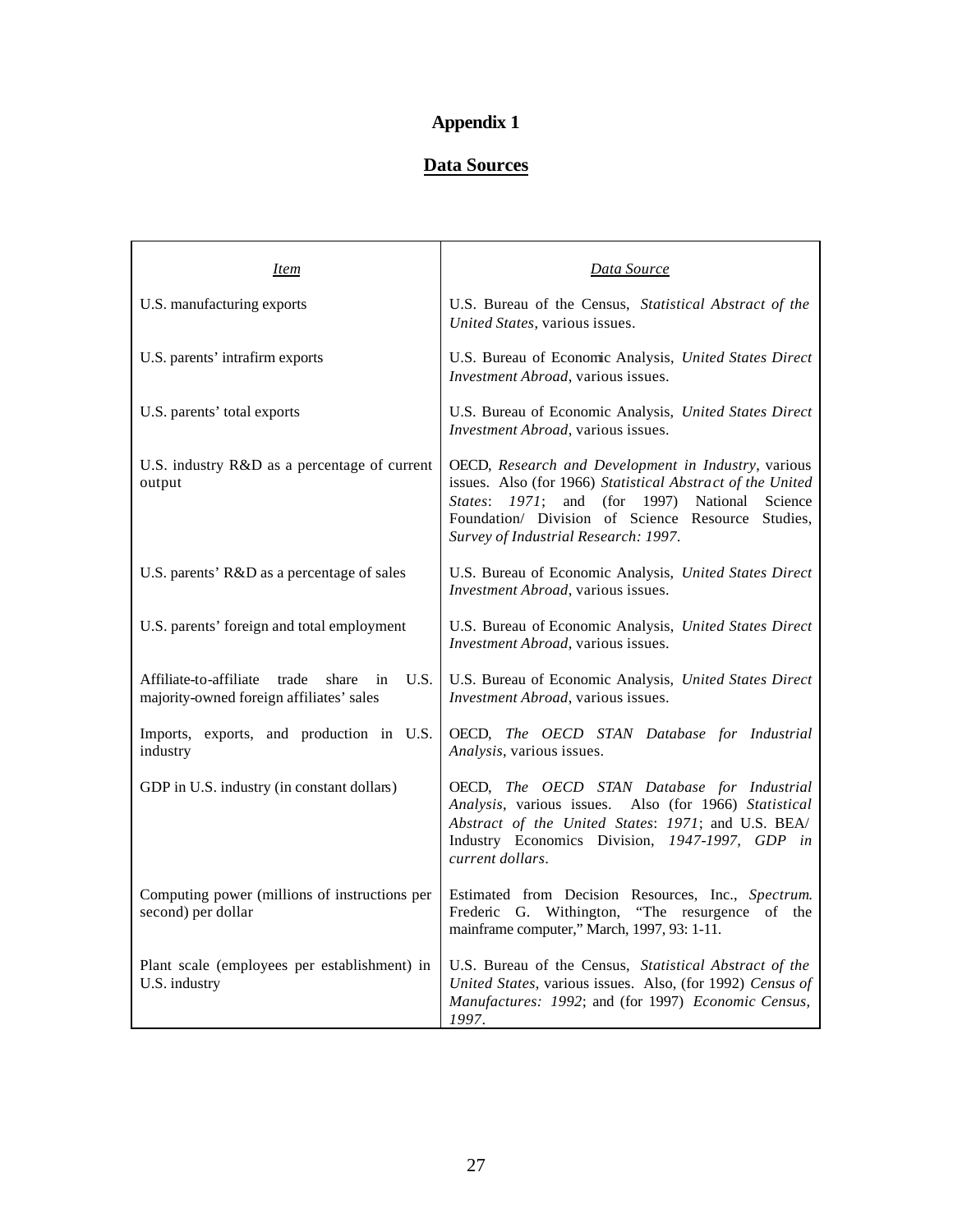#### **References**

Alterman, Bill, 1997. "Are producer prices good proxies for export prices?" *Monthly Labor Review*, October, pp. 18-32.

Baltagi, Badi H., 1995. *Econometric analysis of panel data*, New York: John Wiley & Sons.

Benvignati, Anita, 1990. "Industry determinants and 'differences' in U.S. intrafirm and arms-length exports." *The Review of Economics and Statistics*, August (3): 481-488.

Brainard, S. Lael, 1997. "An empirical assessment of the proximity-concentration tradeoff between multinational sales and trade." *The American Economic Review*, **87**(4): 520- 544.

Buckley, Peter J. and R. D. Pearce, 1979. "Overseas production and exporting by the world's largest enterprises: A study in sourcing policy." *Journal of International Business Studies*, **10** (Spring): 9-20.

Casson, Mark (ed.), 1990. *Multinational corporations*. Hants: Edward Elgar Publishing.

Caves, Richard E., 1996. *Multinational enterprises and economic analysis*, Cambridge: Cambridge University Press.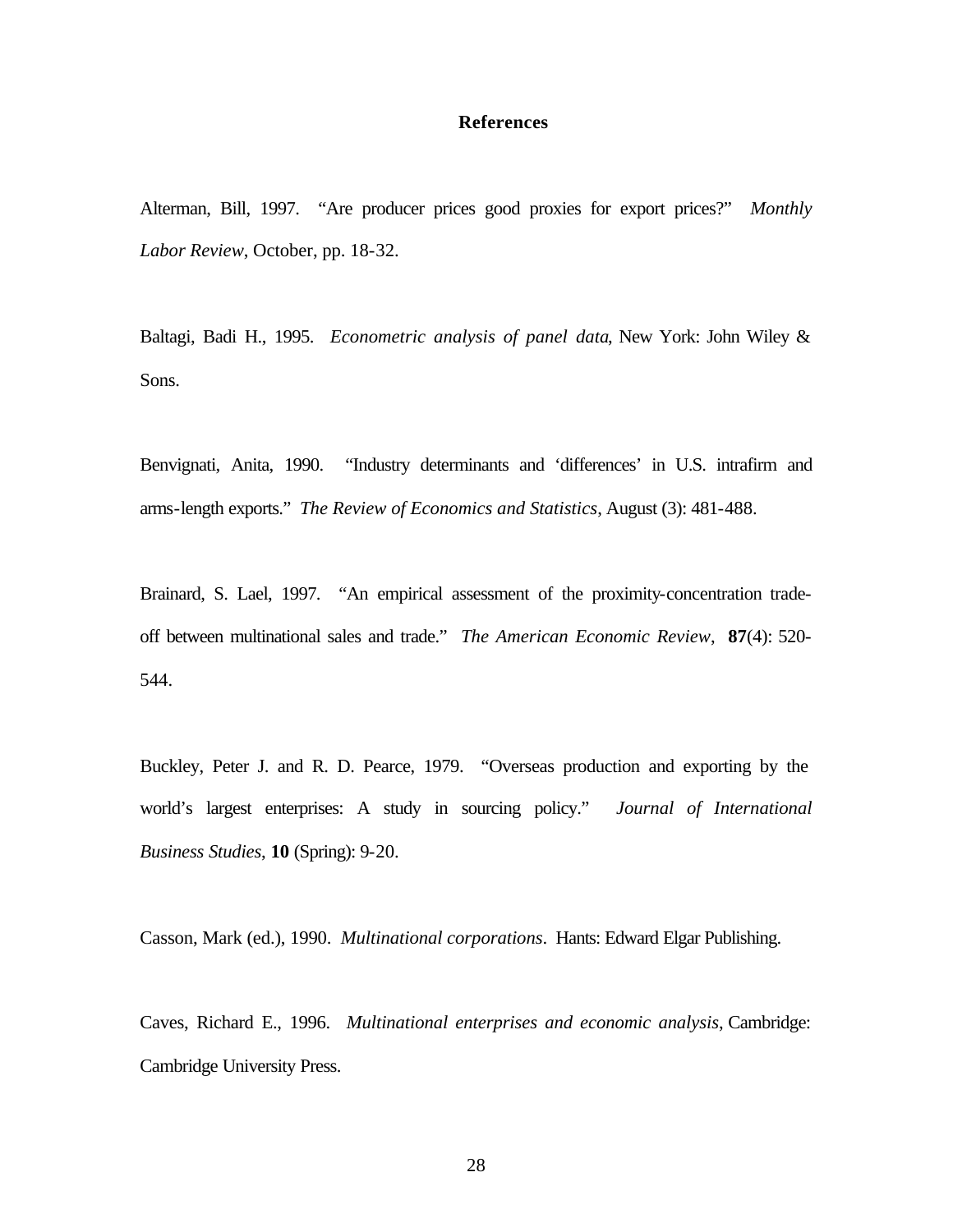Eden, Lorraine, 2000. "International intrafirm trade, transfer pricing and the BLS international price program." Paper prepared for the Bureau of Labor Statistics, Washington, D.C., June.

Helleiner, Gerald K. and Real Lavergne, 1979. "Intra-firm trade and industrial exports to the United States." *Oxford Bulletin of Economics and Statistics*, **41** (November): 297- 311.

Hsiao, Cheng, 1985. *Analysis of panel data.* Cambridge: Cambridge University Press.

Kobrin, Stephen, 1991. "An empirical analysis of the determinants of global integration." *Strategic Management Journal*, **12**: 17-31.

Lall, Sanjaya, 1978. "The pattern of intra-firm exports by U.S. multinationals." *Oxford Bulletin of Economics and Statistics*, **40** (August): 209-222.

Lawrence, Robert Z., 1995. *Single world, divided nations?* Washington, D.C.: Brookings Institution Press.

Magretta, Joan, 1998. "Fast, global, and entrepreneurial: Supply chain management, Hong Kong style. An interview with Victor Fung," *Harvard Business Review*, September-October: 103-114.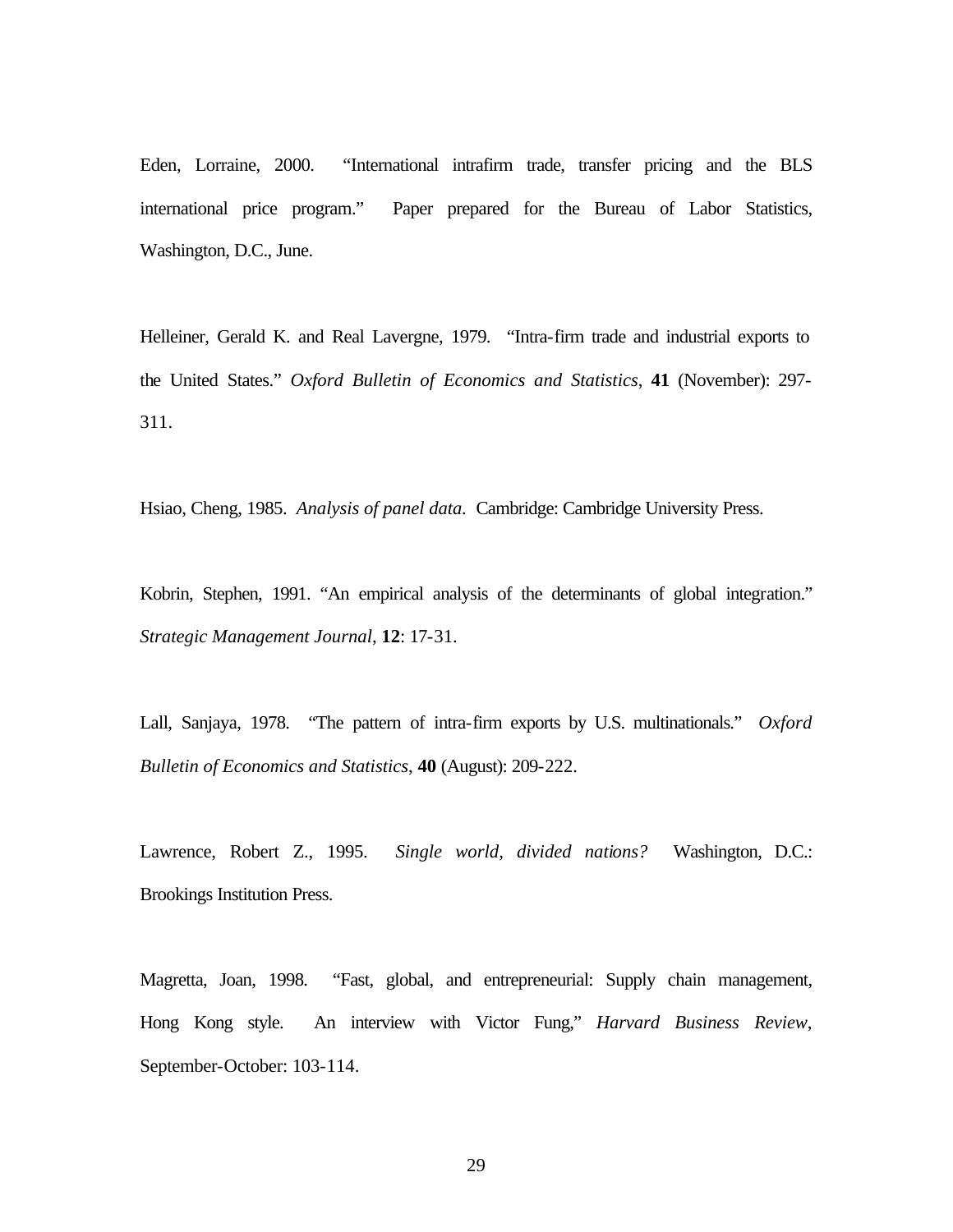Mataloni, Raymond, Jr., 1999. "U.S. multinational companies: Operations in 1997." *Survey of Current Business*, **79** (July): 8-35.

Sleuwagen, L, 1985. "Monopolistic advantages and the international operations of firms: Disaggregated evidence from U.S.-based multinationals." *Journal of International Business Studies*, **16** (Fall): 125-133.

Swedenborg, Briggita, 1979. *The multinational operations of Swedish firms: An analysis of determinants and effects*. Stockholm: Industrial Institute for Economic and Social Research.

Yi, Kei-Mu, 2000. "Can vertical specialization explain the growth of world trade?" Federal Reserve Bank of New York, Staff Reports, No. 96, January.

Zeile, William, 1997. "U.S. intrafirm trade in goods." *Survey of Current Business*, **77**(February): 23-38.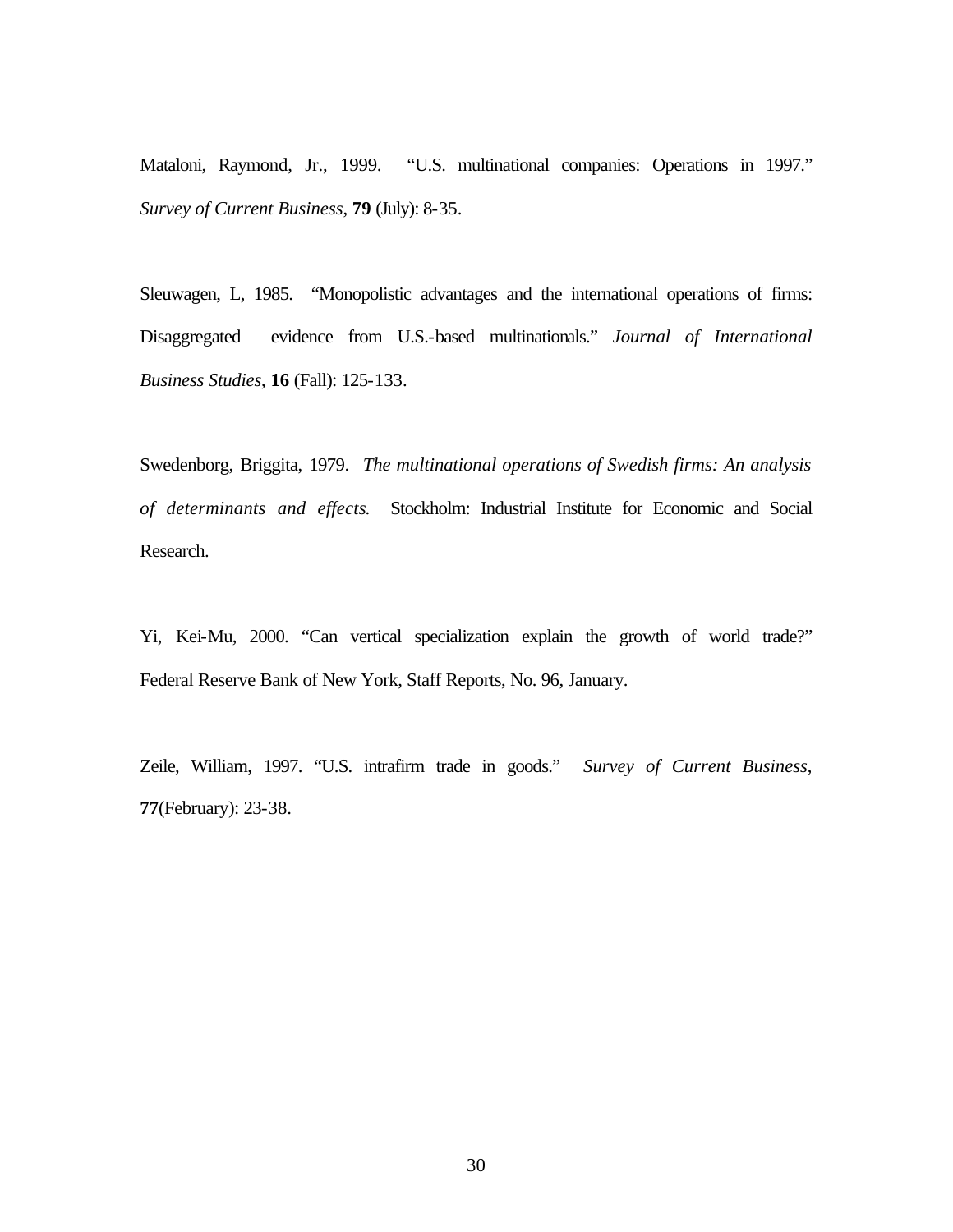**Figure 1. Intrafirm and total share of U.S. multinational parents' exports in total U.S. non-coal, non-petroleum exports, 1966-97** (X-axis scale--the time line--is not continuous)



-- -- Total exports of U.S. parents in manufacturing --- Intrafirm share in manufacturing parents' total U.S. exports





- - Intrafirm exports of U.S. parents in manufacturing --- Intrafirm share in total U.S. (non-fuel) manufacturing exports

----- Total U.S. (non-fuel) manufacturing exports ----- Manufacturing parents' total share in U.S. (non-fuel) manufacturing exports

Source: U.S. Department of Commerstatistical Abstract of the United Statesious issues; *U.S. Direct Investment Abroad* rious issues.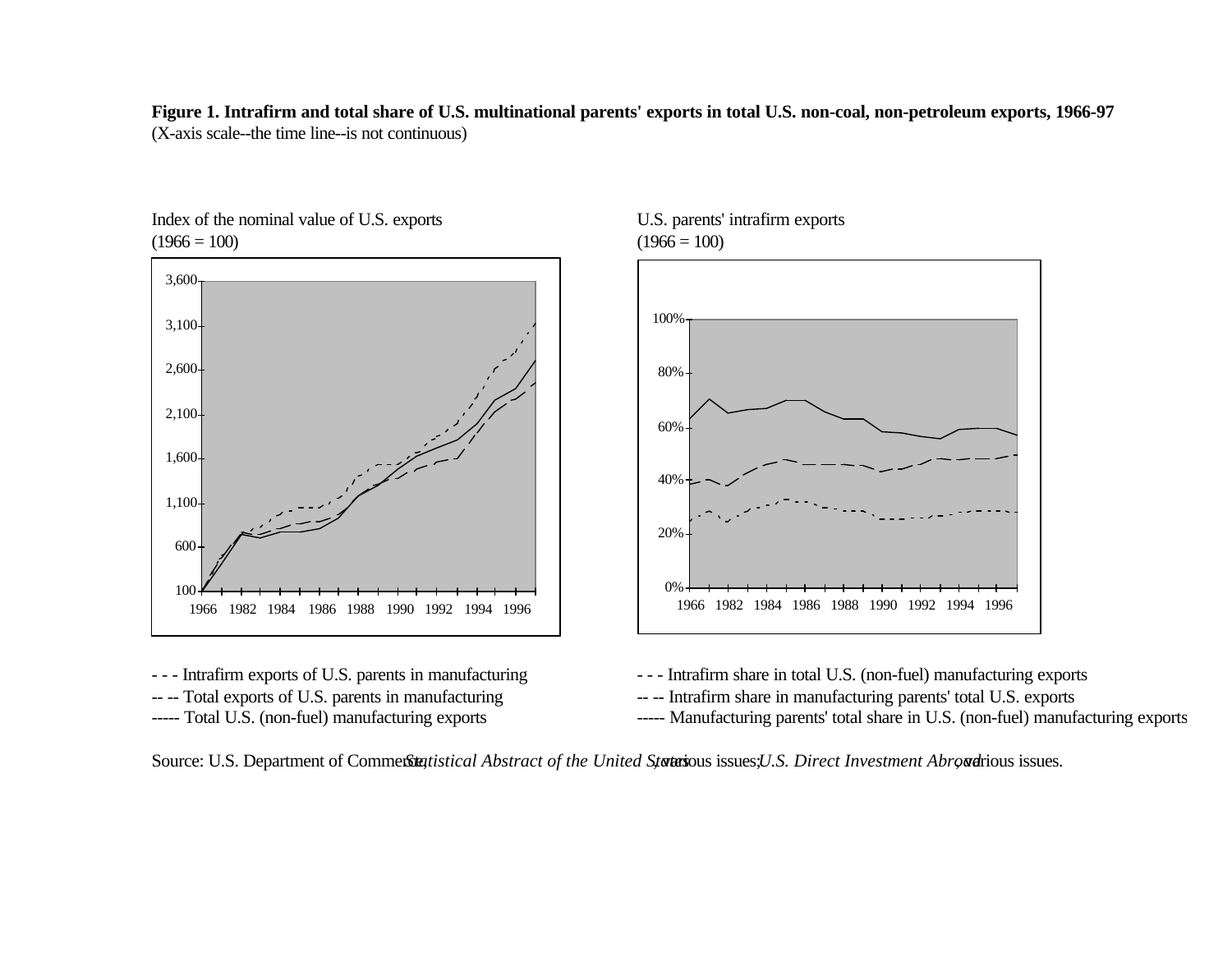#### **Figure 2. Gross patterns and drivers in the evolution of the scope of U.S. multinational firms**

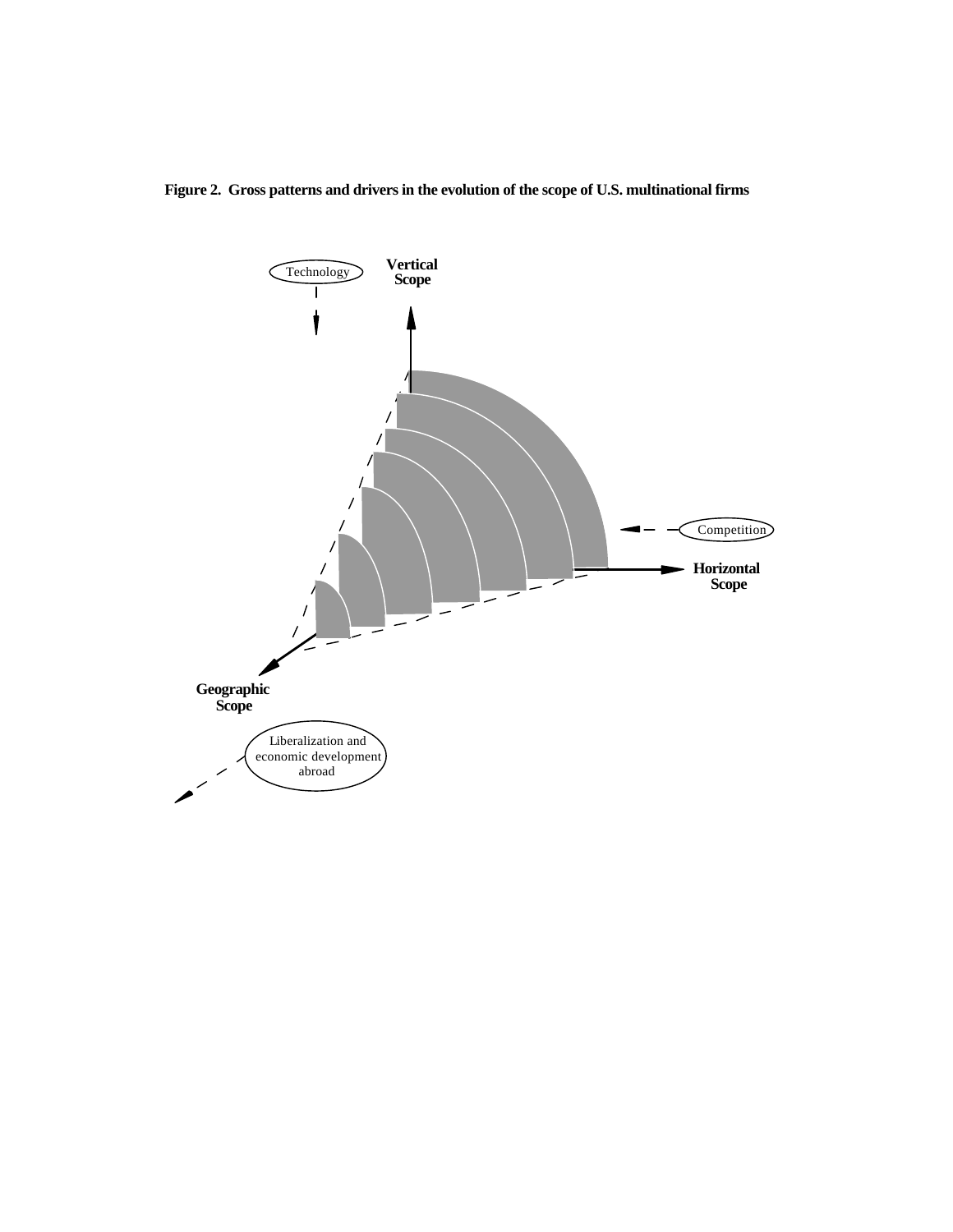



Presence = Proportion of mfg. parents with affiliates in country

PROPORTION OF U.S. PARENTS WITH PRESENCE IN THE COUNTRY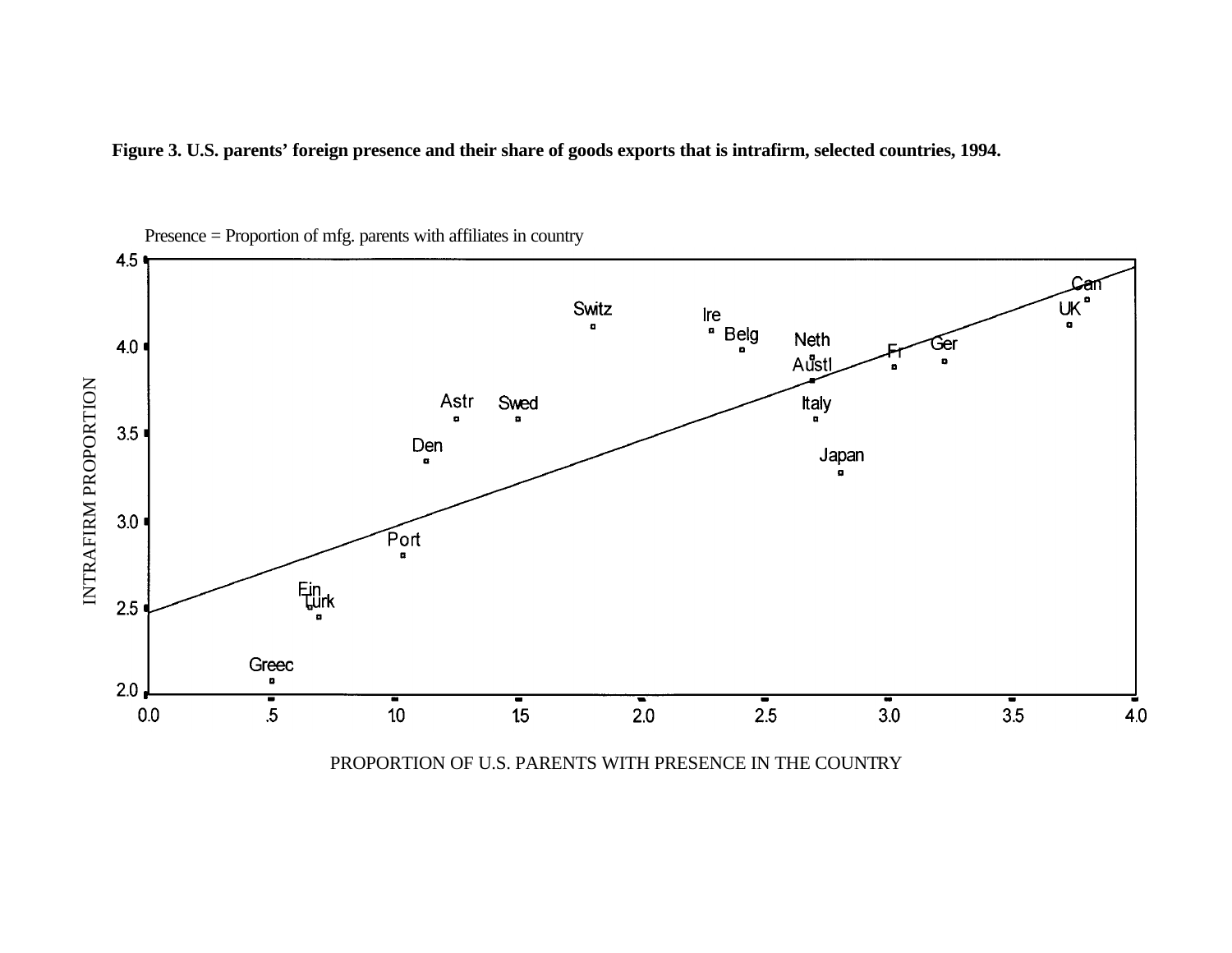|                                         |                                             |      |      | U.S. manufacturing parents' intrafirm exports<br>U.S. manufacturing parents' total exports |      |                                             |       |       |       |      | U.S. manufacturing parents' intrafirm exports |                                                     |      |      |      |      |      |      |
|-----------------------------------------|---------------------------------------------|------|------|--------------------------------------------------------------------------------------------|------|---------------------------------------------|-------|-------|-------|------|-----------------------------------------------|-----------------------------------------------------|------|------|------|------|------|------|
| Industry                                | as a % of total U.S. manufacturing exports* |      |      |                                                                                            |      | as a % of total U.S. manufacturing exports* |       |       |       |      |                                               | as a % of total U.S. manufacturing parents' exports |      |      |      |      |      |      |
|                                         | 1966                                        | 1977 | 1982 | 1989                                                                                       | 1994 | 1997                                        | 1966  | 1977  | 1982  | 1989 | 1994                                          | 1997                                                | 1966 | 1977 | 1982 | 1989 | 1994 | 1997 |
| <b>Manufacturing</b>                    | 24.5                                        | 28.5 | 24.7 | 28.8                                                                                       | 28.2 | 28.4                                        | 62.8  | 70.4  | 64.9  | 63.0 | 59.2                                          | 57.2                                                | 39.0 | 40.5 | 38.1 | 45.6 | 47.6 | 49.6 |
| Food and kindred products               | 7.3                                         | 7.3  | 6.8  | 9.9                                                                                        | 16.3 | 18.8                                        | 24.5  | 36.9  | 35.   | 64.8 | 84.8                                          | 67.6                                                | 29.9 | 19.7 | 19.5 | 15.3 | 19.2 | 27.8 |
| Chemicals and allied products           | 28.5                                        | 38.4 | 30.4 | 34.6                                                                                       | 37.0 | 34.1                                        | 69.0  | 85.9  | 80.2  | 70.8 | 72.6                                          | 60.9                                                | 41.3 | 44.7 | 37.8 | 48.8 | 50.9 | 56.0 |
| Primary metals products                 | 6.8                                         | 21.8 | 11.3 | 9.8                                                                                        | 6.9  | 4.5                                         | 50.9  | 95.4  | 79.8  | 38.1 | 34.7                                          | 22.2                                                | 13.3 | 22.8 | 14.2 | 25.6 | 19.9 | 20.1 |
| Fabricated metal products               | 37.3                                        | 9.6  | 8.7  | 8.3                                                                                        | 9.5  | 9.3                                         | 99.0  | 33.0  | 35.9  | 35.5 | 25.3                                          | 31.4                                                | 37.7 | 29.1 | 24.1 | 23.4 | 37.3 | 29.6 |
| Industrial machinery and equipment      | 19.6                                        | 24.6 | 25.3 | 41.3                                                                                       | 37.4 | 34.6                                        | 49.1  | 58.0  | 49.8  | 58.4 | 57.8                                          | 53.3                                                | 40.0 | 42.3 | 50.9 | 70.7 | 64.7 | 64.8 |
| Electronic and other electric equipment | 23.1                                        | 29.8 | 28.7 | 23.0                                                                                       | 24.5 | 34.0                                        | 70.4  | 87.3  | 89.5  | 63.2 | 56.5                                          | 70.0                                                | 32.8 | 34.1 | 32.1 | 36.4 | 43.3 | 48.6 |
| Motor vehicles and equipment            | 68.5                                        | 66.6 | 71.6 | 89.4                                                                                       | 70.9 | 76.7                                        | 127.5 | 92.   | 94.9  | 13.3 | 91.2                                          | 99.3                                                | 53.7 | 72.3 | 75.5 | 78.9 | 77.7 | 77.3 |
| Other transport (including aircraft)    | 10.4                                        | 9.0  | 6.3  | 6.1                                                                                        | 5.9  | 4.3                                         | 60.5  | 130.0 | 96.7  | 85.5 | 82.7                                          | 80.2                                                | 17.2 | 6.9  | 6.5  | 7.1  | 7.1  | 5.3  |
| Tobacco products                        | 17.4                                        | 33.8 | 15.9 | 4.6                                                                                        | n/a  | n/a                                         | 148.2 | 173.2 | 164.1 | 45.6 | n/a                                           | n/a                                                 | 11.7 | 19.5 | 9.7  | 10.2 | n/a  | n/a  |
| Textile products and apparel            | 4.1                                         | 8.0  | 3.8  | 4.9                                                                                        | 3.4  | 2.0                                         | 13.9  | 27.7  | 18.8  | 16.7 | 11.5                                          | 10.9                                                | 29.4 | 28.8 | 20.0 | 29.3 | 29.6 | 18.4 |
| Lumber, wood, furniture, and fixtures   | 3.2                                         | 3.6  | 2.8  | 2.5                                                                                        | 7.0  | 9.5                                         | 8.7   | 44.6  | 41.0  | 48.1 | 23.7                                          | 27.0                                                | 36.8 | 8.0  | 6.9  | 5.2  | 29.7 | 35.0 |
| Paper and allied products               | 22.7                                        | 22.4 | 7.0  | 10.5                                                                                       | 24.2 | 20.6                                        | 73.7  | 57.9  | 50.5  | 61.1 | 87.8                                          | 73.0                                                | 30.8 | 38.7 | 13.8 | 17.2 | 27.6 | 28.2 |
| Printing and publishing                 | 11.3                                        | 18.0 | 9.4  | 9.4                                                                                        | 7.2  | 7.3                                         | 35.3  | 41.2  | 28.0  | 20.6 | 17.1                                          | 19.3                                                | 32.0 | 43.8 | 33.4 | 45.4 | 42.4 | 37.9 |
| Rubber products                         | n/a                                         | 46.3 | 34.5 | 23.7                                                                                       | 26.1 | 22.1                                        | n/a   | 15.0  | 76.3  | 47.8 | 57.5                                          | 35.7                                                | 49.0 | 40.3 | 45.2 | 49.6 | 45.4 | 61.7 |
| Miscellaneous plastics products         | 20.8                                        | 5.7  | 2.7  | 12.8                                                                                       | 5.9  | 3.3                                         | 55.5  | 19.2  | 9.3   | 30.8 | 22.9                                          | 12.7                                                | 37.6 | 29.7 | 29.2 | 41.5 | 25.9 | 26.2 |
| Glass products                          | 20.4                                        | 13.7 | 16.2 | 12.8                                                                                       | 7.9  | 26.1                                        | 50.7  | 56.4  | 50.2  | 55.8 | 53.3                                          | 73.3                                                | 40.1 | 24.2 | 32.3 | 23.0 | 14.9 | 35.6 |
| Stone, clay, and nonmetallic mineral    | 31.4                                        | 21.1 | 22.1 | 17.5                                                                                       | 19.2 | 7.1                                         | 68.1  | 72.7  | 58.9  | 40.7 | 48.6                                          | 24.0                                                | 46.1 | 29.0 | 37.6 | 43.1 | 39.5 | 29.6 |
| Instruments and related products        | 31.3                                        | 43.8 | 43.3 | 34.7                                                                                       | 30.2 | 22.4                                        | 81.6  | 67.8  | 65.6  | 68.8 | 50.4                                          | 40.2                                                | 38.3 | 64.6 | 66.0 | 50.5 | 59.9 | 55.7 |

**Table 1. U.S. manufacturing parents' intrafirm and total exports as a percentage of U.S. manufacturing exports, 1966-97**

Source: U.S. export figures are from U.S. Department of Commerce, Statistical Abstract of the United States, various issues; multinational export figures are from U.S. Department of Commerce, U.S. Direct Investment Abroad, various issues.

\*The U.S. Commerce Department classifies multinational export data by industry of U.S. parent and U.S. export figures by product. This, in some cases, leads to estimates of intrafirm shares that are greater than 100 percent of the total.

n/a not available; figures in italics are author's estimates.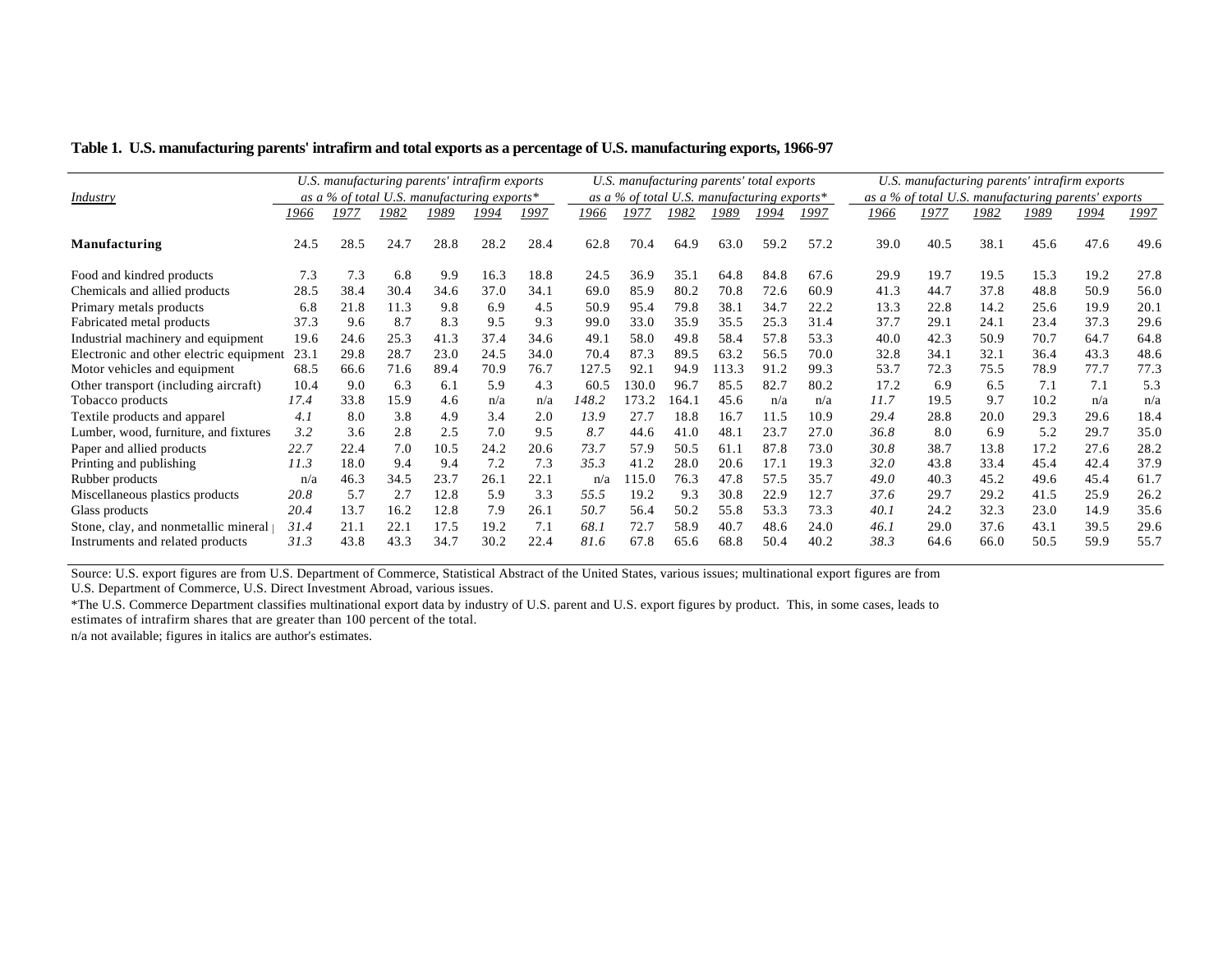|                                             |      |      |                         |       |      |       |                               |       |       |       |                              |       | Foreign employment |      |                              |      |
|---------------------------------------------|------|------|-------------------------|-------|------|-------|-------------------------------|-------|-------|-------|------------------------------|-------|--------------------|------|------------------------------|------|
| Industry                                    |      |      | Number of U.S. parents* |       |      |       | Number of foreign affiliates* |       |       |       | Foreign employment (in 000s) |       |                    |      | in parents' total employment |      |
|                                             | 1966 | 1977 | 1989                    | 1997  | 1966 | 1977  | 1989                          | 1997  | 1966  | 1977  | 1989                         | 1997  | 1966               | 1977 | 1989                         | 1997 |
| <b>Manufacturing</b>                        | 936  | ,289 | 1,312                   | 1,501 | n/a  | ####  | #####                         | ##### | 2,988 | 5,323 | 4,490                        | 4,929 | 21%                | 31%  | 31%                          | 36%  |
| Food and kindred products                   | 61   | 78   | 63                      | 69    | n/a  | 1,252 | 1,083                         | 1,097 | 264   | 484   | 496                          | 601   | 20%                | 32%  | 30%                          | 45%  |
| Chemicals and allied products               | 121  | 136  | 173                     | 205   | n/a  | 2,447 | 3,065                         | 3,330 | 394   | 747   | 724                          | 770   | 34%                | 38%  | 37%                          | 44%  |
| Primary metals products                     | n/a  | 53   | 55                      | 65    | n/a  | 552   | 364                           | 323   | 92    | 285   | 129                          | 117   | 8%                 | 22%  | 27%                          | 29%  |
| Fabricated metal products                   | n/a  | 141  | 108                     | 123   | n/a  | 529   | 478                           | 654   | 178   | 173   | 95                           | 158   | 29%                | 26%  | 22%                          | 33%  |
| Industrial machinery and equipment          | n/a  | 226  | 253                     | 260   | n/a  | 1,717 | 2,075                         | 2,480 | 409   | 763   | 714                          | 786   | 19%                | 28%  | 36%                          | 42%  |
| Electronic and other electric equipment     | n/a  | 156  | 161                     | 209   | n/a  | ,089  | 1,298                         | 1,663 | 472   | 659   | 465                          | 639   | 27%                | 34%  | 30%                          | 35%  |
| Motor vehicles and equipment                | 46   | 33   | 50                      | 52    | n/a  | 475   | 518                           | 802   | 496   | 844   | 776                          | 725   | 29%                | 38%  | 43%                          | 45%  |
| Other transport (including aircraft)        | n/a  | 25   | 31                      | 27    | n/a  | 327   | 499                           | 467   | 39    | 239   | 208                          | 189   | 4%                 | 20%  | 16%                          | 20%  |
| Tobacco products                            | n/a  | 6    | 10                      | 6     | n/a  | 111   | 274                           | 243   | 9     | 77    | 124                          | 71    | 7%                 | 44%  | 45%                          | 63%  |
| Textile products and apparel                | n/a  | 63   | 52                      | 53    | n/a  | 385   | 177                           | 176   | 85    | 157   | 56                           | 68    | 11%                | 19%  | 15%                          | 19%  |
| Lumber, wood, furniture, and fixtures       | n/a  | 35   | 26                      | 35    | n/a  | 108   | 115                           | 193   | 69    | 55    | 44                           | 85    | 23%                | 17%  | 17%                          | 24%  |
| Paper and allied products                   | n/a  | 38   | 40                      | 54    | n/a  | 272   | 392                           | 541   | 104   | 164   | 162                          | 210   | 23%                | 32%  | 30%                          | 33%  |
| Printing and publishing                     | n/a  | 46   | 44                      | 51    | n/a  | 209   | 233                           | 281   | 21    | 47    | 50                           | 47    | 8%                 | 16%  | 12%                          | 13%  |
| Rubber products                             | n/a  | 19   | 14                      | 20    | n/a  | 211   | 126                           | 148   | 97    | 233   | 107                          | 85    | 34%                | 44%  | 45%                          | 37%  |
| Miscellaneous plastics products             | n/a  | 26   | 41                      | 54    | n/a  | 115   | 243                           | 230   | 22    | 16    | 43                           | 34    | 27%                | 20%  | 29%                          | 25%  |
| Glass products                              | n/a  | 8    | 9                       | 13    | n/a  | 103   | 54                            | 119   | 42    | 70    | 38                           | 66    | 32%                | 39%  | 27%                          | 38%  |
| Stone, clay, and nonmetallic mineral produc | n/a  | 23   | 20                      | 21    | n/a  | 225   | 109                           | 85    | 48    | 80    | 39                           | 23    | 28%                | 40%  | 31%                          | 25%  |
| Instruments and related products            | n/a  | 97   | 118                     | 126   | n/a  | 659   | 842                           | 1,030 | 117   | 181   | 202                          | 223   | 28%                | 30%  | 24%                          | 30%  |

**Table 2. Number of U.S. parents and their foreign affiliates, and foreign employment of U.S. parents in manufacturing, 1966-97**

Source: U.S. Department of Commerce, *U.S. Direct Investment Abroad* , various issues.

\*Figures for number of U.S. parents and foreign affiliates in 1966 and 1977 are author's estimates. Estimates are made from the available data and the assumption that 50 and 70% of the parents and affiliates would have met the \$3 million cutoff that is in use starting in 1982. The cutoff prior to 1982 was \$500,000. n/a not available; figures in italics are estimates.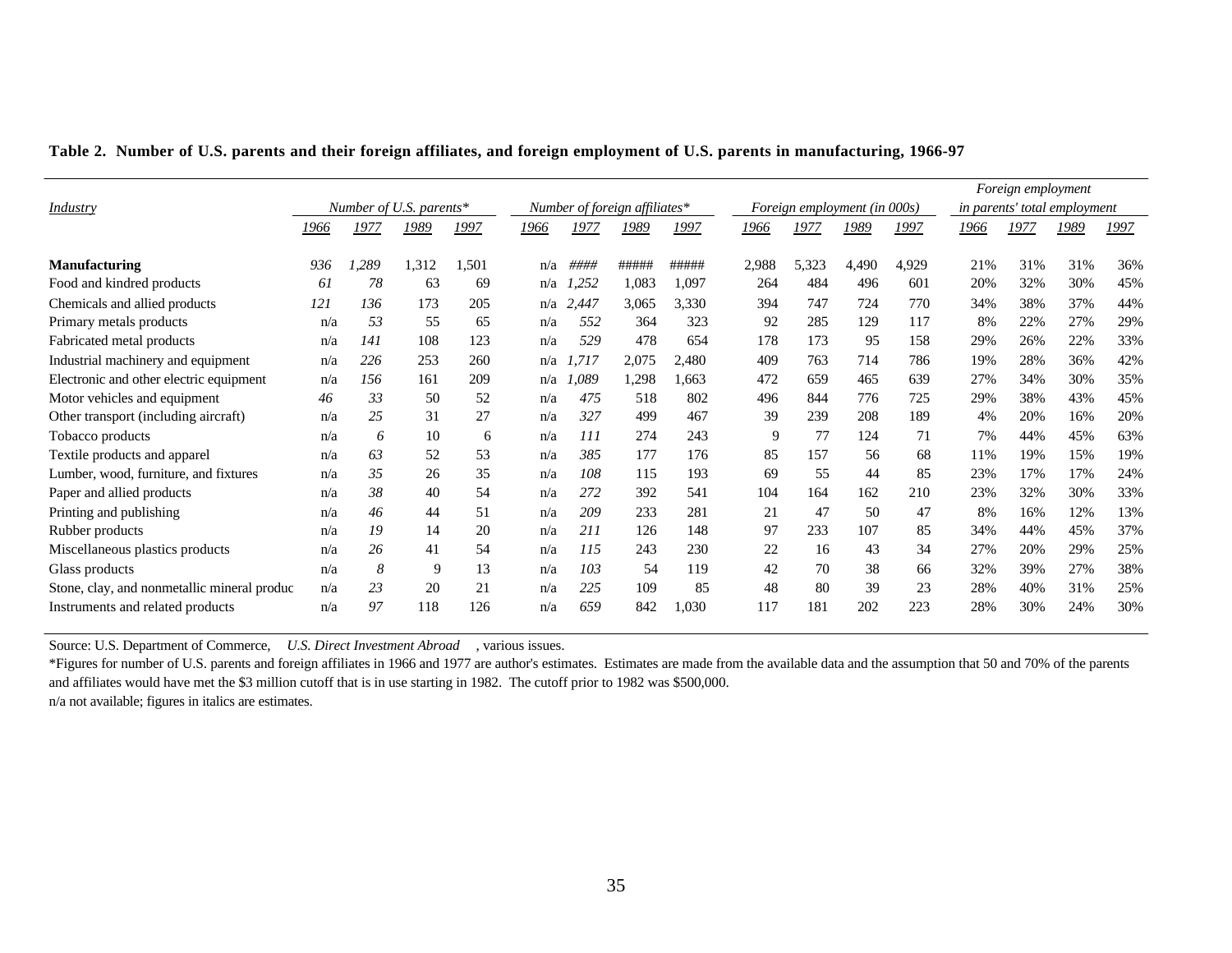#### **Table 3. Intrafirm shares in U.S. non-coal, non-petroleum manufacturing exports accounted for by U.S. and foreign multinational enterprises, 1966-97**

|                                               |        | Year   |         |         |
|-----------------------------------------------|--------|--------|---------|---------|
|                                               | 1966   | 1977   | 1989    | 1997    |
| Non-coal, non-petroleum U.S. manufacturing    |        |        |         |         |
| exports (in millions of current dollars)      | 22,088 | 93,544 | 272,260 | 589,208 |
| Percentage shares                             |        |        |         |         |
| <b>Total</b>                                  | 100.0  | 100.0  | 100.0   | 100.0   |
| Shipped by U.S. parents in manufacturing      | 62.8   | 70.4   | 62.8    | 57.2    |
| To their majority-owned foreign affiliates    | 24.5   | 27.5   | 29.0    | 28.2    |
| Shipped by U.S. parents in wholesale trade    | 6.5    | 10.8   | 5.8     | 4.7     |
| To their majority-owned foreign affiliates    | 0.9    | 0.7    | 0.6     | 1.0     |
| Shipped by U.S. manufacturing affiliates of   |        |        |         |         |
| foreign parents                               | n/a    | 3.8    | 11.7    | 11.4    |
| To their parents and affiliates               | n/a    | 1.5    | 4.9     | 5.9     |
| Shipped by U.S. wholesale trade affiliates of |        |        |         |         |
| foreign parents                               | n/a    | 3.1    | 6.8     | 5.3     |
| To their parents and affiliates               | n/a    | 1.9    | 4.6     | 3.5     |
| Shipped by other U.S. entities                | n/a    | 11.9   | 12.8    | 21.3    |
| Total intrafirm share in non-coal, non-       |        |        |         |         |
| petroleum U.S. manufacturing exports*         | 25.4   | 31.6   | 39.1    | 38.6    |

Figures are in percent unless stated otherwise

Source: Author's estimates based on data from U.S. Department of Commerce, *Statistical Abstract of the United States* , various issues; *U.S. Direct Investment Abroad* , various issues; *Foreign Direct Investment in the U.S.*, various issues.

 $n/a = not available.$ 

\* The total intrafirm share figure for 1966 is an underestimate since it excludes foreign parents' exports; the true figure is likely to be slightly higher (around 27 or 28 percent). On the other hand, the total intrafirm share figures for 1989 and 1997 are likely to be overestimates. The latter double count some U.S. exports by U.S. parents that are themselves U.S. affiliates of foreign parents.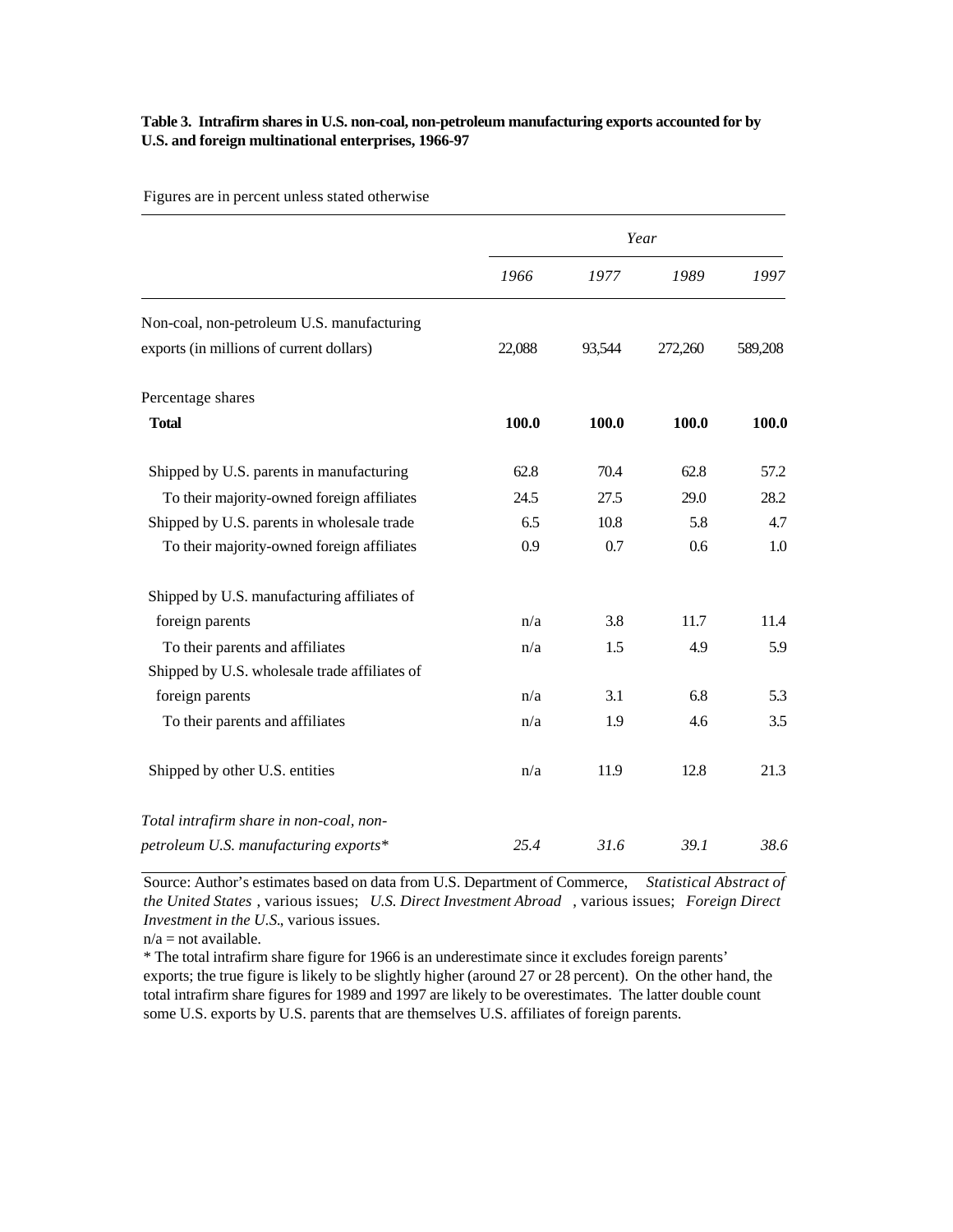|    |                                                                                                    | Num.    | Mean           |              |      |                |      |      | Variable |      |         |         |         |         |
|----|----------------------------------------------------------------------------------------------------|---------|----------------|--------------|------|----------------|------|------|----------|------|---------|---------|---------|---------|
|    | Variable name and description                                                                      | of obs. | (s.d.)         | $\mathbf{2}$ | 3    | $\overline{4}$ | 5    | 6    | $\tau$   | 8    | 9       | 10      | 11      | 12      |
|    |                                                                                                    |         |                |              |      |                |      |      |          |      |         |         |         |         |
|    | 1. PIFXUSX U.S. parents' intrafirm exports<br>as a percentage of total U.S. exports                | 101     | 20.7<br>(17.8) | 0.67         | 0.82 | 0.50           | 0.20 | 0.66 | 0.53     | 0.39 | 0.17    | $-0.05$ | 0.39    | $-0.04$ |
|    | 2. PXUSX U.S. parents' total exports<br>as a percentage of total U.S. exports                      | 101     | 55.6<br>(27.6) | 1.00         | 0.21 | 0.47           | 0.50 | 0.46 | 0.17     | 0.09 | $-0.06$ | $-0.17$ | 0.64    | $-0.17$ |
|    | 3. PIFXPX U.S. parents' intrafirm exports<br>as a percentage of U.S. parents' total exports        | 102     | 35.6<br>(17.5) |              | 1.00 | 0.45           | 0.03 | 0.56 | 0.60     | 0.41 | 0.31    | 0.07    | 0.04    | 0.07    |
| 4. | PRDSALE U.S. parents' R&D as a percentage<br>of sales                                              | 102     | 2.5<br>(2.2)   |              |      | 1.00           | 0.69 | 0.36 | 0.52     | 0.35 | 0.33    | 0.10    | 0.38    | 0.09    |
|    | 5. USRDSALE U.S. industry R&D as a<br>percentage of current output                                 | 102     | 2.9<br>(3.9)   |              |      |                | 1.00 | 0.00 | 0.15     | 0.19 | 0.16    | 0.00    | 0.52    | $-0.00$ |
|    | 6. PMNEINT U.S. parents' foreign employment<br>as a percentage of their total employment           | 102     | 28.2<br>(9.6)  |              |      |                |      | 1.00 | 0.53     | 0.37 | 0.28    | 0.25    | 0.27    | 0.24    |
|    | 7. PMNEHSP Affiliate-affiliate trade share in<br>U.S. majority-owned foreign affiliates' sales     | 102     | 12.1<br>(6.0)  |              |      |                |      |      | 1.00     | 0.66 | 0.46    | 0.35    | 0.12    | 0.36    |
|    | 8. IMPCOMP Imports as a percentage of<br>apparent consumption in U.S. industry                     | 102     | 10.1<br>(8.2)  |              |      |                |      |      |          | 1.00 | 0.49    | 0.56    | 0.18    | 0.57    |
| 9. | OUTPUT Log of GDP in U.S. industry (in<br>constant dollars)                                        | 102     | 5.1<br>(0.5)   |              |      |                |      |      |          |      | 1.00    | 0.57    | 0.00    | 0.61    |
|    | 10. TECH Computing power per dollar [inverse of<br>log(price/millions of instructions per second)] | 102     | 0.9<br>(0.0)   |              |      |                |      |      |          |      |         | 1.00    | $-0.14$ | 0.97    |
|    | 11. SCALE Plant scale in U.S. industry<br>[log((employees/establishment) 2)]                       | 102     | 8.4<br>(1.3)   |              |      |                |      |      |          |      |         |         | 1.00    | $-0.15$ |
|    | 12. TIME $[1966 = 1, 1977 = 12, , 1997 = 32]$                                                      | 102     | 19.1<br>(10.6) |              |      |                |      |      |          |      |         |         |         | 1.00    |

### **Table 4. Descriptive statistics and zero-order correlations for variables related to U.S. intrafirm exports in manufacturing, 1966-97**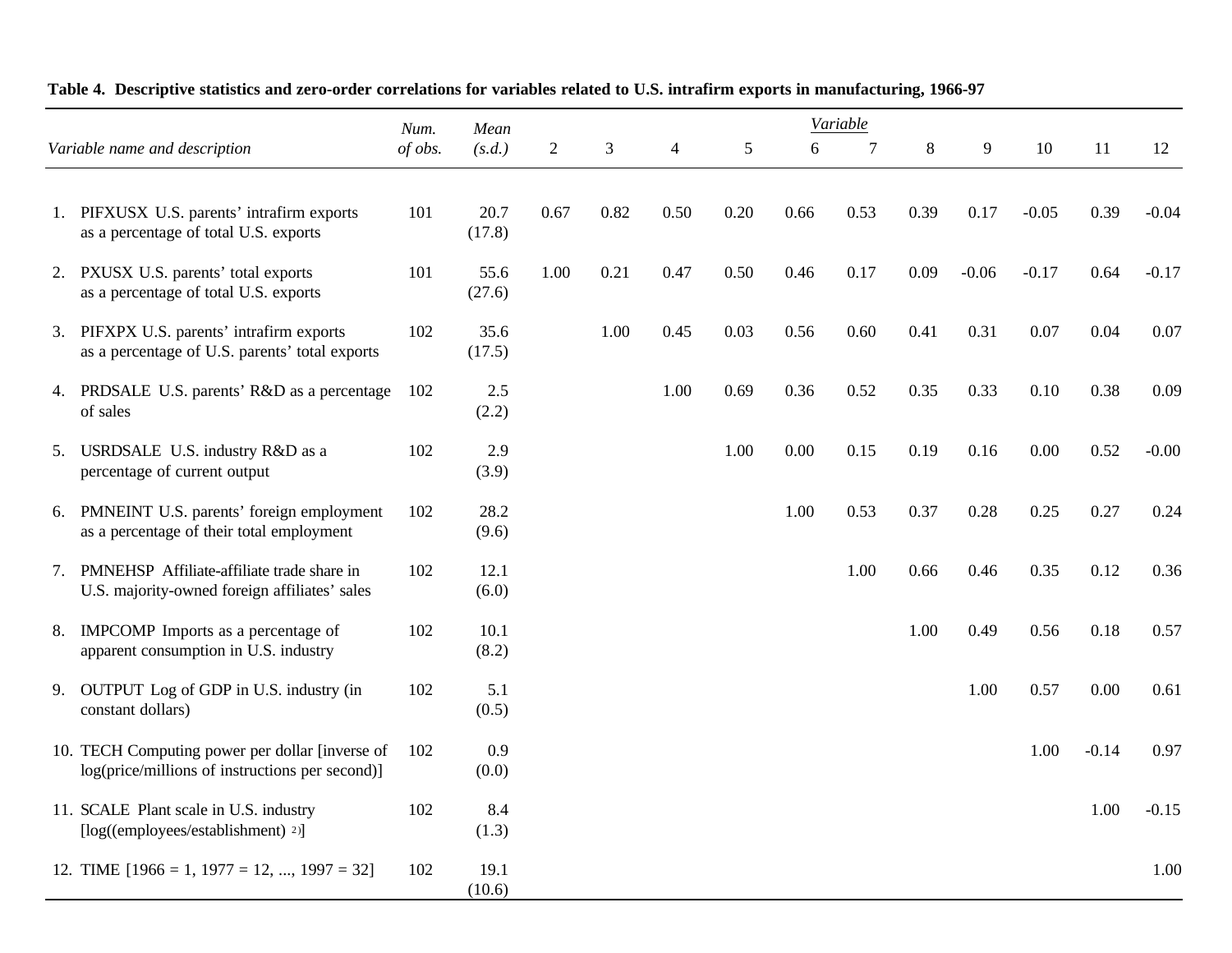| Variable                                        | (1)                  | (2)                | (3)           |
|-------------------------------------------------|----------------------|--------------------|---------------|
| Constant                                        | $-47.64$ **          | $-58.28**$         | 9.41          |
|                                                 | $(-2.03)$            | $(-2.45)$          | (0.74)        |
| PRDSALE U.S. parents' R&D as a percentage       | 0.59                 | 0.43               | $1.38**$      |
| of sales                                        | (0.78)               | (0.57)             | (2.18)        |
| PMNEINT U.S. parents' foreign employment        | $0.63***$            | $0.61***$          | $0.92$ ***    |
| as a percentage of their total employment       | (4.51)               | (4.31)             | (6.42)        |
| PMNEHSP Affiliate-affiliate trade share in U.S. | $-0.07$              | $-0.05$            | 0.39          |
| majority-owned foreign affiliates' sales        | $(-0.28)$            | $(-0.19)$          | (1.32)        |
| IMPCOMP Imports as a percentage of apparent     | $0.54**$             | $0.51**$           | $0.51**$      |
| consumption in U.S. industry                    | (2.60)               | (2.43)             | (2.37)        |
| TECH Computing power per dollar [inverse of     | $-262.24$ ***        |                    | $-450.57$ *** |
| log(price/millions of instructions per second)] | $(-3.79)$            |                    | $(-4.45)$     |
| SCALE Plant scale in U.S. industry              | $7.00**$             | $6.47**$           | 1.25          |
| [log((employees/establishment) 2)]              | (2.59)               | (2.37)             | (1.21)        |
| TIME                                            |                      | $-0.33$ ***        |               |
| <b>Industry dummies</b>                         |                      | $(-3.50)$          |               |
| Chemicals                                       | 14.39 ***            | 15.28 ***          |               |
|                                                 | (2.86)               | (3.03)             |               |
| Primary metal                                   | $-9.55$              | $-8.74$            |               |
|                                                 | $(-1.57)$            | $(-1.43)$          |               |
| Fabricated metal                                | $10.88**$            | $10.42**$          |               |
|                                                 | (2.65)               | (2.50)             |               |
| Machinery                                       | $17.15***$           | $17.53$ ***        |               |
|                                                 | (2.95)               | (2.96)             |               |
| Electrical                                      | $-1.54$<br>$(-0.22)$ | 0.07               |               |
|                                                 | 32.99 ***            | (0.10)<br>35.07*** |               |
| Motor vehicles and equipment                    | (3.81)               |                    |               |
| Other transport (mainly aircraft)               | $-10.58$             | (4.07)<br>$-9.18$  |               |
|                                                 | $(-1.47)$            | $(-1.24)$          |               |
| Other industry dummies                          | n/s                  | n/s                |               |
|                                                 |                      |                    |               |
| No. of observations                             | 101                  | 101                | 101           |
| Adj. $R^2$                                      | 0.90                 | 0.89               | 0.60          |
| F-stat                                          | 39.70***             | 38.68 ***          | 25.99 ***     |
| Durbin-Watson                                   | 2.08                 | 2.10               | 0.76          |

#### **Table 5. Regressions explaining intrafirm shares in total U.S. manufacturing exports, 1966-97**

n/s not shown but included in the model. \*\*\*, \*\*, and \* indicate significance at the 1%, 5%, and 10% levels respectively. The dependent variable is PIFXUSX U.S. parents' intrafirm exports as a percentage of total U.S. exports. Observations are from seventeen 2-digit manufacturing industries (excluding tobacco) and six time periods: 1966, 1977, 1982, 1994, 1989, and 1997. The reference industry is food.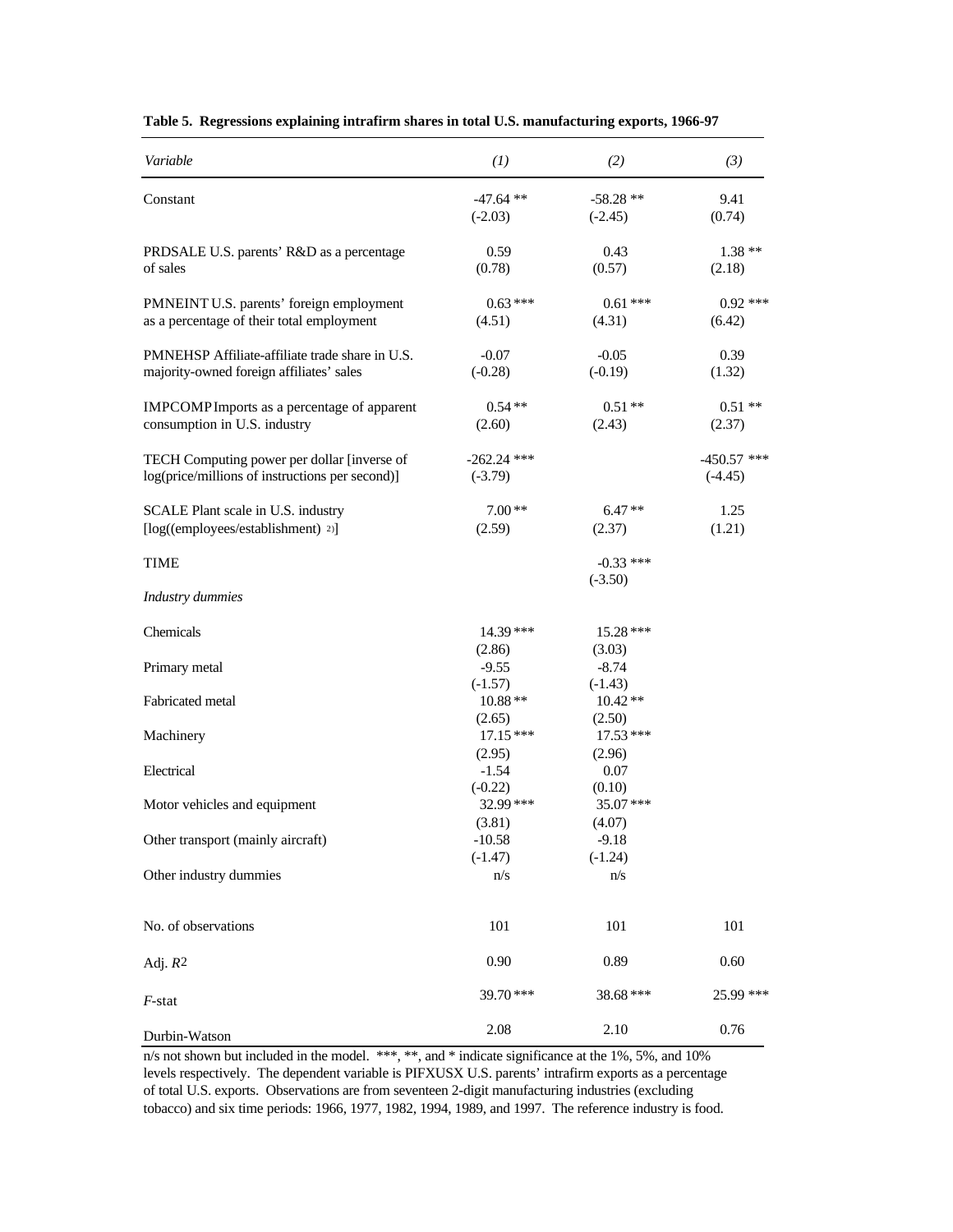| Variable                                                                                       | (1)                          | (2)                          | (3)                       |
|------------------------------------------------------------------------------------------------|------------------------------|------------------------------|---------------------------|
| Constant                                                                                       | $-122.15$ **<br>$(-1.87)$    | $-136.35$ **<br>$(-2.07)$    | $-14.19$<br>$(-0.71)$     |
| USRDSALE U.S. industry R&D as a percentage<br>of current output                                | $-1.20$<br>$(-0.82)$         | $-1.15$<br>$(-0.78)$         | $2.41***$<br>(4.48)       |
| PMNEINT U.S. parents' foreign employment<br>as a percentage of their total employment          | $1.24$ ***<br>(3.39)         | $1.18***$<br>(3.22)          | $1.31***$<br>(6.33)       |
| IMPCOMP Imports as a percentage of apparent<br>consumption in U.S. industry                    | 0.19<br>(0.35)               | 0.03<br>(0.05)               | $-0.38$<br>$(-1.35)$      |
| TECH Computing power per dollar [inverse of<br>log(price/millions of instructions per second)] | $-382.11$ **<br>$(-2.08)$    |                              | $-373.12$ **<br>$(-2.38)$ |
| SCALE Plant scale in U.S. industry<br>[log((employees/establishment?)]                         | $19.82**$<br>(2.62)          | 18.85 **<br>(2.47)           | $7.37***$<br>(4.12)       |
| <b>TIME</b>                                                                                    |                              | $-0.40$                      |                           |
| Industry dummies                                                                               |                              | $(-1.58)$                    |                           |
| Chemicals                                                                                      | 15.74                        | 16.53                        |                           |
| Primary metal                                                                                  | (1.45)<br>$-14.41$           | (1.50)<br>$-12.15$           |                           |
| Fabricated metal                                                                               | $(-0.86)$<br>14.74<br>(1.33) | $(-0.72)$<br>13.85<br>(1.23) |                           |
| Machinery                                                                                      | $24.22*$<br>(1.90)           | $25.21*$<br>(1.93)           |                           |
| Electrical                                                                                     | 8.41<br>(0.45)               | 11.71<br>(0.63)              |                           |
| Motor vehicles and equipment                                                                   | 2.91<br>(0.13)               | 8.00<br>(0.35)               |                           |
| Other transport (mainly aircraft)                                                              | 38.52 *<br>(1.63)            | 38.95 *<br>(1.63)            |                           |
| Other industry dummies                                                                         | n/s                          | n/s                          |                           |
| No. of observations                                                                            | 101                          | 101                          | 101                       |
| Adj. $R^2$                                                                                     | 0.68                         | 0.67                         | 0.60                      |
| $F$ -stat                                                                                      | $11.10$ ***                  | $10.78$ ***                  | 30.84 ***                 |
| Durbin-Watson                                                                                  | 2.04                         | 2.04                         | 1.49                      |

#### **Table 6. Regressions explaining U.S. manufacturing parents' share in total U.S. manufacturing exports, 1966-97**

 $n/s$  not shown but included in the model. \*\*\*, \*\*, and \* indicate significance at the 1%, 5%, and 10% levels respectively. The dependent variable is PXUSX U.S. parents' total exports as a percentage of total U.S. exports. Observations are from seventeen 2-digit manufacturing industries (excluding tobacco) and six time periods: 1966, 1977, 1982, 1994, 1989, and 1997. The reference industry is food.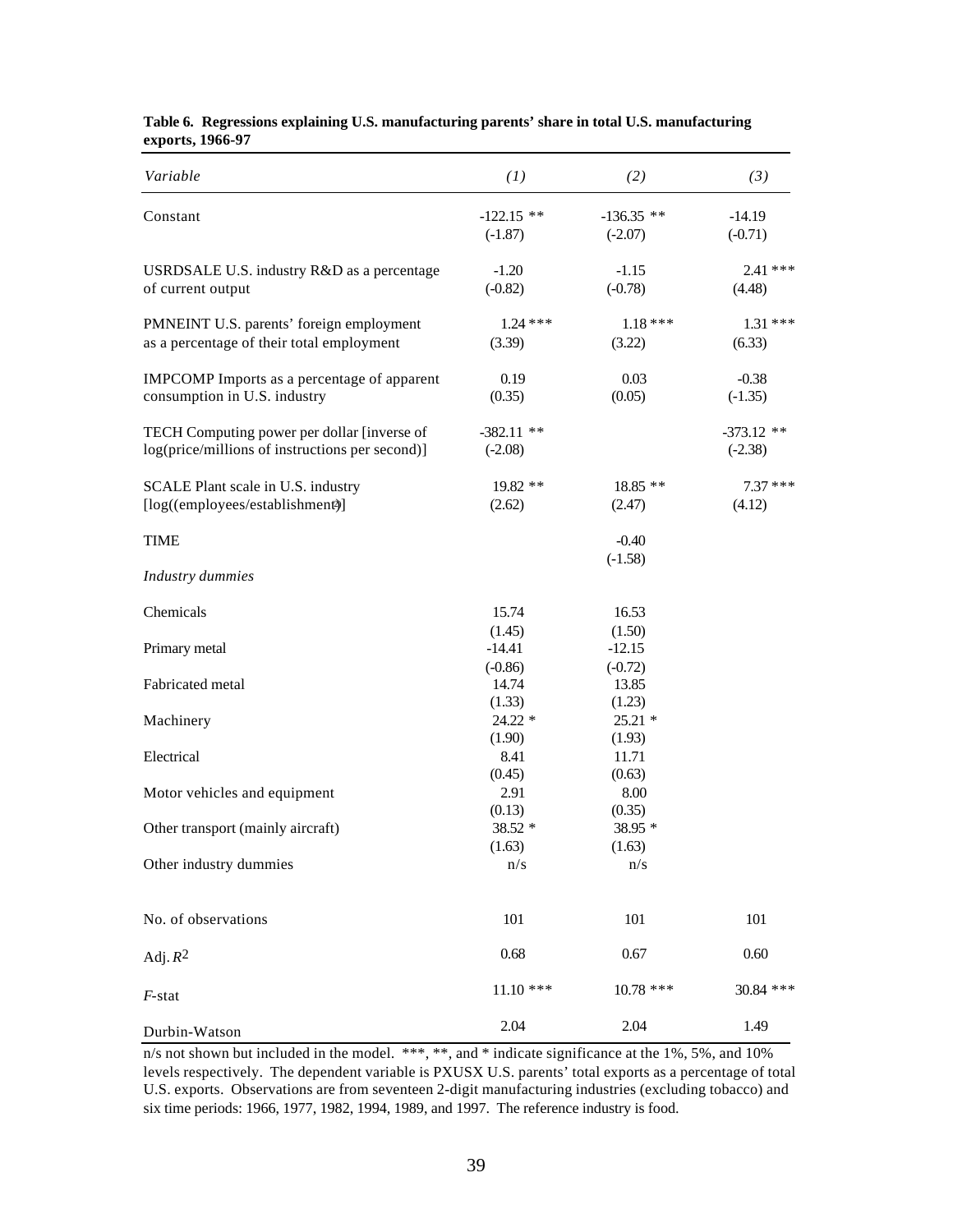| Variable                                                                                       | (1)                            | (2)                            | (3)                        |
|------------------------------------------------------------------------------------------------|--------------------------------|--------------------------------|----------------------------|
| Constant                                                                                       | 22.36<br>(0.78)                | 14.70<br>(0.50)                | 58.78 ***<br>(4.23)        |
| PRDSALE U.S. parents' R&D as a percentage<br>of sales                                          | $1.94**$<br>(2.05)             | $1.83*$<br>(1.95)              | $1.78**$<br>(2.60)         |
| PMNEINT U.S. parents' foreign employment<br>as a percentage of their total employment          | $0.37**$<br>(2.07)             | $0.36**$<br>(2.02)             | $0.72***$<br>(4.68)        |
| PMNEHSP Affiliate-affiliate trade share in U.S.<br>majority-owned foreign affiliates' sales    | 0.36<br>(1.19)                 | 0.40<br>(1.32)                 | $0.77**$<br>(2.40)         |
| IMPCOMP Imports as a percentage of apparent<br>consumption in U.S. industry                    | $0.51**$<br>(1.91)             | $0.53**$<br>(2.02)             | $0.47**$<br>(2.03)         |
| TECH Computing power per dollar [inverse of<br>log(price/millions of instructions per second)] | $-220.25$ **<br>$(-2.49)$      |                                | $-370.79$ ***<br>$(-3.38)$ |
| SCALE Plant scale in U.S. industry<br>[log((employees/establishment) 2)]                       | $-0.19$<br>$(-0.06)$           | $-0.65$<br>$(-0.20)$           | $-3.65$ ***<br>$(-3.25)$   |
| <b>TIME</b>                                                                                    |                                | $-0.32$ ***<br>$(-2.68)$       |                            |
| <b>Industry dummies</b>                                                                        |                                |                                |                            |
| Chemicals                                                                                      | 9.24                           | 9.54                           |                            |
| Primary metal                                                                                  | (1.46)<br>$-3.85$              | (1.50)<br>$-3.51$              |                            |
| Fabricated metal                                                                               | $(-0.51)$<br>8.35<br>(1.59)    | $(-0.47)$<br>7.90<br>(1.52)    |                            |
| Machinery                                                                                      | $13.46*$                       | $12.80*$                       |                            |
| Electrical                                                                                     | (1.80)<br>$-1.80$<br>$(-0.21)$ | (1.72)<br>$-1.42$<br>$(-0.17)$ |                            |
| Motor vehicles and equipment                                                                   | 28.98 ***<br>(2.69)            | 29.57***<br>(2.80)             |                            |
| Other transport (mainly aircraft)                                                              | $-16.31*$<br>$(-1.85)$         | $-15.14*$<br>$(-1.73)$         |                            |
| Other industry dummies                                                                         | n/s                            | n/s                            |                            |
| No. of observations                                                                            | 102                            | 102                            | 102                        |
| Adj. $R^2$                                                                                     | 0.82                           | 0.82                           | 0.51                       |
| F-stat                                                                                         | 22.05 ***                      | 22.34 ***                      | 18.62 ***                  |
| Durbin-Watson                                                                                  | 2.13                           | 2.17                           | 0.72                       |

|         | Table 7. Regressions explaining intrafirm shares in U.S. manufacturing parents' total exports, |  |
|---------|------------------------------------------------------------------------------------------------|--|
| 1966-97 |                                                                                                |  |

n/s not shown but included in the model. \*\*\*, \*\*, and \* indicate significance at the 1%, 5%, and 10% levels respectively. The dependent variable is PIFXPX U.S. parents' intrafirm exports as a percentage of U.S. parents' total exports. Observations are from seventeen 2-digit manufacturing industries (excluding tobacco) and six time periods: 1966, 1977, 1982, 1994, 1989, and 1997. The reference industry is food.